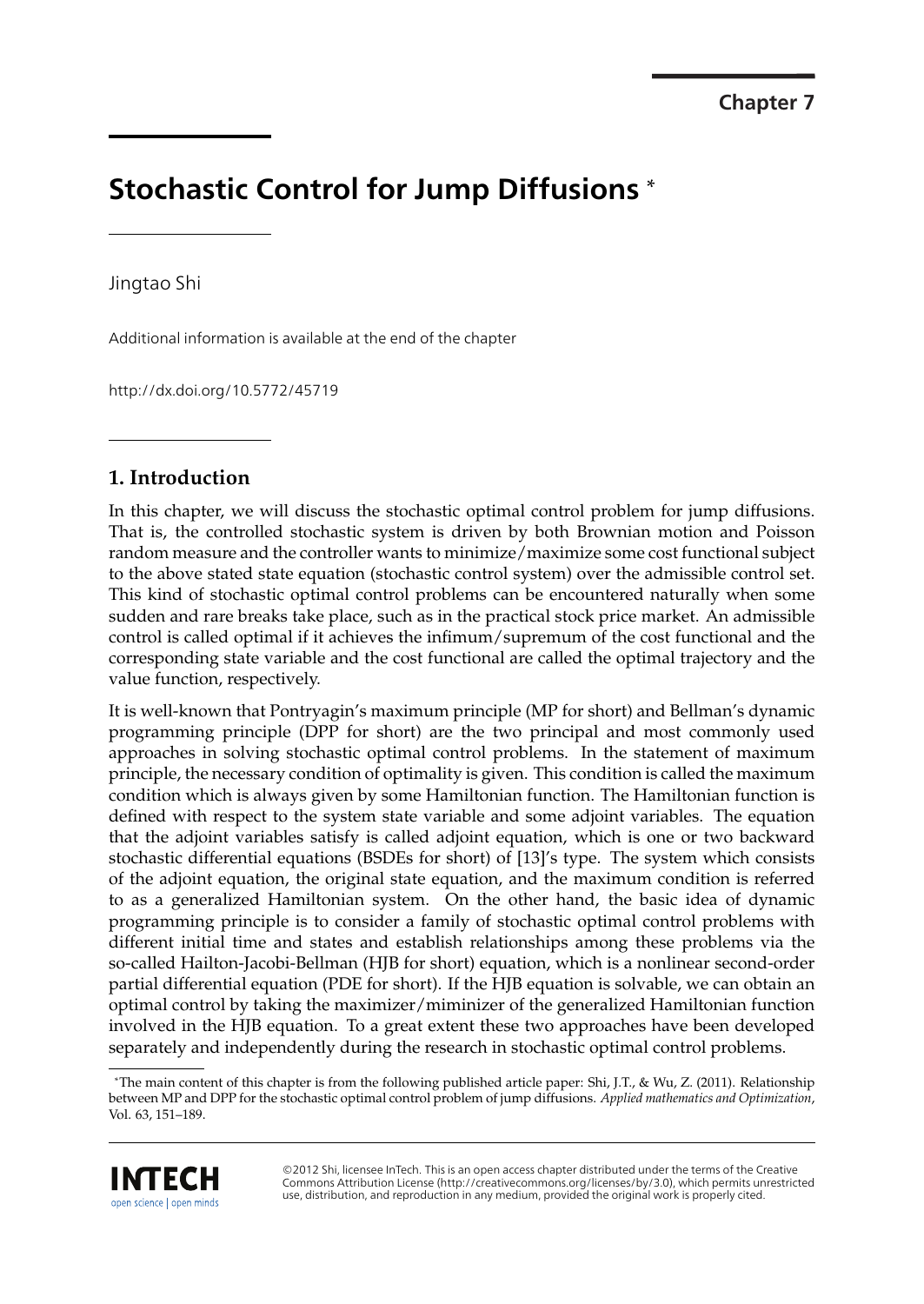#### 120 Stochastic Modeling and Control and The Stockholm and The Stockholm and The Stockholm and The Stockholm and The Stockholm and The Stockholm and The Stockholm and The Stockholm and The Stockholm and The Stockholm and Th

Hence, a natural question arises: Are there any relations between these two methods? In fact, the relationship between MP and DPP is essentially the relationship between the adjoint processes and the value function, or the Hamiltonian systems and the HJB equations or even more generally, the relationship between stochastic differential equations (SDEs for short) and PDEs. Such a topic was intuitively discussed by [5], [4] and [9]. However, an important issue in studying the problem is that the derivatives of the value functions are unavoidably involved in these results. In fact, the value functions are usually not necessarily smooth. [19] first obtained the nonsmooth version of the relationship between MP and DPP using the viscosity solution and the second-order adjoint equation. See also the book by [18].

The aim of this chapter is to establish the relationship between MP and DPP within the framework of viscosity solutions in the jump diffusion setting. In this case, the state trajectory is described by a stochastic differential equation with Poisson jumps (SDEP for short). That is to say, the system noise (or the uncertainty of the problem) comes from a Brownian motion and a Poisson random measure. See [15] for theory and applications of this kind of equations. [16] proved the general MP where the control variable is allowed into both diffusion and jump coefficients. HJB equation for optimal control of jump diffusions can be seen in [12], which here is a second-order partial integral-differential equation (PIDE for short). [7] gave a sufficient MP by employing Arrow's generalization of the Mangasarian sufficient condition to the jump diffusion setting. Moreover, on the assumption that the value function is smooth, they showed the adjoint processes' connections to the value function. Let us state some results of [7] in detail with a slight modification to adapt to our setting.

A sufficient MP was proved to say that, for any admissible pair  $(\bar{x}^{s,y;\bar{u}}(\cdot),\bar{u}(\cdot))$ , if there exists an adapted solution  $(p(\cdot), q(\cdot), \gamma(\cdot, \cdot))$  of the following adjoint equtaion

$$
\begin{cases}\n-dp(t) = H_x(t, \bar{x}^{s,y;\bar{u}}(t), \bar{u}(t), p(t), q(t), \gamma(t, \cdot))dt - q(t)dW(t) \\
-\int_{\mathbf{E}} \gamma(t, e)\tilde{N}(dedt), t \in [0, T], \\
p(T) = -h_x(\bar{x}^{s,y;\bar{u}}(T)),\n\end{cases}
$$
\n(1)

which is a BSDE with Poisson jumps (BSDEP for short) such that

$$
H(t, \bar{x}^{s,y;\bar{u}}(t), \bar{u}(t), p(t), q(t), \gamma(t, \cdot)) = \sup_{u \in U} H(t, \bar{x}^{s,y;\bar{u}}(t), u, p(t), q(t), \gamma(t, \cdot))
$$

for all  $t \in [0, T]$  and that

$$
\hat{H}(x) := \max_{u \in \mathbf{U}} H(t, x, u, p(t), q(t), \gamma(t, \cdot))
$$

exists and is a concave function of *x* for all  $t \in [0, T]$ , then  $(\bar{x}^{s,y;\bar{u}}(\cdot), \bar{u}(\cdot))$  is an optimal pair. In the above, the Hamiltonian function  $H : [0, T] \times \mathbb{R}^n \times \mathbb{R} \times \mathbb{R}^n \times \mathbb{R}^{n \times d} \times \mathcal{L}^2(\mathbf{E}, \mathcal{B}(\mathbf{E}), \pi; \mathbf{R}^n) \rightarrow$ **R** is defined as

$$
H(t, x, u, p, q, \gamma(\cdot)) := f(t, x, u) + \langle p, b(t, x, u) \rangle + \text{tr}\big\{\sigma(t, x, u)^\top q\big\} + \int_{\mathbf{E}} \langle \gamma(e), c(t, x, u, e) \rangle \pi(de).
$$

On the other hand, a DPP asserted that if the value function  $V(\cdot, \cdot)$  belongs to  $C^{1,2}([0, T] \times \mathbb{R}^n)$ , then it satisfies the following HJB equation

$$
\sup_{u \in \mathbf{U}} F(t, x, u) = F(t, x, \bar{u}(t)) = 0 \tag{2}
$$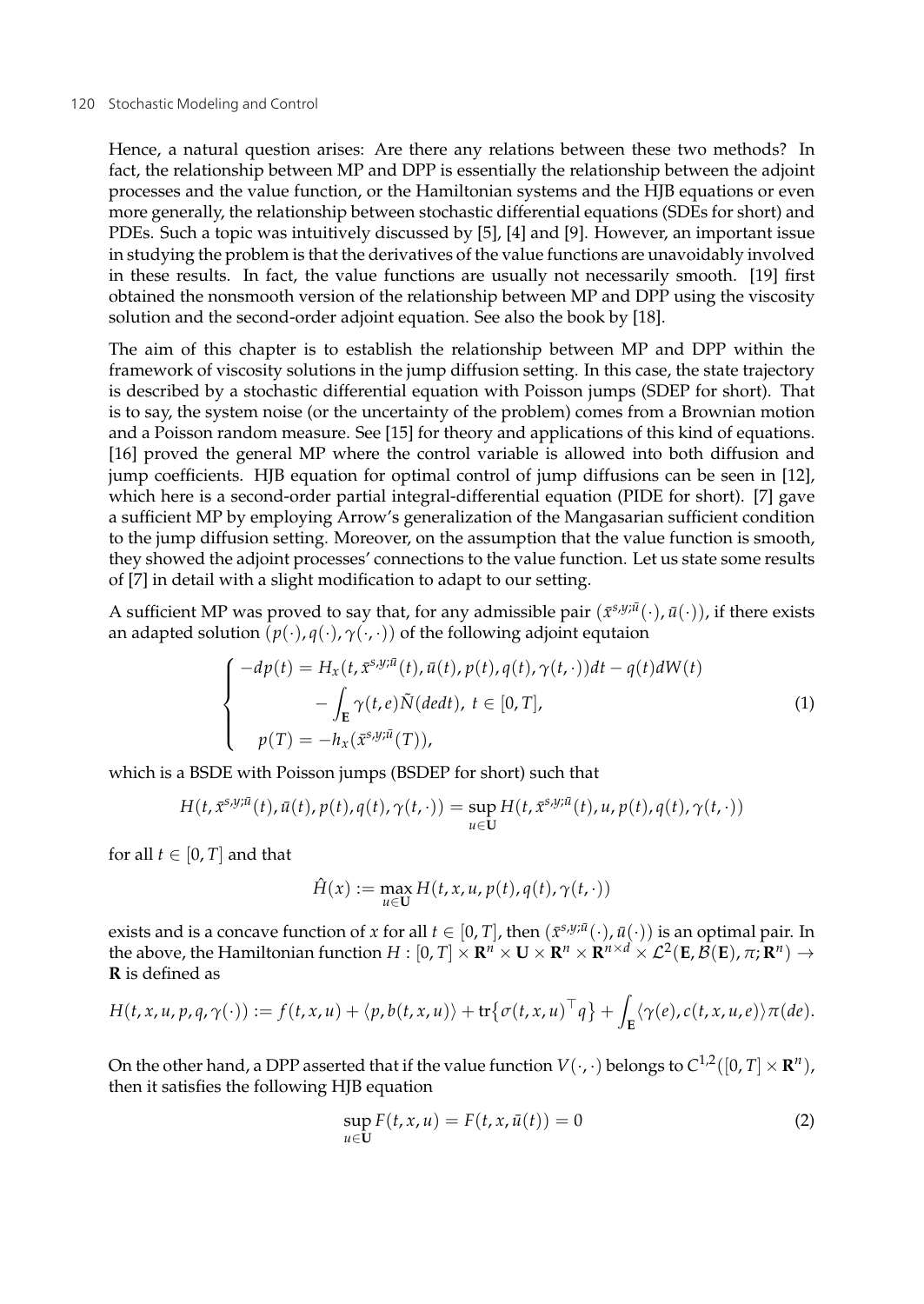where

$$
F(t, x, u) := f(t, x, u) + V_t(t, x) + \langle V_x(t, x), b(t, x, u) \rangle + \frac{1}{2} \text{tr} \Big\{ V_{xx}(t, x) \sigma(t, x, u) \sigma(t, x, u)^\top \Big\} + \int_{\mathbf{E}} \Big[ V(t, x + c(t, x, u, e)) - V(t, x) - \langle V_x(t, x), c(t, x, u, e) \rangle \Big] \pi(de).
$$

Moreover, Theorem 2.1 of [7] says that if  $V(\cdot, \cdot)$  belongs to  $C^{1,3}([0, T] \times \mathbb{R}^n)$ , then the processes defined by

$$
\begin{cases}\n p(t) = -V_x(t, \bar{x}^{s,y;\bar{u}}(t)), \\
 q(t) = -V_{xx}(t, \bar{x}^{s,y;\bar{u}}(t))\sigma(t, \bar{x}^{s,y;\bar{u}}(t), \bar{u}(t)), \\
 \gamma(t, \cdot) = -V_x(t, \bar{x}^{s,y;\bar{u}}(t-)+c(t, \bar{x}^{s,y;\bar{u}}(t-), \bar{u}(t)) + V_x(t, \bar{x}^{s,y;\bar{u}}(t-)),\n\end{cases}
$$
\n(3)

solve the adjoint equation (1).

However, it seems that the above HJB equation (2) and the relationship (3) lack generality, since they require the value function to be smooth, which is not true even in the simplest case; see Example 3.2 of this chapter. This is an important *gap* in the literature [7]. The aim of this chapter is to bridge this gap by employing the notion of semijets evoked in defining the viscosity solutions.

The contribution of this chapter is as follows. Firstly, we give some basic properties of the value function and prove that the DPP still holds in our jump diffusion setting. Then we give the corresponding generalized HJB equation which now is a second-order PIDE. Secondly, we investigate the relationship between MP and DPP without assuming the continuous differentiablity of the value function. We obtain the relationship among the adjoint processes, the generalized Hamiltonian and the value function by employing the notions of the set-valued semijets evoked in defining the viscosity solutions, which is now interpreted as a set inclusion form among subjet, superjet of the value function, set contain adjoint processes and some " $G$ -function" (see the definition in Section 2). It is worth to pointed out that the controlled jump diffusions bring much technique difficulty to obtain the above results. In fact, the solution of the control system is not continuous with jump diffusions. We overcome these difficulty and get the desired results in this chapter which have wide applicable background.

The rest of this chapter is organized as follows. In Section 2, for stochastic optimal control problem of jump diffusions, we give some basic properties of the value function and then set out the corresponding DPP and MP, respectively. In Section 3, the relationship between MP and DPP is proved using the notion of viscosity solutions of PIDEs. Some concluding remarks are given in Section 4.

# **2. Problem statement and preliminaries**

*Throughout this chapter, we denote by*  $\mathbb{R}^n$  *the space of n-dimensional Euclidean space, by*  $\mathbb{R}^{n \times d}$  *the space of matrices with order n*  $\times$  *d, by S<sup>n</sup> the space of symmetric matrices with order n*  $\times$  *n.*  $\langle \cdot, \cdot \rangle$ *and* |·| *denote the scalar product and norm in the Euclidean space, respectively. appearing in the superscripts denotes the transpose of a matrix.*  $a \vee b$  denotes  $\max\{a, b\}$ . C always denotes some *positive constant.*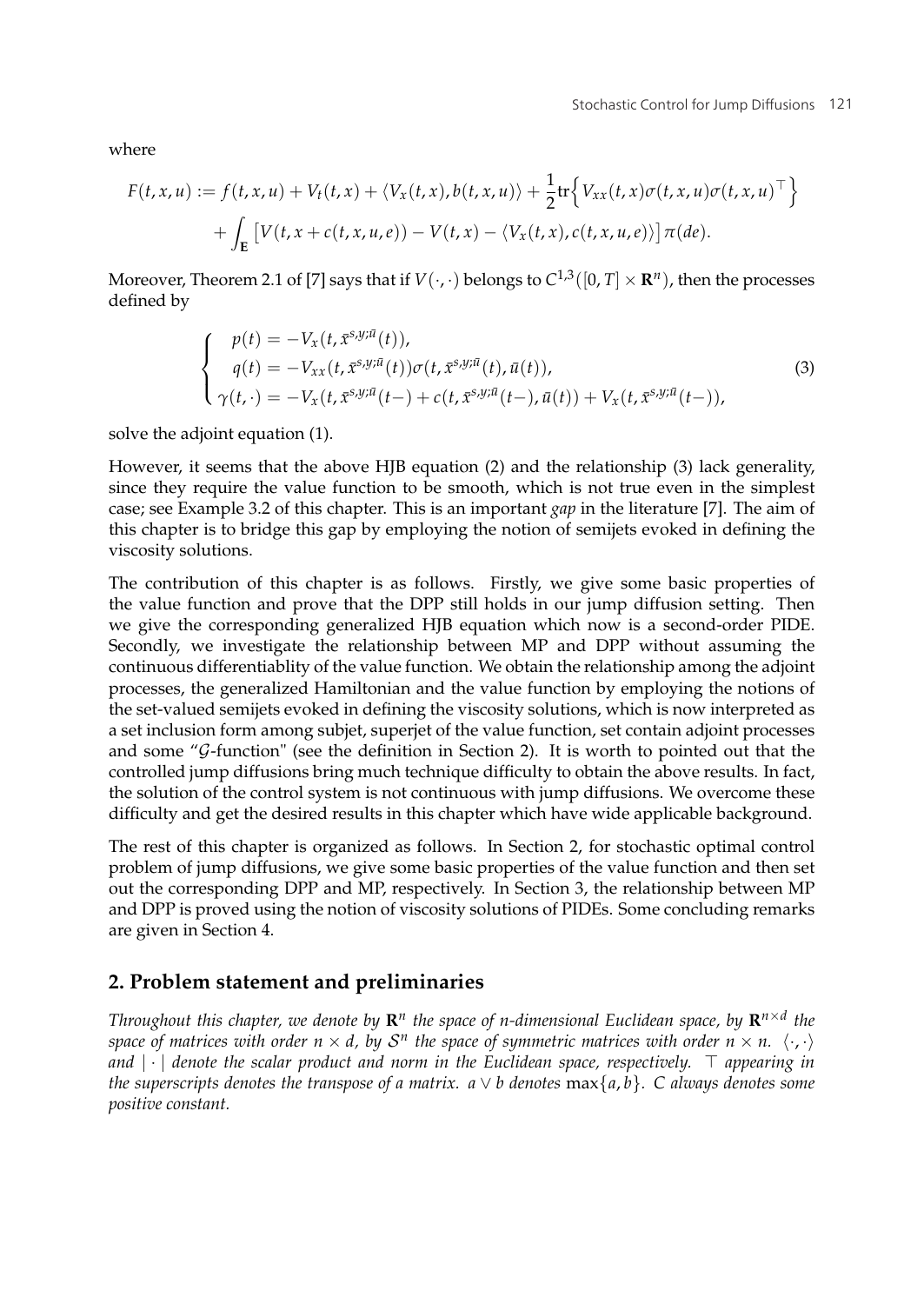Let **E**  $\subset$  **R**<sup>*l*</sup> be a nonempty Borel set equipped with its Borel field  $\mathcal{B}(E)$ . Let  $\pi(\cdot)$  be a bounded positive measure on  $(E, \mathcal{B}(E))$ . We denote by  $\mathcal{L}^2(E, \mathcal{B}(E), \pi; \mathbb{R}^n)$  or  $\mathcal{L}^2$  the set of square integrable functions  $k(\cdot): \mathbf{E} \to \mathbf{R}^n$  such that  $||k(\cdot)||_{\mathcal{L}^2}^2 := \int_{\mathbf{E}} |k(e)|^2 \pi(de) < \infty$ .

Let *T* > 0 and let  $(\Omega, \mathcal{F}, \mathbf{P})$  be a complete probability space, equipped with a *d*-dimensional standard Brownian motion  $\{W(t)\}_{0 \leq t \leq T}$  and a Poisson random measure  $N(\cdot, \cdot)$  independent of *W*(·) with the intensity measure  $\hat{N}(dedt) = \pi(de)dt$ . We write  $\tilde{N}(dedt) := N(dedt) \pi(de)dt$  for the compensated Poisson martingale measure.

For a given  $s \in [0, T)$ , we suppose the filtration  $\{\mathcal{F}_{t}^{s}\}_{s \leq t \leq T}$  is generated as the following

$$
\mathcal{F}_t^s := \sigma\big\{N(\mathbf{A}\times(s,r]); s\leq r\leq t, \mathbf{A}\in\mathcal{B}(\mathbf{E})\big\}\bigvee \sigma\big\{W(r)-W(s); s\leq r\leq t\big\}\bigvee \mathcal{N},
$$

where N contains all **P**-null sets in F and  $\sigma_1 \vee \sigma_2$  denotes the  $\sigma$ -field generated by  $\sigma_1 \cup \sigma_2$ . In particular, if  $s = 0$  we write  $\mathcal{F}_t \equiv \mathcal{F}_t^s$ .

Let **U** be a nonempty Borel subset of  $\mathbb{R}^k$ . For any initial time  $s \in [0, T)$  and initial state  $y \in \mathbb{R}^n$ , we consider the following stochastic control system which is called a *controlled jump diffusion process*

$$
\begin{cases}\ndx^{s,y;u}(t) = b(t, x^{s,y;u}(t), u(t))dt + \sigma(t, x^{s,y;u}(t), u(t))dW(t) \\
\qquad + \int_{\mathbf{E}} c(t, x^{s,y;u}(t-), u(t), e)\tilde{N}(dedt), \quad t \in (s, T], \\
x^{s,y;u}(s) = y.\n\end{cases} \tag{4}
$$

Here  $b:[0,T]\times\mathbb{R}^n\times\mathbf{U}\to\mathbb{R}^n$ ,  $\sigma:[0,T]\times\mathbb{R}^n\times\mathbf{U}\to\mathbb{R}^{n\times d}$ ,  $c:[0,T]\times\mathbb{R}^n\times\mathbf{U}\times\mathbf{E}\to\mathbb{R}^n$  are given functions.

For a given  $s \in [0, T)$ , we denote by  $\mathcal{U}[s, T]$  the set of **U**-valued  $\mathcal{F}^s_t$ -predictable processes. For given  $u(\cdot) \in U[s, T]$  and  $y \in \mathbb{R}^n$ , a  $\mathbb{R}^n$ -valued process  $x^{s,y;u}(\cdot)$  is called a solution of (4) if it is an  $\mathcal{F}_t^s$ -adapted RCLL (i.e., right-continuous with left-hand limits) process such that (4) holds. It is called the *state trajectory* corresponding to the control  $u(\cdot) \in \mathcal{U}[s,T]$  with initial state *y*. We refer to such  $u(\cdot) \in \mathcal{U}[s,T]$  as an *admissible control* and  $(x^{s,y;u}(\cdot), u(\cdot))$  as an *admissible pair*. For any  $s \in [0, T)$ , we introduce the following notations.

$$
L^{2}(\Omega, \mathcal{F}_{T}^{s}; \mathbf{R}^{n}) := \left\{ \mathbf{R}^{n} \text{-valued } \mathcal{F}_{T}^{s} \text{-measurable random variables } \xi; \ \mathbb{E}|\xi|^{2} < \infty \right\},
$$
\n
$$
L_{\mathcal{F}}^{2}([s, T]; \mathbf{R}^{n}) := \left\{ \mathbf{R}^{n} \text{-valued } \mathcal{F}_{t}^{s} \text{-adapted processes } \varphi(t); \ \mathbb{E} \int_{s}^{T} |\varphi(t)|^{2} dt < \infty \right\},
$$
\n
$$
L_{\mathcal{F}, p}^{2}([s, T]; \mathbf{R}^{n}) := \left\{ \mathbf{R}^{n} \text{-valued } \mathcal{F}_{t}^{s} \text{-predictable processes } \varphi(t); \ \mathbb{E} \int_{s}^{T} |\varphi(t)|^{2} dt < \infty \right\},
$$
\n
$$
F_{p}^{2}([s, T]; \mathbf{R}^{n}) := \left\{ \mathbf{R}^{n} \text{-valued } \mathcal{F}_{t}^{s} \text{-predictable vector processes } \psi(t, e) \text{ defined on}
$$
\n
$$
\Omega \times [0, T] \times \mathbf{E}; \ \mathbb{E} \int_{s}^{T} \int_{\mathbf{E}} |\psi(t, e)|^{2} \pi(de) dt < \infty \right\}.
$$

We consider the following *cost functional*

$$
J(s,y;u(\cdot)) = \mathbb{E}\Big[\int_s^T f(t,x^{s,y;u}(t),u(t))dt + h(x^{s,y;u}(T))\Big],\tag{5}
$$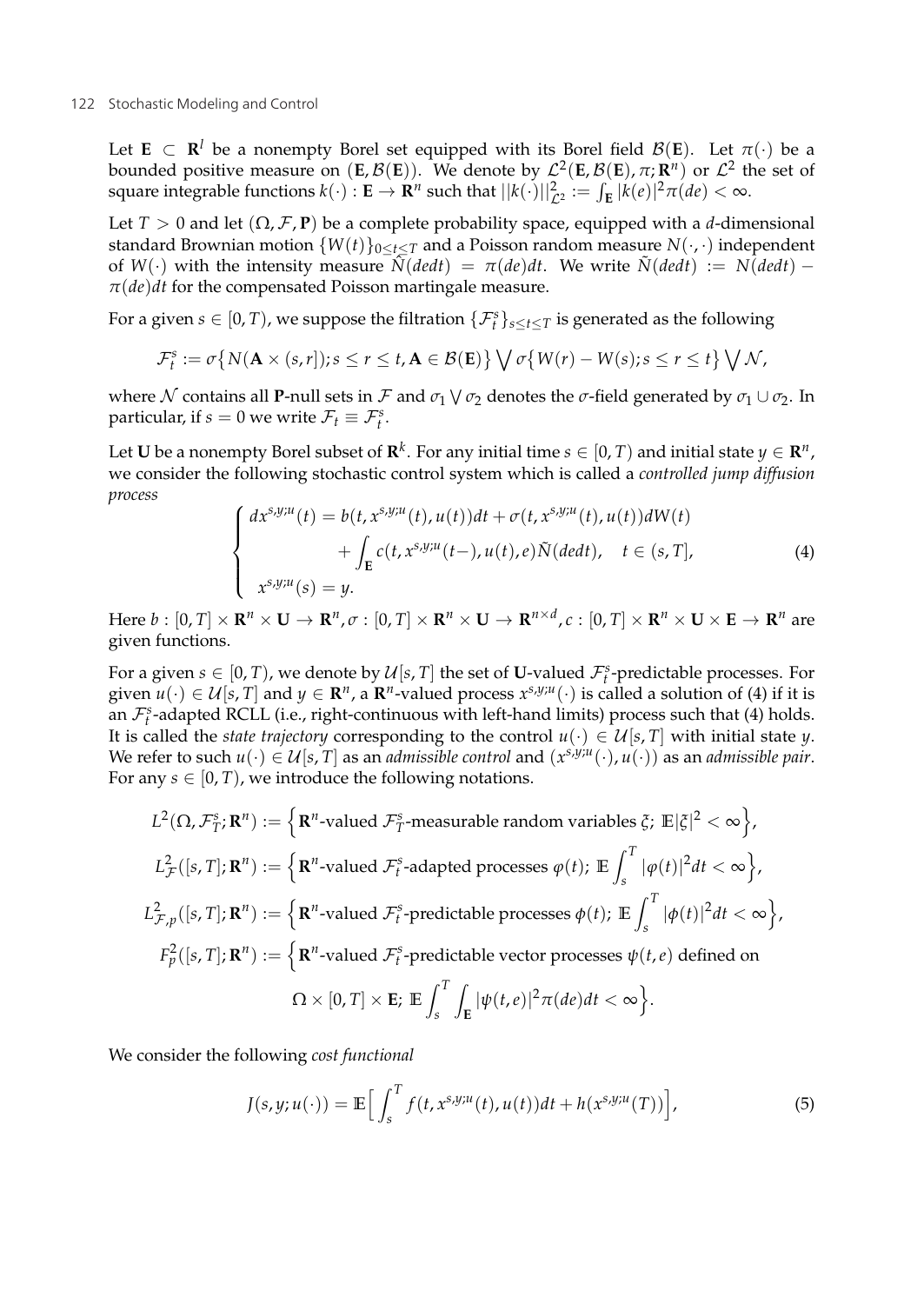where  $f : [0, T] \times \mathbb{R}^n \times \mathbb{U} \to \mathbb{R}, h : \mathbb{R}^n \to \mathbb{R}$  are given functions. For given  $(s, y) \in [0, T] \times \mathbb{R}^n$ , the *stochastic optimal control problem* is to minimize (5) subject to (4) over  $\mathcal{U}[s, T]$ . An admissible  $\text{pair}(\bar{x}^{s,y;\bar{u}}(\cdot),\bar{u}(\cdot))$  is called *optimal* if  $\bar{u}(\cdot)$  achieves the infimum of  $J(s,y;u(\cdot))$  over  $\mathcal{U}[s,T]$ . We define the *value function*  $V : [0, T] \times \mathbb{R}^n \to \mathbb{R}$  as

$$
\begin{cases}\nV(s,y) = \inf_{u(\cdot) \in \mathcal{U}[s,T]} J(s,y; u(\cdot)), & \forall (s,y) \in [0,T) \times \mathbb{R}^n, \\
V(T,y) = h(y), & \forall y \in \mathbb{R}^n.\n\end{cases}
$$
\n(6)

In this section, we first give some basic properties of the value function. Then we prove that the DPP still holds and introduce the generalized HJB equation and the generalized Hamiltonian function. The idea of proof is originated from [17], [18] while on some different assumptions. Then we introduce the Hamiltonian function, the  $H$ -function and adjoint processes, then give the MP which is a special case of [16].

We first discuss the DPP and make the following assumptions.

**(H1)**  $b, \sigma, c$  are uniformly continuous in  $(t, x, u)$ . There exists a constant  $C > 0$ , such that

$$
\begin{cases} |b(t, x, u) - b(t, \hat{x}, \hat{u})| + |\sigma(t, x, u) - \sigma(t, \hat{x}, \hat{u})| \\ + ||c(t, x, u, \cdot) - c(t, \hat{x}, \hat{u}, \cdot)||_{\mathcal{L}^2} \leq C(|x - \hat{x}| + |u - \hat{u}|), \\ |b(t, x, u)| + |\sigma(t, x, u)| + ||c(t, x, u, \cdot)||_{\mathcal{L}^2} \leq C(1 + |x|), \quad \forall t \in [0, T], x, \hat{x} \in \mathbb{R}^n, u, \hat{u} \in \mathbf{U}. \end{cases}
$$

**(H2)**  $f$ ,  $h$  are uniformly continuous in  $(t, x, u)$ . There exists a constant  $C > 0$  and an increasing, continuous function  $\bar{\omega}_0$ :  $[0, \infty) \times [0, \infty) \rightarrow [0, \infty)$  which satisfies  $\bar{\omega}_0(r, 0) = 0, \forall r > 0$ , such that

$$
\begin{cases} |f(t,x,u)-f(t,\hat{x},u)|+|h(x)-h(\hat{x})|\leq \bar{\omega}_0(|x|\vee|\hat{x}|,|x-\hat{x}|),\\ |f(t,0,u)|,|h(0)|\leq C, \quad \forall t\in[0,T], x,\hat{x}\in\mathbb{R}^n, u\in\mathbf{U}. \end{cases}
$$

Obviously, under assumption **(H1)**, for any  $u(\cdot) \in U[s, T]$ , SDEP (4) admits a unique solution  $x^{s,y;u}(\cdot)$  (see [10]).

**Remark 2.1** We point out that assumption **(H2)** on *f* , *h* allows them to have polynomial (in particular, quadratic) growth in *x*, provided that  $b$ ,  $\sigma$ , *c* have linear growth. A typical example is the stochastic linear quadratic (LQ for short) problem. Note that **(H2)** is different from assumptions (2.5), pp. 4 of [14] and assumption **(S2)'**, pp. 248 of [18], where global Lipschitz condition is both imposed thus *f* , *h* are global linear growth in *x*.

We need the following lemma.

**Lemma 2.1** *Let* **(H1)** *hold.* For  $k = 2, 4$ *, there exists*  $C > 0$  *such that for any*  $0 \le s, \hat{s} \le T, \gamma, \hat{\gamma} \in C$  $\mathbf{R}^n, u(\cdot) \in \mathcal{U}[s, T]$ ,

$$
\mathbb{E}|x^{s,y,u}(t)|^{k} \le C(1+|y|^{k}), \quad t \in [s,T],
$$
\n(7)

$$
\mathbb{E}\left|x^{s,y,u}(t)-y\right|^k \le C(1+|y|^k)(T-s)^{\frac{k}{2}}, \quad t \in [s,T],
$$
\n(8)

$$
\mathbb{E}\Big[\sup_{s\leq t\leq T}|x^{s,y,u}(t)-y|\Big]^k\leq C(1+|y|^k)(T-s)^{\frac{k}{2}},\tag{9}
$$

$$
\mathbb{E}\left|x^{s,y,u}(t)-x^{s,\hat{y},u}(t)\right|^k \le C\left|y-\hat{y}\right|^k, \quad t \in [s,T],\tag{10}
$$

$$
\mathbb{E}\left|x^{s,y,u}(t)-x^{\hat{s},y,u}(t)\right|^k \le C(1+|y|)|s-\hat{s}|^{\frac{k}{2}}, \quad t \in [s \vee \hat{s},T]. \tag{11}
$$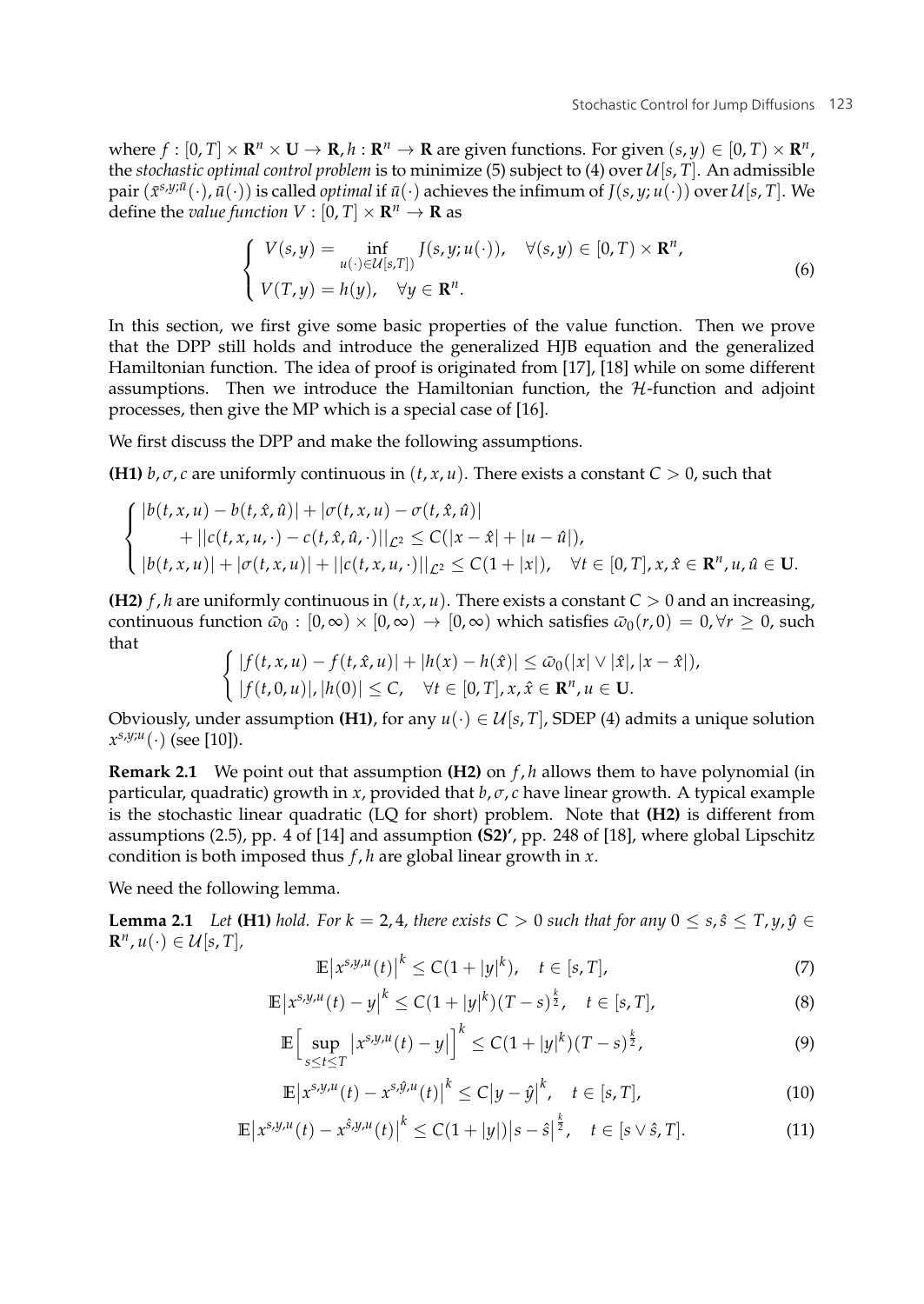Estimates of the moments for SDEPs are proved in Lemma 3.1 of [14] for  $k \in [0,2]$ . In fact, under assumption **(H1)** we can easily extend his result to the case  $k = 2.4$  by virtue of Buckholder-Davis-Gundy's inquality. We leave the detail of the proof to the interested reader.

We give some basic continuity properties of the value function *V*. The proof is similar to Proposition 2.2, Chapter 2 of [17]. We omit the detail.

**Proposition 2.1** *Let* **(H1)***,* **(H2)** *hold. Then there exist increasing, continuous functions*  $\bar{\omega}_1$  :  $[0, \infty) \to [0, \infty), \bar{\omega}_2 : [0, \infty) \times [0, \infty) \to [0, \infty)$  *which satisfies*  $\bar{\omega}_2(r, 0) = 0, \forall r \ge 0$ , such that

$$
|V(s,y)| \le \bar{\omega}_1(|y|), \quad \forall (s,y) \in [0,T) \times \mathbf{R}^n,
$$
\n(12)

$$
|V(s,y)-V(\hat{s},\hat{y})|\leq \bar{\omega}_2(|y|\vee|\hat{y}|,|y-\hat{y}|+|\hat{s}-s|^{\frac{1}{2}}|),\quad\forall s,\hat{s}\in[0,T),y,\hat{y}\in\mathbf{R}^n.\tag{13}
$$

The following result is a version of *Bellman's principle of optimality* for jump diffusions.

**Theorem 2.1** *Suppose that* **(H1), <b>(H2)** *hold. Then for any*  $(s, y) \in [0, T) \times \mathbb{R}^n$ ,

$$
V(s,y) = \inf_{u(\cdot) \in \mathcal{U}[s,T]} \mathbb{E}\Big[\int_s^\hat{s} f(t,x^{s,y;u}(t),u(t))dt + V(\hat{s},x^{s,y;u}(\hat{s}))\Big], \quad \forall 0 \le s \le \hat{s} \le T. \tag{14}
$$

The proof is similar to Theorem 3.3, Chapter 4 of [18] or Proposition 3.2 of [14]. We omit it here.

The following result is to get the *generalized HJB equation* and its proof is similar to Proposition 3.4, Chapter 4 of [18].

**Theorem 2.2** *Suppose that* **(H1), (H2)** *hold and the value function*  $V \in C^{1,2}([0,T] \times \mathbb{R}^n)$ *. Then V is a solution of the following generalized HJB equation which is a second-order PIDE:*

$$
\begin{cases}\n-V_t(t,x) + \sup_{u \in \mathbf{U}} G(t,x,u,-V(t,x),-V_x(t,x),-V_{xx}(t,x)) = 0, & (t,x) \in [0,T) \times \mathbf{R}^n, \\
V(T,x) = h(x), & x \in \mathbf{R}^n,\n\end{cases}
$$
\n(15)

*where, associated with a*  $\Psi \in C^{1,2}([0,T] \times \mathbb{R}^n)$ , the generalized Hamiltonian function G : [0, T]  $\times$  $\mathbb{R}^n \times \mathbb{U} \times \mathbb{R} \times \mathbb{R}^n \times \mathcal{S}^n \to \mathbb{R}$  is defined by

$$
G(t, x, u, \Psi(t, x), \Psi_x(t, x), \Psi_{xx}(t, x))
$$
  

$$
:= \langle \Psi_x(t, x), b(t, x, u) \rangle + \frac{1}{2} \text{tr} \Big\{ \Psi_{xx}(t, x) \sigma(t, x, u) \sigma(t, x, u)^\top \Big\}
$$
(16)  

$$
- f(t, x, u) - \int_{\mathbf{E}} \Big[ \Psi(t, x + c(t, x, u, e)) - \Psi(t, x) + \langle \Psi_x(t, x), c(t, x, u, e) \rangle \Big] \pi(de).
$$

In the following, we discuss the stochastic MP and need the following hypothesis.

**(H3)** *b*, *σ*, *c*, *f*, *h* are twice continuously differentiable in *x*, and  $b_x$ ,  $b_{xx}$ ,  $\sigma_x$ ,  $\sigma_{xx}$ ,  $f_{xx}$ ,  $h_{xx}$ ,  $||c_x(\cdot)||_{c^2}$ ,  $||c_{xx}(\cdot)||_{c^2}$  are bounded. There exists a constant  $C > 0$  and a modulus of continuity  $\bar{\omega}$  :  $[0,\infty) \rightarrow [0,\infty)$  such that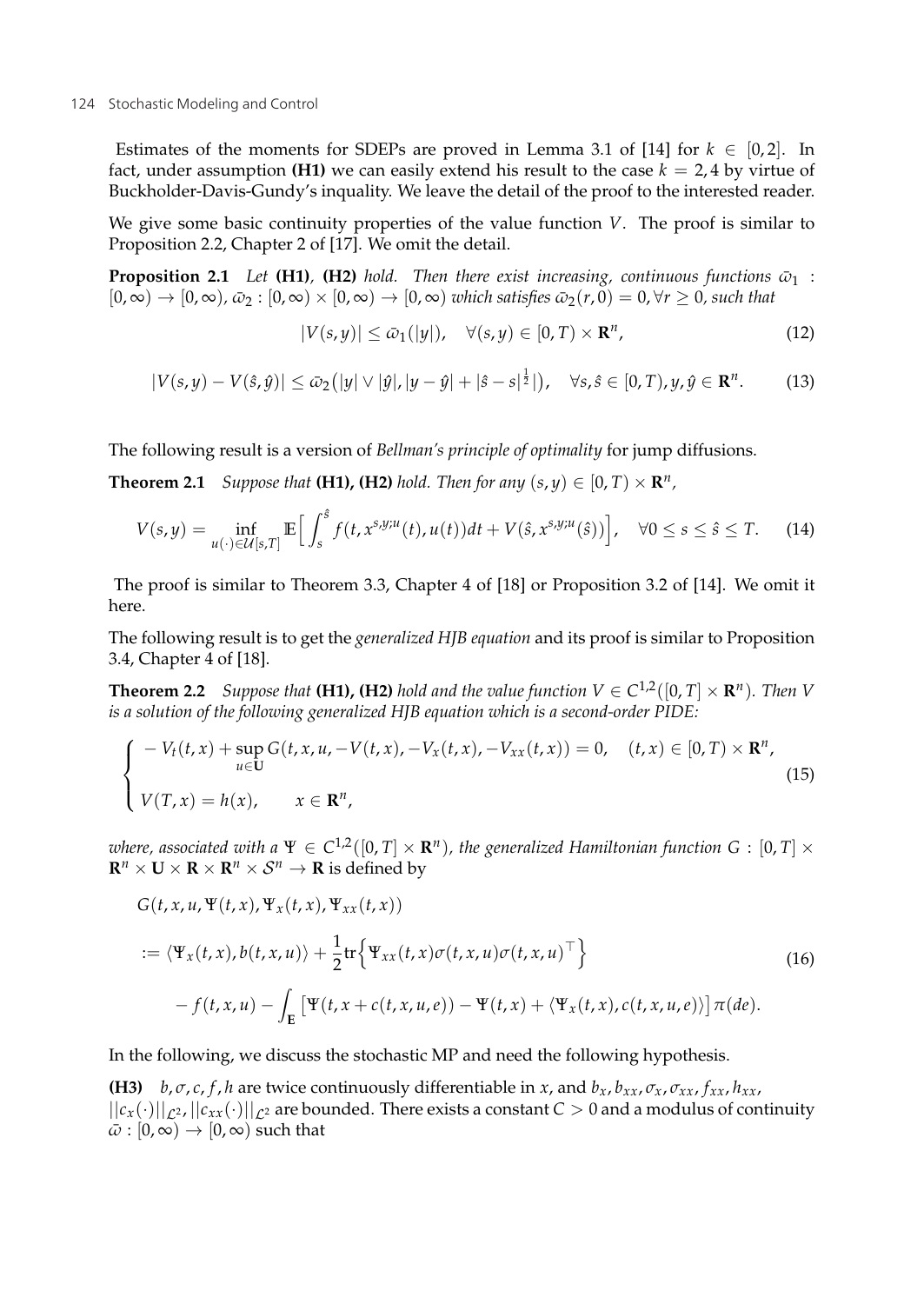$$
\begin{cases}\n|b_x(t, x, u) - b_x(t, \hat{x}, \hat{u})| + |\sigma_x(t, x, u) - \sigma_x(t, \hat{x}, \hat{u})| \le C|x - \hat{x}| + \bar{\omega}(|u - \hat{u}|), \\
||c_x(t, x, u, \cdot) - c_x(t, \hat{x}, \hat{u}, \cdot)||_{\mathcal{L}^2} \le C|x - \hat{x}| + \bar{\omega}(|u - \hat{u}|), \\
|b_{xx}(t, x, u) - b_{xx}(t, \hat{x}, \hat{u})| + |\sigma_{xx}(t, x, u) - \sigma_{xx}(t, \hat{x}, \hat{u})| \le \bar{\omega}(|x - \hat{x}| + |u - \hat{u}|), \\
||c_{xx}(t, x, u, \cdot) - c_{xx}(t, \hat{x}, \hat{u}, \cdot)||_{\mathcal{L}^2} \le \bar{\omega}(|x - \hat{x}| + |u - \hat{u}|), \\
|f_x(t, x, u)| + |h_x(x)| \le C(1 + |x|), \\
|f(t, x, u)| + |h(x)| \le C(1 + |x|^2), \quad \forall t \in [0, T], x, \hat{x} \in \mathbb{R}^n, u, \hat{u} \in \mathbf{U}.\n\end{cases}
$$

For simplicity, we introduce the following notations.

$$
\begin{aligned}\n\bar{b}(t) &:= b(t, \bar{x}^{\mathcal{S},\mathcal{Y};\bar{u}}(t), \bar{u}(t)), \quad \bar{\sigma}(t) := \sigma(t, \bar{x}^{\mathcal{S},\mathcal{Y};\bar{u}}(t), \bar{u}(t)), \\
\bar{f}(t) &:= f(t, \bar{x}^{\mathcal{S},\mathcal{Y};\bar{u}}(t), \bar{u}(t)), \quad \bar{c}(t,\cdot) := c(t, \bar{x}^{\mathcal{S},\mathcal{Y};\bar{u}}(t-), \bar{u}(t), \cdot), \\
\Delta\sigma(t;u) &:= \sigma(t, \bar{x}^{\mathcal{S},\mathcal{Y};\bar{u}}(t), u) - \bar{\sigma}(t), \quad \Delta c(t,\cdot;u) := c(t, \bar{x}^{\mathcal{S},\mathcal{Y};\bar{u}}(t-), u, \cdot) - \bar{c}(t,\cdot),\n\end{aligned}
$$

and similar notations used for all their derivatives, for all  $t \in [0, T]$ ,  $u \in U$ . We define the *Hamiltonian function*  $H : [0, T] \times \mathbb{R}^n \times \mathbb{U} \times \mathbb{R}^n \times \mathbb{R}^{n \times d} \times \mathcal{L}^2(\mathbf{E}, \mathcal{B}(\mathbf{E}), \pi; \mathbf{R}^n) \to \mathbb{R}$ :

$$
H(t, x, u, p, q, \gamma(\cdot)) := \langle p, b(t, x, u) \rangle + \text{tr}\{q^{\top}\sigma(t, x, u)\} - f(t, x, u)
$$
  
+ 
$$
\int_{\mathbf{E}} \langle \gamma(e), c(t, x, u, e) \rangle \pi(de).
$$
 (17)

Associated with an optimal pair  $(\bar{x}^{s,y;\bar{u}}(\cdot),\bar{u}(\cdot))$ , we introduce the following *first-order* and *second-order adjoint equations*, respectively:

$$
\begin{cases}\n-dp(t) = H_x(t, \bar{x}^{s,y;\bar{u}}(t), \bar{u}(t), p(t), q(t), \gamma(t, \cdot))dt - q(t)dW(t) \\
-\int_E \gamma(t, e)\tilde{N}(dedt), t \in [s, T], \\
p(T) = -h_x(\bar{x}^{s,y;\bar{u}}(T)),\n\end{cases}
$$
\n(18)

$$
\begin{cases}\n-dP(t) = \left\{\bar{b}_x(t)^\top P(t) + P(t)\bar{b}_x(t) + \bar{\sigma}_x(t)^\top P(t)\bar{\sigma}_x(t) + \bar{\sigma}_x(t)^\top Q(t) + Q(t)\bar{\sigma}_x(t) \right. \\
\left. + \int_E \left[\bar{c}_x(t,e)^\top P(t)\bar{c}_x(t,e) + \bar{c}_x(t,e)^\top R(t,e)\bar{c}_x(t,e) + \bar{c}_x(t,e)^\top R(t,e) \right. \\
\left. + R(t,e)\bar{c}_x(t,e)\right] \pi(de) + H_{xx}(t,\bar{x}^{s,y;\bar{u}}(t),\bar{u}(t),p(t),q(t),\gamma(t,\cdot))\right\}dt\n\end{cases}\n\tag{19}
$$
\n
$$
-Q(t)dW(t) - \int_E R(t,e)\tilde{N}(dedt), \quad t \in [s,T],
$$

Under **(H1)**∼**(H3)**, by Lemma 2.4 of [16], we know that BSDEPs (18) and (19) admit unique adapted solutions  $(p(\cdot), q(\cdot), \gamma(\cdot, \cdot))$  and  $(P(\cdot), Q(\cdot), R(\cdot, \cdot))$  satisfying

$$
\begin{cases}\n(p(\cdot), q(\cdot), \gamma(\cdot, \cdot)) \in L^2_{\mathcal{F}}([s, T]; \mathbf{R}^n) \times L^2_{\mathcal{F}, p}([s, T]; \mathbf{R}^{n \times d}) \times F^2_p([s, T]; \mathbf{R}^n), \\
(P(\cdot), Q(\cdot), R(\cdot, \cdot)) \in L^2_{\mathcal{F}}([s, T]; \mathcal{S}^n) \times (L^2_{\mathcal{F}, p}([s, T]; \mathcal{S}^n)) \xrightarrow{d} K^2_{p}([s, T]; \mathcal{S}^n).\n\end{cases}
$$
\n(20)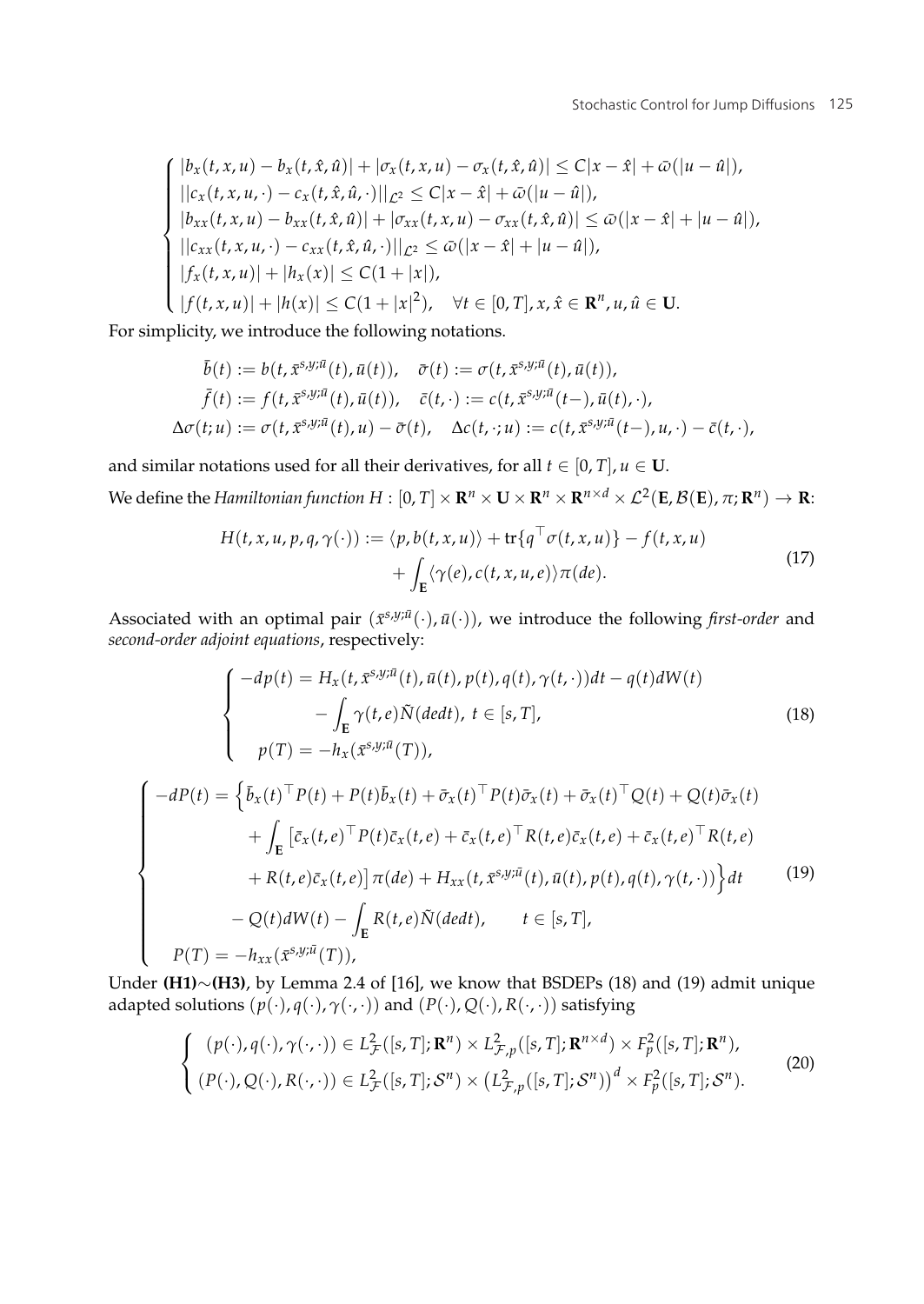Note that  $p(\cdot)$  and  $P(\cdot)$  are RCLL processes. Associated with an optimal pair  $(\bar{x}^{s,y;\bar{u}}(\cdot),\bar{u}(\cdot))$ and its corresponding adjoint processes  $(p(\cdot), q(\cdot), \gamma(\cdot, \cdot))$  and  $(\overrightarrow{P(\cdot)}, Q(\cdot), R(\cdot, \cdot))$  satisfying (20), we define an H-function  $\hat{\mathcal{H}}$  :  $[0, T] \times \mathbb{R}^n \times \mathbb{U} \rightarrow \mathbb{R}$  as

$$
\mathcal{H}(t, x, u) := H(t, x, u, p(t), q(t), \gamma(t, \cdot)) - \frac{1}{2} \text{tr} \Big\{ P(t) \Big[ \bar{\sigma}(t) \bar{\sigma}(t)^{\top} + \int_{E} \bar{c}(t, e) \bar{c}(t, e)^{\top} \pi(de) \Big] \Big\} \n+ \frac{1}{2} \text{tr} \Big\{ P(t) \Big[ \Delta \sigma(t; u) \Delta \sigma(t; u)^{\top} + \int_{E} \Delta c(t, e; u) \Delta c(t, e; u)^{\top} \pi(de) \Big] \Big\} \n- \frac{1}{2} \text{tr} \Big\{ \int_{E} R(t, e) \Big[ \bar{c}(t, e) \bar{c}(t, e)^{\top} - \Delta c(t, e; u) \Delta c(t, e; u)^{\top} \Big] \pi(de) \Big\} \n= \langle p(t), b(t, x, u) \rangle + \text{tr} \{ q(t), \sigma(t, x, u) \} + \int_{E} \langle \gamma(t, e), c(t, x, u, e) \rangle \pi(de) \n- f(t, x, u) - \frac{1}{2} \text{tr} \Big\{ P(t) \Big[ \bar{\sigma}(t) \bar{\sigma}(t)^{\top} + \int_{E} \bar{c}(t, e) \bar{c}(t, e)^{\top} \pi(de) \Big] \Big\} \n+ \frac{1}{2} \text{tr} \Big\{ P(t) \Big[ \Delta \sigma(t; u) \Delta \sigma(t; u)^{\top} + \int_{E} \Delta c(t, e; u) \Delta c(t, e; u)^{\top} \pi(de) \Big] \Big\} \n- \frac{1}{2} \text{tr} \Big\{ \int_{E} R(t, e) \Big[ \bar{c}(t, e) \bar{c}(t, e)^{\top} - \Delta c(t, e; u) \Delta c(t, e; u)^{\top} \Big] \pi(de) \Big\}.
$$
\n(21)

The following result is the general stochastic MP for jump diffusions.

**Theorem 2.3** *Suppose that* **(H1)**∼**(H3)** *hold. Let*  $(s, y) \in [0, T) \times \mathbb{R}^n$  *be fixed and*  $(x^{s,y;\bar{u}}(\cdot), \bar{u}(\cdot))$ *be an optimal pair of our stochastic optimal control problem. Then there exist triples of processes* (*p*(·), *q*(·), *γ*(·, ·)) *and* (*P*(·), *Q*(·), *R*(·, ·)) *satisfying (20) and they are solutions of first-order and second-order adjoint equations (18) and (19), respectively, such that the following maximum condition holds:*

$$
H(t, \bar{x}^{s,y;\bar{u}}(t), \bar{u}(t), p(t), q(t), \gamma(t, \cdot)) - H(t, \bar{x}^{s,y;\bar{u}}(t), u, p(t), q(t), \gamma(t, \cdot))
$$
  

$$
-\frac{1}{2} \text{tr} \left\{ P(t) \left[ \Delta \sigma(t; u) \Delta \sigma(t; u)^\top + \int_{\mathbf{E}} \Delta c(t, e; u) \Delta c(t, e; u)^\top \pi(de) \right] \right\}
$$
  

$$
-\frac{1}{2} \text{tr} \left\{ \int_{\mathbf{E}} R(t, e) \left[ \Delta c(t, e; u) \Delta c(t, e; u)^\top \right] \pi(de) \right\} \ge 0, \quad \forall u \in \mathbf{U}, a.e. t \in [s, T], \mathbf{P}\text{-}a.s.,
$$
 (22)

*or equivalently,*

$$
\mathcal{H}(t,\bar{x}(t),\bar{u}(t)) = \max_{u \in \mathbf{U}} \mathcal{H}(t,\bar{x}(t),u), \quad a.e.t \in [s,T], \quad \mathbf{P}\text{-}a.s.
$$
 (23)

*Proof* It is an immediate consequence of Theorem 2.1 of [16]. The equivalence of (22) and  $(23)$  is obvious.  $\Box$ 

**Remark 2.2** Note that the integrand with respect to the compensated martingale measure  $\tilde{N}$  in the second-order adjoint equation enters into the above maximum condition, while the counterpart in the diffusion case does not! This marks one essential difference of the maximum principle between an optimally controlled diffusion (*continuous*) process and an optimally controlled jump (*discontinuous*) process.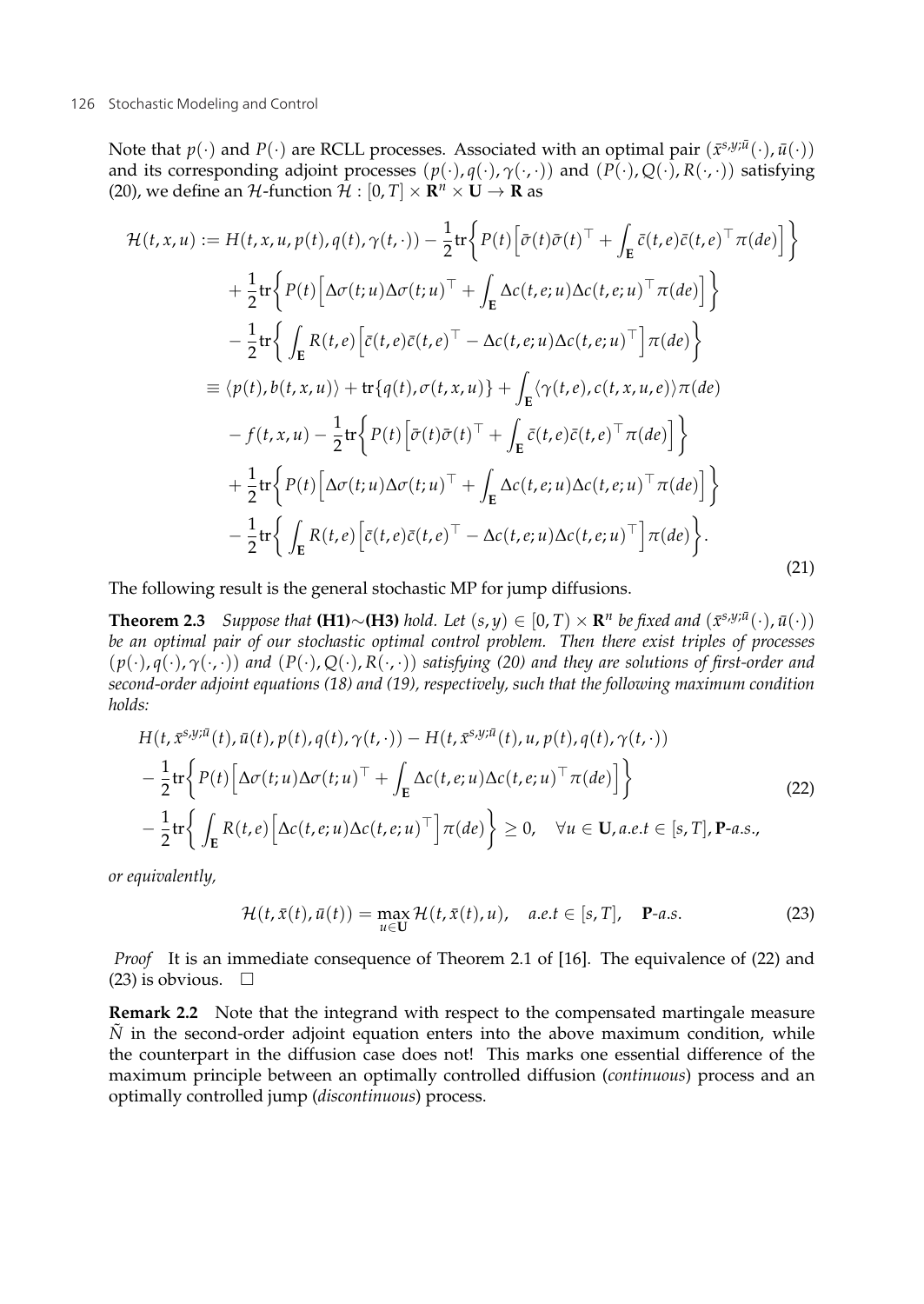## **3. Relationship between Stochastic MP and DPP**

In this section, we will establish the relationship between stochastic MP and DPP in the language of viscosity solutions. That is to say, we will consider the viscosity solutions of the generalized HJB equation (15). In our jump diffusion setting, we need use the viscosity solution theory for second-order PIDEs. For convenience, we refer to [1], [2], [14], [3], [11], [6] for a deep investigation of PIDEs in the framework of viscosity solutions. In Subsection 3.1, we first present some preliminary results concerning viscosity solutions and semijets. Then we give the relationship between stochastic MP and DPP in Subsection 3.2. Special cases on the assumption that the value function is smooth are given as corollaries. Some examples are also given to illustrate our results.

#### **3.1. Preliminary results: viscosity solutions and semijets**

To make the chapter self-contained, we present the definition of viscosity solutions and semijets, which is frequently seen in the literature and we state it adapting to the generalized HJB equation (15) in our jump diffusion setting.

**Definition 3.1** *(i)* A function  $v \in C([0, T] \times \mathbb{R}^n)$  is called a viscosity subsolution of (15) if  $v(T, x) \leq h(x), \forall x \in \mathbb{R}^n$ , and for any test function  $\psi \in C^{1,2}([0, T] \times \mathbb{R}^n)$ , whenever  $v - \psi$  attains a *global maximum at*  $(t, x) \in [0, T) \times \mathbb{R}^n$ , then

$$
-\psi_t(t,x) + \sup_{u \in U} G(t,x,u,-\psi(t,x),-\psi_x(t,x),-\psi_{xx}(t,x)) \le 0.
$$
 (24)

*(ii) A function*  $v \in C([0, T] \times \mathbb{R}^n)$  *is called a viscosity supersolution of (15) if*  $v(T, x) > h(x)$ *,*  $\forall x \in$  $\mathbb{R}^n$ , and for any test function  $\psi \in C^{1,2}([0,T] \times \mathbb{R}^n)$ , whenever  $v - \psi$  attains a global minimum at  $(t, x) \in [0, T] \times \mathbb{R}^n$ , then

$$
-\psi_t(t,x) + \sup_{u \in U} G(t,x,u,-\psi(t,x),-\psi_x(t,x),-\psi_{xx}(t,x)) \ge 0.
$$
 (25)

*(iii)* If  $v \in C([0, T] \times \mathbb{R}^n)$  *is both a viscosity subsolution and viscosity supersolution of (15), then it is called a viscosity solution of (15).*

In order to give the existence and uniqueness result for viscosity solution of the generalized HJB equation (15), it is convenient to give an intrinsic characterization of viscosity solutions. Let us recall the right parabolic super-subjets of a continuous function on  $[0, T] \times \mathbb{R}^n$  (see [18] or [3]). For  $v \in C([0, T] \times \mathbb{R}^n)$  and  $(\hat{t}, \hat{x}) \in [0, T] \times \mathbb{R}^n$ , the *right parabolic superiet* of *v* at  $(\hat{t}, \hat{x})$ is the set triple

$$
\mathcal{P}_{t+x}^{1,2,+}v(\hat{t},\hat{x}) := \left\{ (q,p,P) \in \mathbf{R} \times \mathbf{R}^n \times \mathcal{S}^n | v(t,x) \le v(\hat{t},\hat{x}) + q(t-\hat{t}) + \langle p,x-\hat{x} \rangle \right.\left. + \frac{1}{2}(x-\hat{x})^\top P(x-\hat{x}) + o(|t-\hat{t}|+|x-\hat{x}|^2), \text{ as } t \downarrow \hat{t}, x \to \hat{x} \right\},\tag{26}
$$

and the *right parabolic subjet* of *v* at  $(\hat{t}, \hat{x})$  is the set

$$
\mathcal{P}_{t+x}^{1,2,-}v(\hat{t},\hat{x}):=\begin{cases} (q,p,P)\in\mathbf{R}\times\mathbf{R}^n\times\mathcal{S}^n|v(t,x)\geq v(\hat{t},\hat{x})+q(t-\hat{t})+\langle p,x-\hat{x}\rangle\\ +\frac{1}{2}(x-\hat{x})^\top P(x-\hat{x})+o(|t-\hat{t}|+|x-\hat{x}|^2), \text{ as } t\downarrow\hat{t},x\to\hat{x}\end{cases}
$$
(27)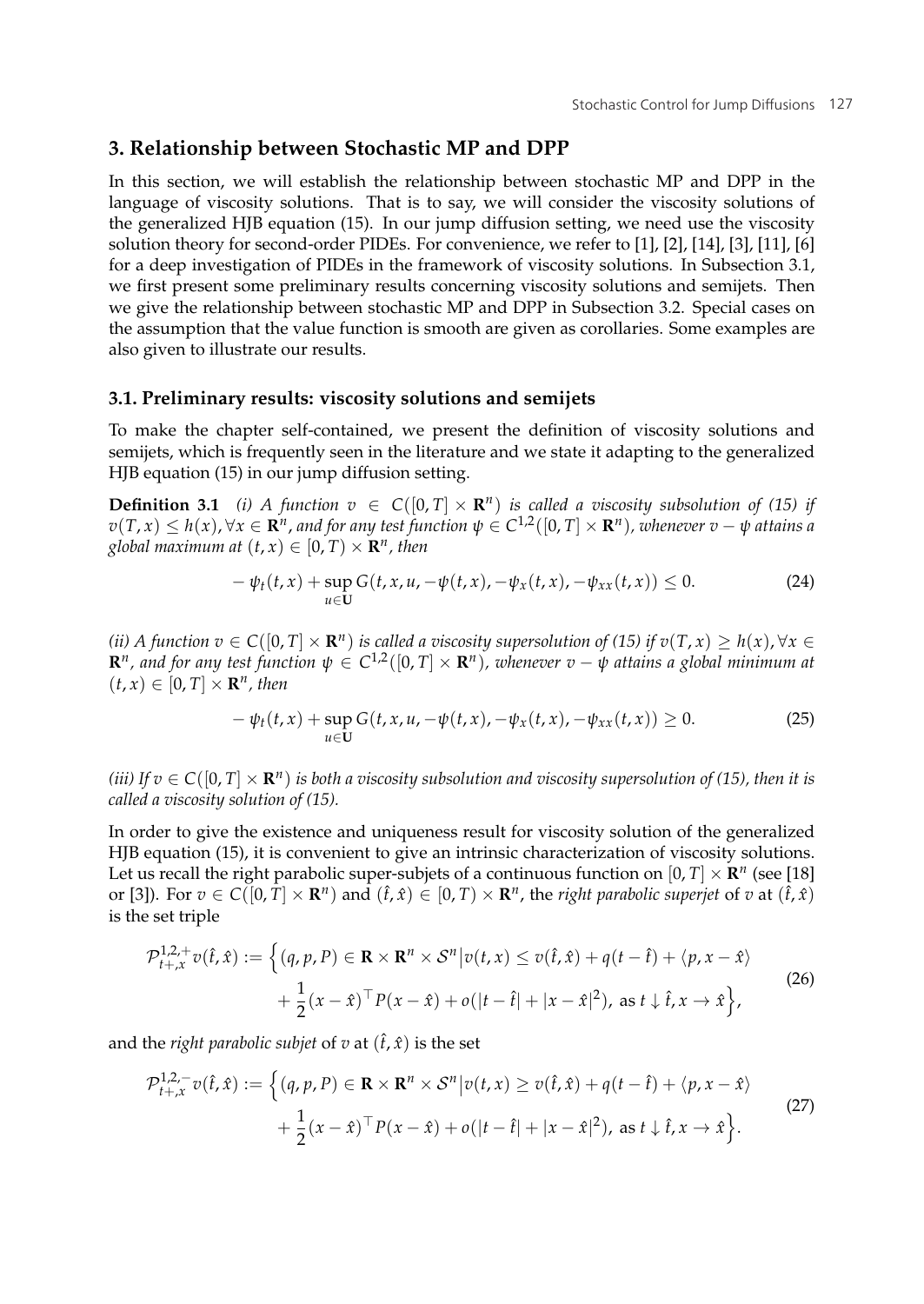From the above definitions, we see immediately that

$$
\begin{cases}\n\mathcal{P}_{t+x}^{1,2,+}v(\hat{t},\hat{x}) + [0,\infty) \times \{0\} \times \mathcal{S}_+^n = \mathcal{P}_{t+x}^{1,2,+}v(\hat{t},\hat{x}), \\
\mathcal{P}_{t+x}^{1,2,-}v(\hat{t},\hat{x}) - [0,\infty) \times \{0\} \times \mathcal{S}_+^n = \mathcal{P}_{t+x}^{1,2,-}v(\hat{t},\hat{x}),\n\end{cases}
$$

where  $S_{\perp}^n := \{ S \in S^n | S \ge 0 \}$ , and  $A \pm B := \{ a \pm b | a \in A, b \in B \}$  for any subsets *A* and *B* in a same Euclidean space.

**Remark 3.1** Suppose that  $\psi \in C^{1,2}([0,T] \times \mathbb{R}^n)$ . If  $v - \psi$  attains a global maximum at  $(\hat{t}, \hat{x}) \in$  $[0, T] \times \mathbb{R}^n$ , then

$$
(\psi_t(\hat{t},\hat{x}),\psi_x(\hat{t},\hat{x}),\psi_{xx}(\hat{t},\hat{x}))\in\mathcal{P}_{t+,\hat{x}}^{1,2,+}v(\hat{t},\hat{x}).
$$

If *v* − *ψ* attains a global minimum at  $(\hat{t}, \hat{x}) \in [0, T) \times \mathbb{R}^n$ , then

$$
(\psi_t(\hat{t},\hat{x}),\psi_x(\hat{t},\hat{x}),\psi_{xx}(\hat{t},\hat{x}))\in\mathcal{P}_{t+,\hat{x}}^{1,2,-}v(\hat{t},\hat{x}).
$$

The following result is useful and whose proof for diffusion case can be found, for instance, in Lemma 5.4, Chapter 4 of [18].

**Proposition 3.1** *Let*  $v \in C([0, T] \times \mathbb{R}^n)$  *and*  $(t_0, x_0) \in [0, T] \times \mathbb{R}^n$  *be given. Then* 

 $f(t)$   $(q, p, P) \in \mathcal{P}_{t+x}^{1,2,+}v(t_0, x_0)$  *if and only if there exist a function*  $\psi \in C^{1,2}([0,T] \times \mathbf{R}^n)$ *, such that* 

$$
\begin{cases} (\psi(t_0, x_0), \psi_t(t_0, x_0), \psi_x(t_0, x_0), \psi_{xx}(t_0, x_0)) = (v(t_0, x_0), q, p, P), \\ \psi(t, x) > v(t, x), \quad \forall (t_0, x_0) \neq (t, x) \in [t_0, T] \times \mathbf{R}^n. \end{cases}
$$
(28)

(ii) 
$$
(q, p, P) \in \mathcal{P}_{t+x}^{1,2,-} v(t_0, x_0)
$$
 if and only if there exist a function  $\psi \in C^{1,2}([0, T] \times \mathbb{R}^n)$ , such that

$$
\begin{cases} (\psi(t_0, x_0), \psi_t(t_0, x_0), \psi_x(t_0, x_0), \psi_{xx}(t_0, x_0)) = (v(t_0, x_0), q, p, P), \\ \psi(t, x) < v(t, x), \quad \forall (t_0, x_0) \neq (t, x) \in [t_0, T] \times \mathbf{R}^n. \end{cases} \tag{29}
$$

We will also make use of the *partial* super-subjets with respect to one of the variables *t* and *x*. Therefore, we need the following definitions.

$$
\begin{cases}\n\mathcal{P}_x^{2,+}v(\hat{t},\hat{x}) := \left\{ (p,P) \in \times \mathbf{R}^n \times \mathcal{S}^n | v(\hat{t},x) \le v(\hat{t},\hat{x}) + \langle p,x-\hat{x} \rangle \right. \\
\left. + \frac{1}{2}(x-\hat{x})^\top P(x-\hat{x}) + o(|x-\hat{x}|^2), \text{ as } x \to \hat{x} \right\}, \\
\mathcal{P}_x^{2,-}v(\hat{t},\hat{x}) := \left\{ (p,P) \in \times \mathbf{R}^n \times \mathcal{S}^n | v(\hat{t},x) \ge v(\hat{t},\hat{x}) + \langle p,x-\hat{x} \rangle \right. \\
\left. + \frac{1}{2}(x-\hat{x})^\top P(x-\hat{x}) + o(|x-\hat{x}|^2), \text{ as } x \to \hat{x} \right\},\n\end{cases} \tag{30}
$$

and

⎧  $\int$  $\overline{I}$ 

$$
\mathcal{P}_{t+}^{1,+}v(\hat{t},\hat{x}) := \left\{ q \in \mathbf{R} \big| v(t,\hat{x}) \le v(\hat{t},\hat{x}) + q(t-\hat{t}) + o(|t-\hat{t}|), \text{ as } t \downarrow \hat{t} \right\},
$$
\n
$$
\mathcal{P}_{t+}^{1,-}v(\hat{t},\hat{x}) := \left\{ q \in \mathbf{R} \big| v(t,\hat{x}) \ge v(\hat{t},\hat{x}) + q(t-\hat{t}) + o(|t-\hat{t}|), \text{ as } t \downarrow \hat{t} \right\}.
$$
\n(31)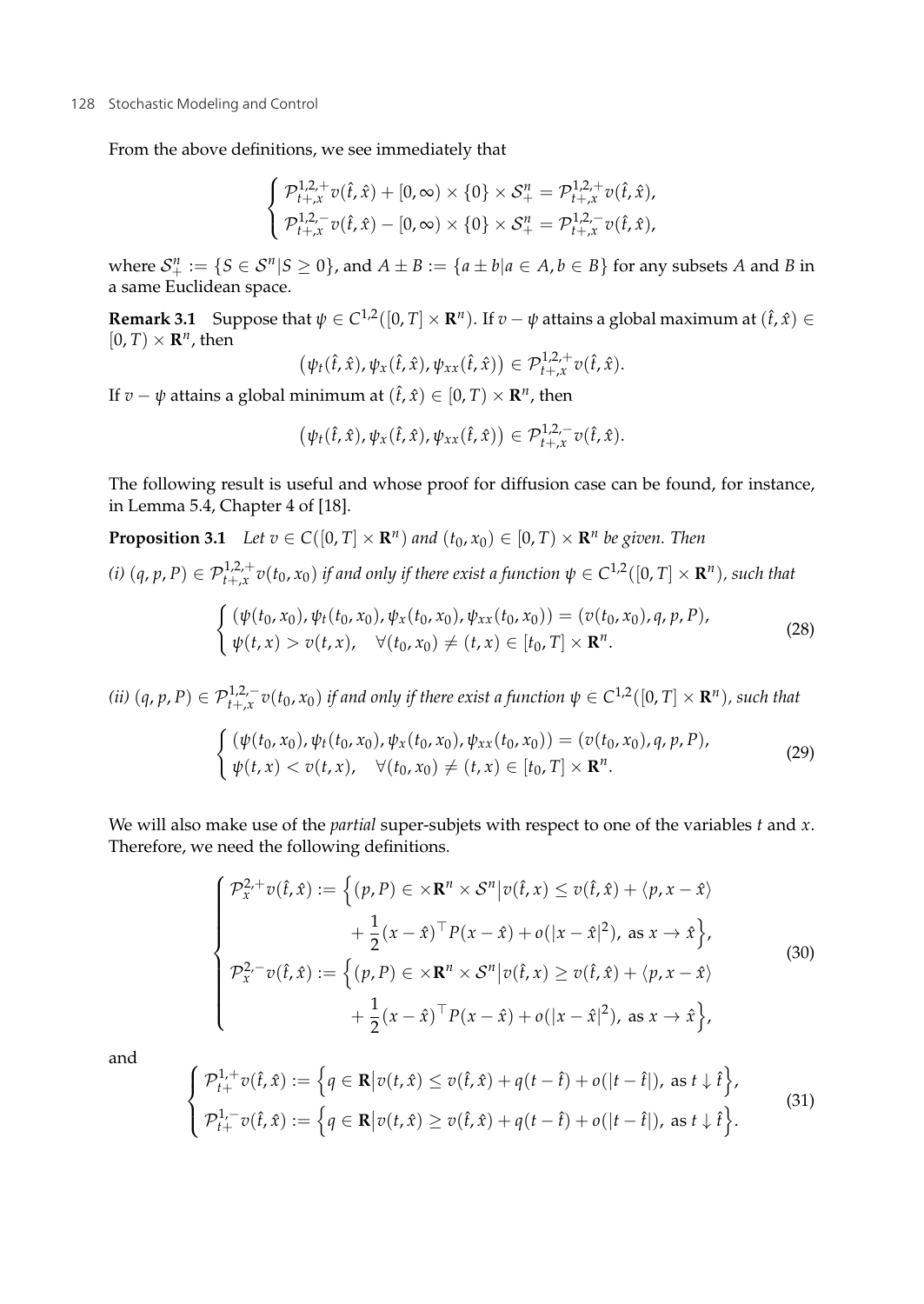Using the above definitions, we can give the following intrinsic formulation of viscosity solution of the generalized HJB equation (15).

**Definition 3.2** *(i) A* function  $v \in C([0, T] \times \mathbb{R}^n)$  satisfying  $v(T, x) \leq h(x)$ , ∀ $x \in \mathbb{R}^n$  is a viscosity *subsolution of (15) if, for any test function*  $\psi \in C^{1,2}([0,T] \times \mathbb{R}^n)$ *, if v* −  $\psi$  *attains a global maximum at*  $(t, x) \in [0, T) \times \mathbf{R}^n$  and if  $(q, p, P) \in \mathcal{P}_{t+x}^{1,2,+} v(t, x)$  with  $q = \psi_t(t, x), p = \psi_x(t, x), P \leq \psi_{xx}(t, x)$ , *then*

$$
- q + \sup_{u \in U} \{ G(t, x, u, -\psi(t, x), -p, -P) \} \le 0.
$$
 (32)

*(ii) A function*  $v \in C([0, T] \times \mathbb{R}^n)$  *satisfying*  $v(T, x) \geq h(x), \forall x \in \mathbb{R}^n$  *is a viscosity supersolution of* (15) if, for any test function  $\psi \in C^{1,2}([0,T] \times \mathbb{R}^n)$ , if  $v - \psi$  attains a global minimum at  $(t, x) \in$  $[0,T)\times \mathbf{R}^n$  and if  $(q,p,P)\in \mathcal{P}_{t+,\mathbf{x}}^{1,2,-}v(t,\mathbf{x})$  with  $q=\psi_t(t,\mathbf{x}), p=\psi_x(t,\mathbf{x}), P\geq \psi_{xx}(t,\mathbf{x})$ , then

$$
- q + \sup_{u \in U} \{ G(t, x, u, -\psi(t, x), -p, -P) \} \ge 0.
$$
 (33)

*(iii)* If  $v \in C([0, T] \times \mathbb{R}^n)$  *is both a viscosity subsolution and viscosity supersolution of (15), then it is called a viscosity solution of (15).*

**Proposition 3.2** *Definitions 3.1 and 3.2 are equivalent.*

*Proof* The result is immediate in view of Proposition 3.1. In fact it is a special case of Proposition 1 of [3].  $\Box$ 

The following result is the existence and uniqueness of viscosity solution of the generalized HJB equation (15).

**Theorem 3.1** *Suppose* **(H1)**∼**(H2)** *hold. Then we have the following equivalent results.*

*(i) The value function*  $V \in C([0, T] \times \mathbb{R}^n)$  *defined by (6) is a unique viscosity solution of (15) in the class of functions satisfying (12), (13).*

*(ii) The value function*  $V \in C([0, T] \times \mathbb{R}^n)$  *is the only function that satisfies (12), (13) and the following: For all*  $(t, x) \in [0, T] \times \mathbb{R}^n$ ,

$$
\begin{cases}\n-q + \sup_{u \in U} \left\{ G(t, x, u, -\psi_1(t, x), -p, -P) \right\} \le 0, & \forall (q, p, P) \in \mathcal{P}_{t+x}^{1,2,+} V(t, x), \\
\psi_1 \in C^{1,2}([0, T] \times \mathbf{R}^n) \text{ such that } \psi_1(t', x') > v(t', x'), \forall (t', x') \ne (t, x) \in [t, T] \times \mathbf{R}^n, \\
-q + \sup_{u \in U} \left\{ G(t, x, u, -\psi_2(t, x), -p, -P) \right\} \ge 0, & \forall (q, p, P) \in \mathcal{P}_{t+x}^{1,2,-} V(t, x), \\
\psi_2 \in C^{1,2}([0, T] \times \mathbf{R}^n) \text{ such that } \psi_2(t', x') < v(t', x'), \forall (t', x') \ne (t, x) \in [t, T] \times \mathbf{R}^n, \\
V(T, x) = h(x).\n\end{cases}
$$

*Proof* Result (*i*) is a special case of Theorems 3.1 and 4.1 of [14]. Result (*ii*) is obvious by virtue of Propositions 3.1 and 3.2. The equivalence between  $(i)$  and  $(ii)$  is obvious.  $\quad \Box$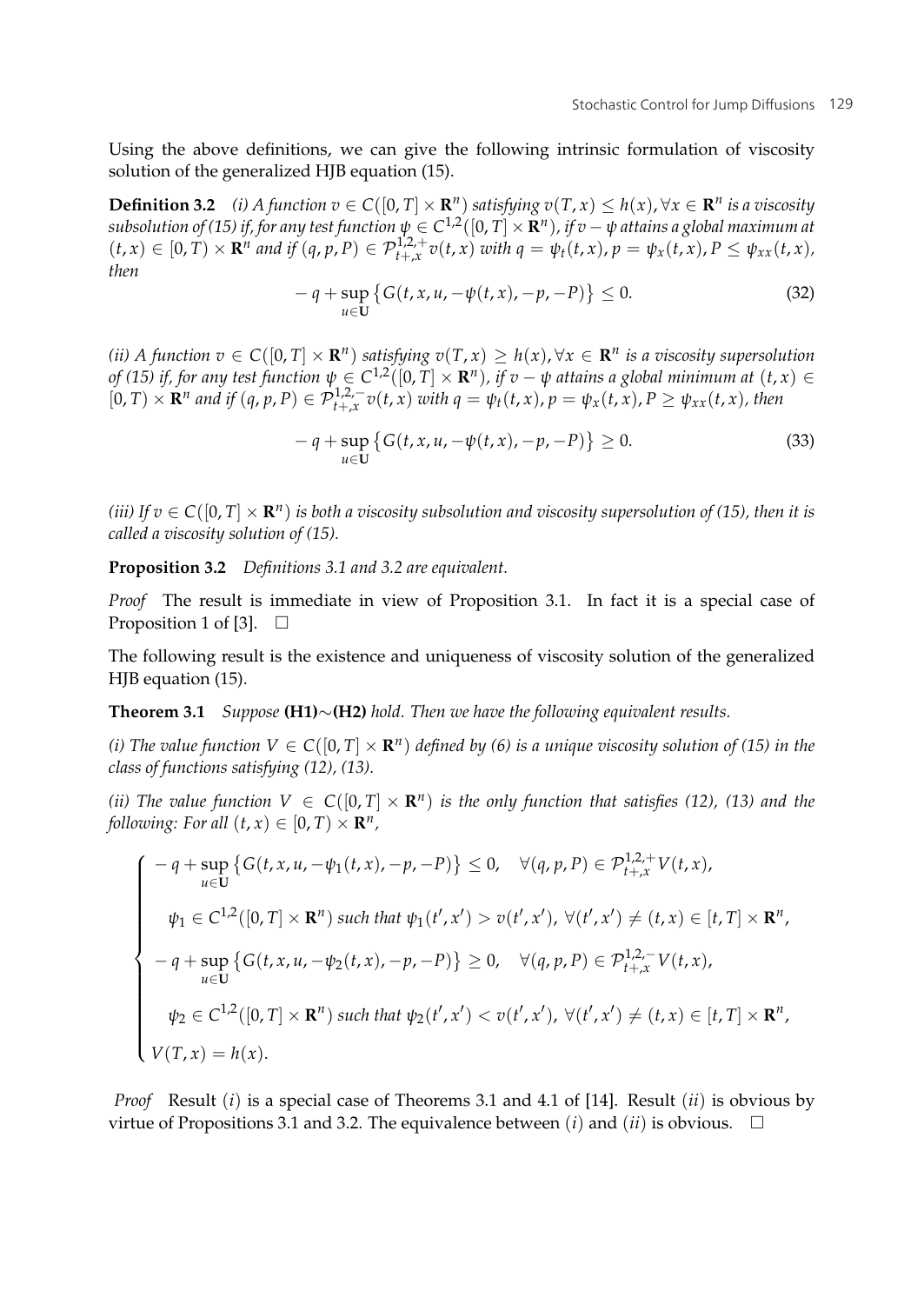#### **3.2. Main results: Relationship between Stochastic MP and DPP**

Proposition 2.1 tell us that the value function has nice continuity properties. But in general we cannot obtain the differentiablity of it. Therefore we should not suppose the generalized HJB equation (15) always admits an enough smooth (classic) solution. In fact it is not true even in the simplest case; see Example 3.2 in this subsection. This is an important *gap* in the literature (see Section 2, [7], for example). Fortunately, this gap can be bridged by the theory of viscosity solutions. This is one of the main contributions of this paper.

The following result shows that the adjoint process *p*, *P* and the value function *V* relate to each other within the framework of the superjet and the subjet in the state variable *x* along an optimal trajectory.

**Theorem 3.2** *Suppose* **(H1)**∼**(H3)** *hold and let*  $(s, y) \in [0, T) \times \mathbb{R}^n$  *be fixed. Let*  $(\bar{x}^{s,y;\bar{u}}(\cdot), \bar{u}(\cdot))$ *be an optimal pair of our stochastic optimal control problem. Let*  $(p(\cdot), q(\cdot), \gamma(\cdot, \cdot))$  *and* (*P*(·), *Q*(·), *R*(·, ·)) *are first-order and second-order adjoint processes, respectively. Then*

$$
\{-p(t)\}\times[-P(t),\infty)\subseteq\mathcal{P}_{x}^{2,+}V(t,\bar{x}^{s,y;\bar{u}}(t)),\quad\forall t\in[s,T],\quad\mathbf{P}\text{-}a.s.,\tag{34}
$$

$$
\mathcal{P}_x^{2,-} V(t, \bar{x}^{s,y;\bar{u}}(t)) \subseteq \{-p(t)\} \times (-\infty, P(t)], \quad \forall t \in [s, T], \quad \mathbf{P}\text{-}a.s.
$$
 (35)

*We also have*

$$
\mathcal{P}_x^{1,-} V(t,\bar{x}^{s,y;\bar{u}}(t)) \subseteq \{-p(t)\} \subseteq \mathcal{P}_x^{1,+} V(t,\bar{x}^{s,y;\bar{u}}(t)), \quad \forall t \in [s,T], \quad \mathbf{P}\text{-}a.s.
$$
 (36)

*Proof* Fix a *t* ∈ [*s*, *T*]. For any  $z \in \mathbb{R}^n$ , denote by  $x^{t,z;\bar{u}}(\cdot)$  the solution of the following SDEP:

$$
x^{t,z;\bar{u}}(r) = z + \int_t^r b(r, x^{t,z;\bar{u}}(r), \bar{u}(r))dr + \int_t^r \sigma(r, x^{t,z;\bar{u}}(r), \bar{u}(r))dW(r)
$$
  
+ 
$$
\int_E \int_t^r c(r, x^{t,z;\bar{u}}(r-), \bar{u}(r), e)\tilde{N}(dedr), \quad r \in [t, T].
$$
 (37)

It is clear that (37) can be regarded as an SDEP on  $(\Omega, \mathcal{F}, \{\mathcal{F}_r^s\}_{r\geq s}, \mathbf{P}(\cdot|\mathcal{F}_t^s)(\omega))$  for **P**-*a.s.w*, where  $\mathbf{P}(\cdot|\mathcal{F}_{t}^{s})(\omega)$  is the regular conditional probability given  $\mathcal{F}_{t}^{s}$  defined on  $(\Omega, \mathcal{F})$  (see pp. 12-16 of [10]). In probability space  $(\Omega, \mathcal{F}, \mathbf{P}(\cdot | \mathcal{F}_t^s)(\omega))$ , random variable  $\bar{x}^{s,y;\bar{u}}(t,\omega)$  is almost surely a constant vector in  $\mathbf{R}^n$  (we still denote it by  $\bar{x}^{s,y;\bar{u}}(t,\omega)$ ).

Set 
$$
\xi^{t,z;\bar{u}}(r) := x^{t,z;\bar{u}}(r) - \bar{x}^{t,\bar{x}^{s,y;\bar{u}}(t); \bar{u}}(r), t \leq r \leq T
$$
. Thus by Lemma 2.1 we have

$$
\mathbb{E}\big[\sup_{t\leq r\leq T}|\xi^{t,z;\bar{u}}(r)|^k|\mathcal{F}_t^s\big](\omega)\leq C|z-\bar{x}^{s,y;\bar{u}}(t,\omega)|^k,\quad \mathbf{P}\text{-}a.s.\omega,\quad \text{for }k=2,4. \tag{38}
$$

Now we rewrite the equation for  $\xi^{t,z;\bar{u}}(\cdot)$  in two different ways based on different orders of expansion, which called the *first-order and second-order variational equations*, respectively:

$$
\begin{cases}\nd\xi^{t,z;\bar{u}}(r) = \bar{b}_x(r)\xi^{t,z;\bar{u}}(r)dr + \bar{\sigma}_x(r)\xi^{t,z;\bar{u}}(r)dW(r) + \int_E \bar{c}_x(r,e)\xi^{t,z;\bar{u}}(r-) \tilde{N}(dedr) \\
\qquad + \varepsilon_{z1}(r)dr + \varepsilon_{z2}(r)dW(r) + \int_E \varepsilon_{z3}(r,e)\tilde{N}(dedr), \quad r \in [t, T], \\
\xi^{t,z;\bar{u}}(t) = z - \bar{x}^{s,y;\bar{u}}(t),\n\end{cases} \tag{39}
$$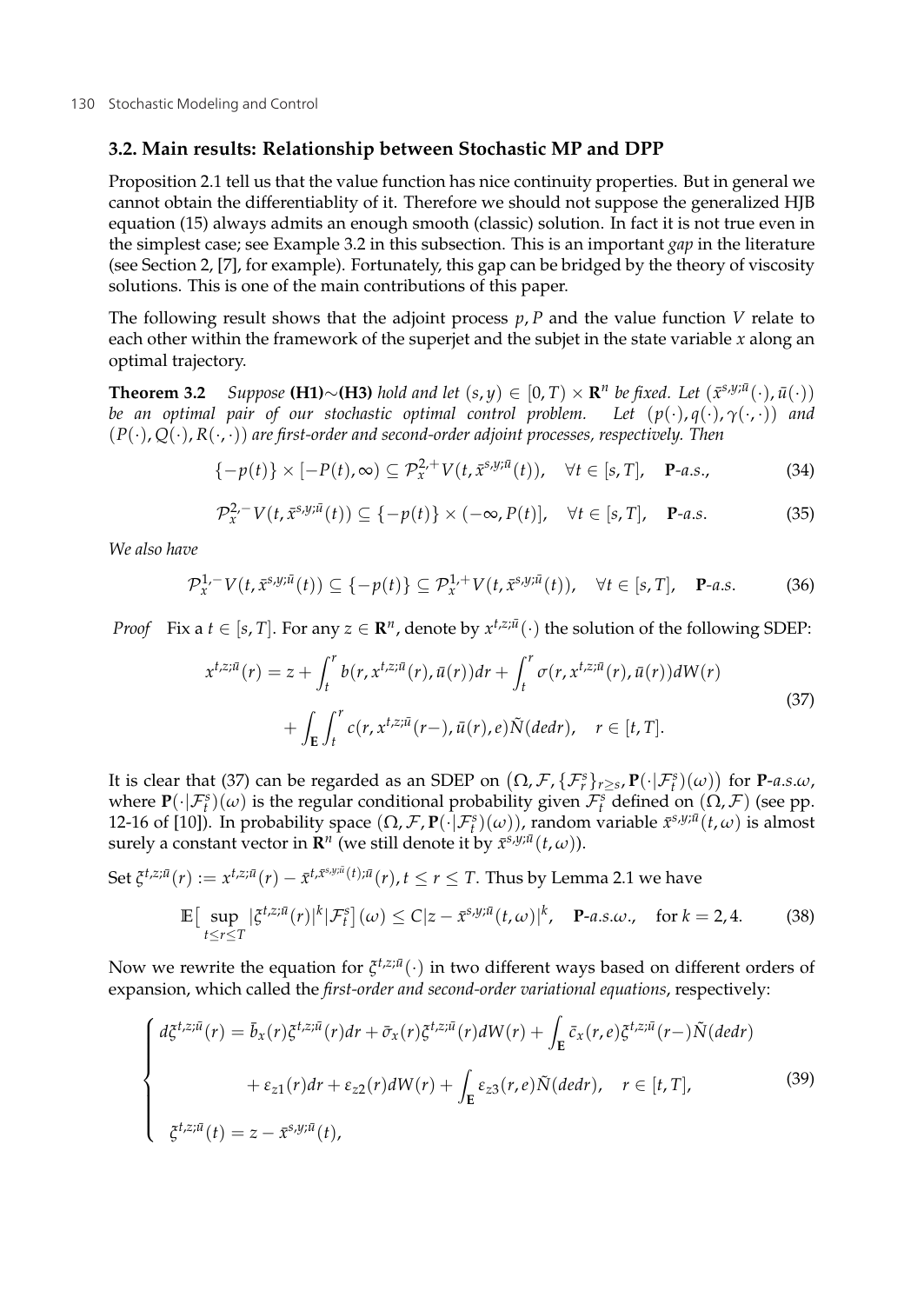where

$$
\begin{cases}\n\varepsilon_{z1}(r) := \int_0^1 \left[ b_x(r, \bar{x}^{s,y;\bar{u}}(r) + \theta \xi^{t,z;\bar{u}}(r), \bar{u}(r)) - \bar{b}_x(r) \right] \xi^{t,z;\bar{u}}(r) d\theta, \\
\varepsilon_{z2}(r) := \int_0^1 \left[ \sigma_x(r, \bar{x}^{s,y;\bar{u}}(r) + \theta \xi^{t,z;\bar{u}}(r), \bar{u}(r)) - \bar{\sigma}_x(r) \right] \xi^{t,z;\bar{u}}(r) d\theta, \\
\varepsilon_{z3}(r, \cdot) := \int_0^1 \left[ c_x(r, \bar{x}^{s,y;\bar{u}}(r-) + \theta \xi^{t,z;\bar{u}}(r-), \bar{u}(r), \cdot) - \bar{c}_x(r, \cdot) \right] \xi^{t,z;\bar{u}}(r-) d\theta,\n\end{cases}
$$

and

$$
\begin{cases}\nd\xi^{t,z;\bar{u}}(r) = \left\{\bar{b}_x(r)\xi^{t,z;\bar{u}}(r) + \frac{1}{2}\xi^{t,z;\bar{u}}(r)^{\top}\bar{b}_{xx}(r)\xi^{t,z;\bar{u}}(r)\right\}dr \\
+ \left\{\bar{\sigma}_x(r)\xi^{t,z;\bar{u}}(r) + \frac{1}{2}\xi^{t,z;\bar{u}}(r)^{\top}\bar{\sigma}_{xx}(r)\xi^{t,z;\bar{u}}(r)\right\}dW(r) \\
+ \int_{\mathbf{E}}\left\{\bar{c}_x(r,e)\xi^{t,z;\bar{u}}(r-) + \frac{1}{2}\xi^{t,z;\bar{u}}(r-)^{\top}\bar{c}_{xx}(r,e)\xi^{t,z;\bar{u}}(r-) \right\}\tilde{N}(dedr) \\
+ \varepsilon_{z4}(r)dr + \varepsilon_{z5}(r)dW(r) + \int_{\mathbf{E}}\varepsilon_{z6}(r,e)\tilde{N}(dedr), \quad r \in [t, T], \\
\xi^{t,z;\bar{u}}(t) = z - x^{s,y;\bar{u}}(t),\n\end{cases} \tag{40}
$$

where

$$
\begin{cases}\n\varepsilon_{z4}(r) := \int_0^1 (1-\theta) \xi^{t,z;\bar{u}}(r)^{\top} \left[ b_{xx}(r,\bar{x}^{s,y;\bar{u}}(r) + \theta \xi^{t,z;\bar{u}}(r),\bar{u}(r)) - \bar{b}_{xx}(r) \right] \xi^{t,z;\bar{u}}(r) d\theta, \\
\varepsilon_{z5}(r) := \int_0^1 (1-\theta) \xi^{t,z;\bar{u}}(r)^{\top} \left[ \sigma_{xx}(r,\bar{x}^{s,y;\bar{u}}(r) + \theta \xi^{t,z;\bar{u}}(r),\bar{u}(r)) - \bar{\sigma}_{xx}(r) \right] \xi^{t,z;\bar{u}}(r) d\theta, \\
\varepsilon_{z6}(r,\cdot) := \int_0^1 (1-\theta) \xi^{t,z;\bar{u}}(r-)^{\top} \left[ c_{xx}(r,\bar{x}^{s,y;\bar{u}}(r-) + \theta \xi^{t,z;\bar{u}}(r-),\bar{u}(r),\cdot) - \bar{c}_{xx}(r,\cdot) \right] \xi^{t,z;\bar{u}}(r-) d\theta.\n\end{cases}
$$

We are going to show that, there exists a deterministic continuous and increasing function  $\delta:[0,\infty)\to[0,\infty)$ , independent of  $z\in\mathbf{R}^n$ , with  $\frac{\delta(r)}{r}\to 0$  as  $r\to 0$ , such that

$$
\begin{cases}\n\mathbb{E}\Big[\int_{t}^{T}|\varepsilon_{z1}(r)|^{2}dr\big|\mathcal{F}_{t}^{s}\Big](\omega)\leq\delta(|z-\tilde{x}^{s,y;\tilde{u}}(t,\omega)|^{2}), \quad \mathbf{P}\text{-}a.s.\omega, \\
\mathbb{E}\Big[\int_{t}^{T}|\varepsilon_{z2}(r)|^{2}dr\big|\mathcal{F}_{t}^{s}\Big](\omega)\leq\delta(|z-\tilde{x}^{s,y;\tilde{u}}(t,\omega)|^{2}), \quad \mathbf{P}\text{-}a.s.\omega, \\
\mathbb{E}\Big[\int_{t}^{T}||\varepsilon_{z3}(r,\cdot)||_{\mathcal{L}^{2}}^{2}dr\big|\mathcal{F}_{t}^{s}\Big](\omega)\leq\delta(|z-\tilde{x}^{s,y;\tilde{u}}(t,\omega)|^{2}), \quad \mathbf{P}\text{-}a.s.\omega,\n\end{cases}
$$
\n(41)

and

$$
\begin{cases}\n\mathbb{E}\Big[\int_{t}^{T} |\varepsilon_{z4}(r)|^{2} dr \big|\mathcal{F}_{t}^{s}\Big](\omega) \leq \delta(|z-\bar{x}^{s,y;\bar{u}}(t,\omega)|^{4}), \quad \mathbf{P}\text{-}a.s.\omega, \\
\mathbb{E}\Big[\int_{t}^{T} |\varepsilon_{z5}(r)|^{2} dr \big|\mathcal{F}_{t}^{s}\Big](\omega) \leq \delta(|z-\bar{x}^{s,y;\bar{u}}(t,\omega)|^{4}), \quad \mathbf{P}\text{-}a.s.\omega, \\
\mathbb{E}\Big[\int_{t}^{T} ||\varepsilon_{z6}(r,\cdot)||_{\mathcal{L}^{2}}^{2} dr \big|\mathcal{F}_{t}^{s}\Big](\omega) \leq \delta(|z-\bar{x}^{s,y;\bar{u}}(t,\omega)|^{4}), \quad \mathbf{P}\text{-}a.s.\omega.\n\end{cases} (42)
$$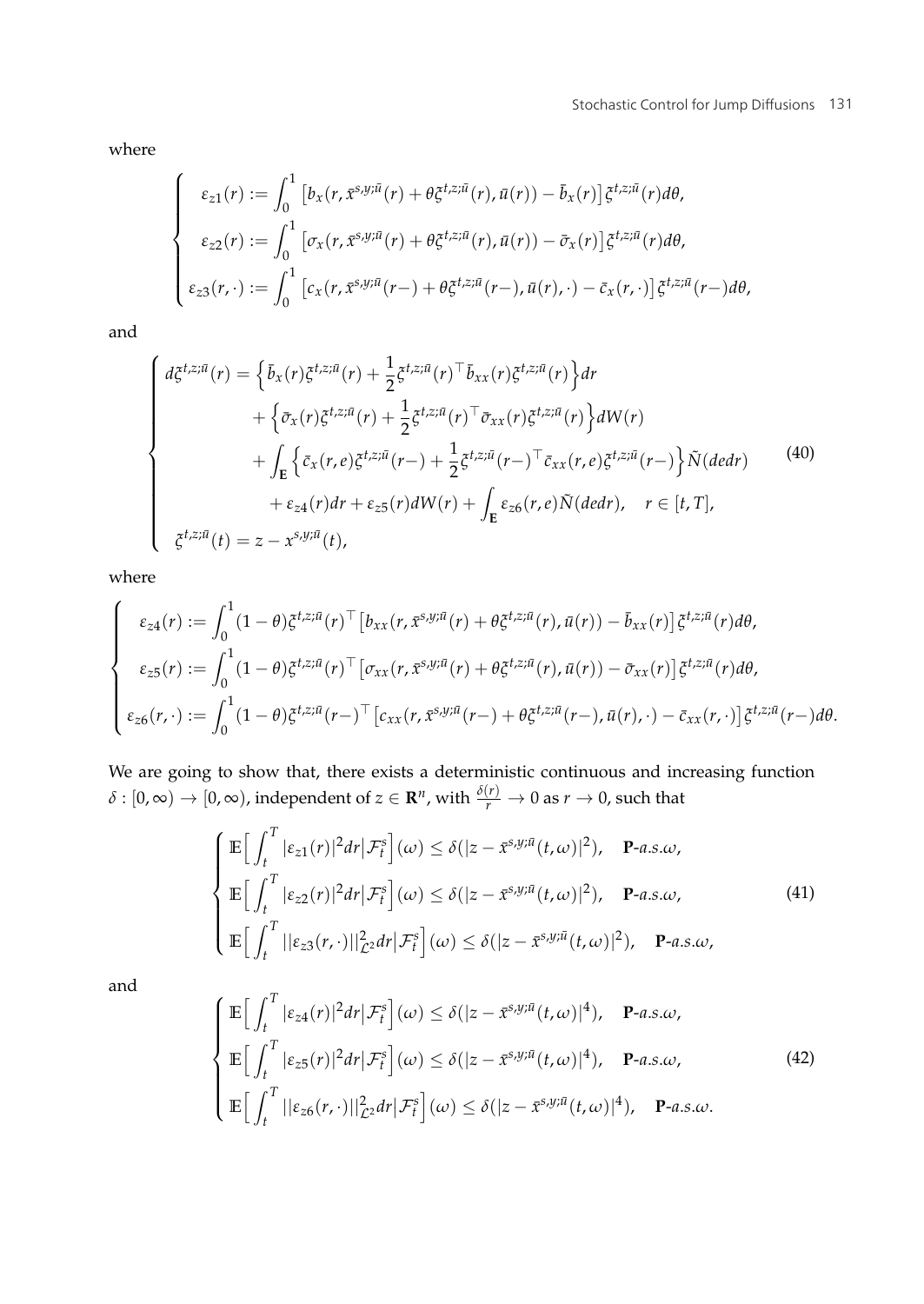We start to prove (41). To this end, let us fixed an *ω* ∈ Ω such that (38) holds. Then, by setting  $b_x(r,\theta) := \bar{b}_x(r, \bar{x}^{s,y;\bar{u}}(r) + \theta \xi^{t,z;\bar{u}}(r)$ ,  $\bar{u}(r)$ ) and in virtue of **(H3)**, we have

$$
\mathbb{E}\Big[\int_t^T |\varepsilon_{z1}(r)|^2 dr \Big|\mathcal{F}_t^s\Big](\omega)
$$
  
\n
$$
\leq \int_t^T \mathbb{E}\Big\{\int_0^1 |b_x(r,\theta) - \bar{b}_x(r)|^2 d\theta \cdot |\xi^{t,z;\bar{u}}(r)|^2 |\mathcal{F}_t^s\Big\}(\omega) dr
$$
  
\n
$$
\leq C \int_t^T \mathbb{E}\Big[|\xi^{t,z;\bar{u}}(r)|^4 |\mathcal{F}_t^s\Big](\omega) dr \leq C|z - \bar{x}^{s,y;\bar{u}}(t,\omega)|^4.
$$

Thus, the first inequality in (41) follows if we choose  $\delta(r) \equiv Cr^2, r \ge 0$ . The second inequality in (41) can be proved similarly. Setting  $c_x(r, \theta, \cdot) := c_x(r, \bar{x}^{s, y; \bar{u}}(r-) + \theta \xi^{t, z; \bar{u}}(r-), \bar{u}(r), \cdot)$  and using **(H3)**, we have

$$
\mathbb{E}\Big[\int_{t}^{T}||\varepsilon_{z3}(r,\cdot)||_{\mathcal{L}^{2}}^{2}dr|\mathcal{F}_{t}^{s}\Big](\omega)
$$
\n
$$
\leq \int_{t}^{T}\mathbb{E}\Big\{\int_{0}^{1}||c_{x}(r,\theta,\cdot)-\bar{c}_{x}(r,\cdot)||_{\mathcal{L}^{2}}^{2}d\theta\cdot|\xi^{t,z;\bar{u}}(r-)|^{2}|\mathcal{F}_{t}^{s}\Big\}(\omega)dr
$$
\n
$$
\leq C\int_{t}^{T}\mathbb{E}\Big[|\xi^{t,z;\bar{u}}(r-)|^{4}|\mathcal{F}_{t}^{s}\Big](\omega)dr
$$
\n
$$
= C\int_{t}^{T}\mathbb{E}\Big[|\xi^{t,z;\bar{u}}(r)|^{4}|\mathcal{F}_{t}^{s}\Big](\omega)dr \leq C|z-\bar{x}^{s,y;\bar{u}}(t,\omega)|^{4}.
$$
\n(43)

The equality in (43) holds because the discontinuous points of  $\xi^{t,z;\bar{u}}(\cdot)$  are at most countable. Thus, the third inequality in (41) follows for an obvious  $\delta(\cdot)$  as above.

We continue to prove (42). Let  $b_{xx}(r,\theta) := b_{xx}(r,\bar{x}^{s,y;\bar{u}}(r) + \theta \xi^{t,z;\bar{u}}(r),\bar{u}(r))$ . Using (**H3)**, we can show that

$$
\mathbb{E}\Big[\int_{t}^{T}|\varepsilon_{z4}(r)|^{2}dr|\mathcal{F}_{t}^{s}\Big](\omega)
$$
\n
$$
\leq \int_{t}^{T}\mathbb{E}\Big[\int_{0}^{1}|b_{xx}(r,\theta)-\bar{b}_{xx}(r)|^{2}d\theta\cdot|\xi^{t,z;\bar{u}}(r)|^{4}|\mathcal{F}_{t}^{s}\Big](\omega)dr
$$
\n
$$
\leq \int_{t}^{T}\Big\{\mathbb{E}\big[\bar{\omega}(|\xi^{t,z;\bar{u}}(r)|^{4})|\mathcal{F}_{t}^{s}\big](\omega)\Big\}^{\frac{1}{2}}\Big\{\mathbb{E}\big[|\xi^{t,z;\bar{u}}(r)|^{8}|\mathcal{F}_{t}^{s}\big](\omega)\Big\}^{\frac{1}{2}}dr
$$
\n
$$
\leq C\int_{t}^{T}\Big\{\mathbb{E}\big[\bar{\omega}(|\xi^{t,z;\bar{u}}(r)|^{4})|\mathcal{F}_{t}^{s}\big](\omega)\Big\}^{\frac{1}{2}}dr\cdot|z-\bar{x}^{s,y;\bar{u}}(t,\omega)|^{4}.
$$
\n
$$
(44)
$$

This yields the first inequality in (42) if we choose  $\delta(r) \equiv Cr\sqrt{\bar{\omega}(r)}$ ,  $r \ge 0$ . Noting that the modulus of continuity  $\bar{\omega}(\cdot)$  is defined in **(H3)**. The second inequality in (42) can be proved similarly. Setting  $c_{xx}(r, \theta, \cdot) := c_{xx}(r, \bar{x}^{s,y;\bar{u}}(r-)+\theta \xi^{t,z;\bar{u}}(r-), \bar{u}(r), \cdot)$  and by virtue of (**H3**), noting the remark following (43), we show that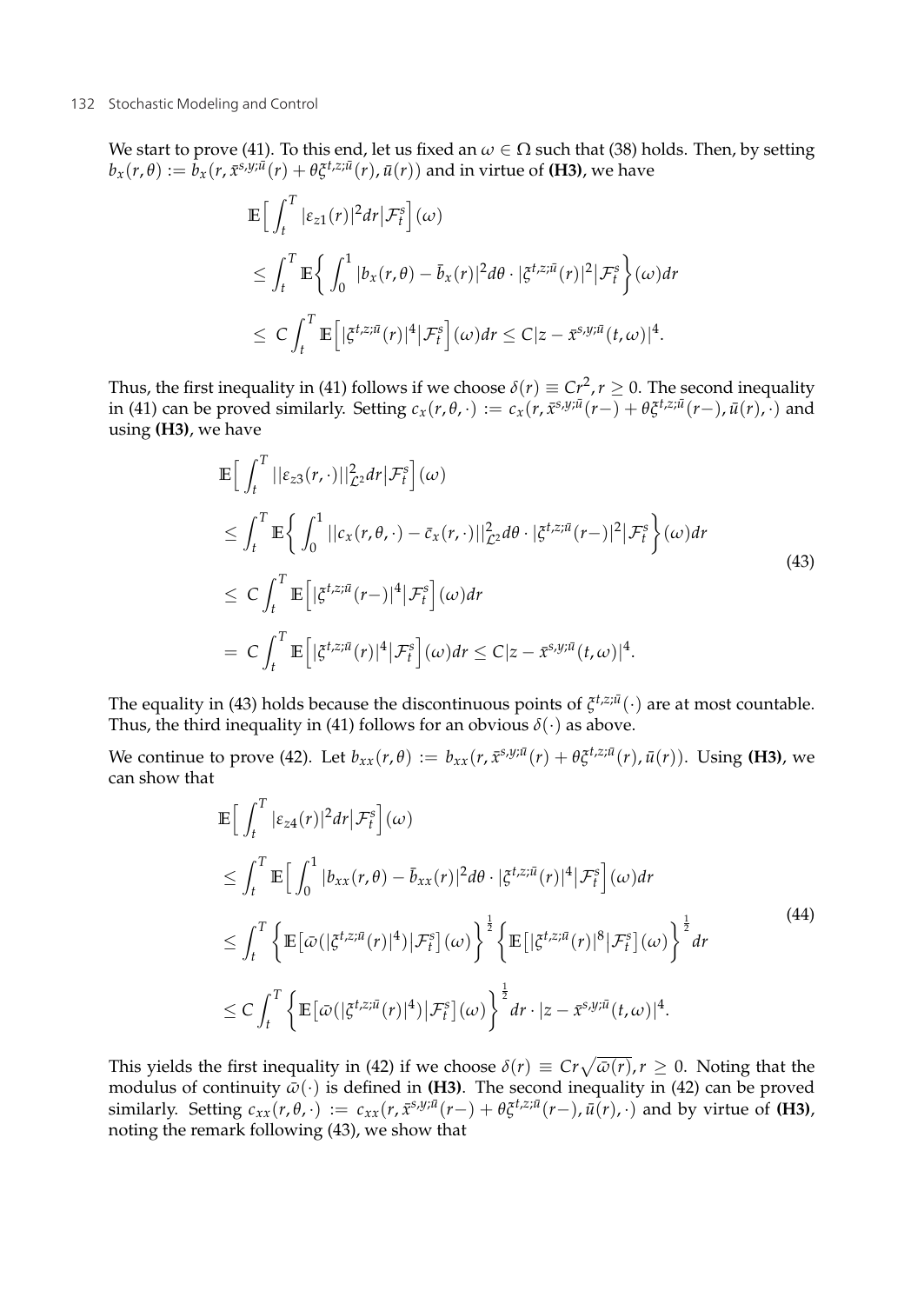$$
\mathbb{E}\Big[\int_t^T ||\varepsilon_{z6}(r,\cdot)||^2_{\mathcal{L}^2} dr | \mathcal{F}_t^s \Big](\omega)
$$
\n
$$
\leq \int_t^T \mathbb{E}\Big[\int_0^1 ||c_{xx}(r,\theta,\cdot)-\bar{c}_{xx}(r,\cdot)||^2_{\mathcal{L}^2} d\theta \cdot |\xi^{t,z;\bar{u}}(r-)|^4 | \mathcal{F}_t^s \Big](\omega) dr
$$
\n
$$
\leq \int_t^T \left\{ \mathbb{E}\big[\bar{\omega}\big(|\xi^{t,z;\bar{u}}(r-)|^4\big) | \mathcal{F}_t^s \big](\omega) \right\}^{\frac{1}{2}} \left\{ \mathbb{E}\big[|\xi^{t,z;\bar{u}}(r-)|^8 | \mathcal{F}_t^s \big](\omega) \right\}^{\frac{1}{2}} dr
$$
\n
$$
\leq C \int_t^T \left\{ \mathbb{E}\big[\bar{\omega}\big(|\xi^{t,z;\bar{u}}(r)|^4\big) | \mathcal{F}_t^s \big](\omega) \right\}^{\frac{1}{2}} dr \cdot |z-\bar{x}^{s,y;\bar{u}}(t,\omega)|^4.
$$

This yields the third inequality in (42) for an obvious *δ*(·) as above. Finally, we can select the largest  $\delta(\cdot)$  obtained in the above six calculations. For example, we can choose an enough large constant  $C > 0$  and define  $\delta(r) \equiv Cr(r \vee \sqrt{\omega(r)})$ ,  $r \ge 0$ . Then (41), (42) follows with a  $\delta(\cdot)$  independent of  $z \in \mathbb{R}^n$ .

Applying Itô's formula to  $\langle \zeta^{t,z;\bar{u}}(\cdot),p(\cdot)\rangle$ , noting (18) and (40), we have

$$
\mathbb{E}\left\{\int_{t}^{T}\langle\bar{f}_{x}(r),\bar{g}^{t,z;\bar{u}}(r)\rangle dr + \langle h_{x}(\bar{x}^{s,y;\bar{u}}(T)),\bar{g}^{t,z;\bar{u}}(T)\rangle|\mathcal{F}_{t}^{s}\right\} = \langle-p(t),\bar{g}^{t,z;\bar{u}}(t)\rangle - \mathbb{E}\left\{\frac{1}{2}\int_{t}^{T}\left[\langle p(r),\bar{g}^{t,z;\bar{u}}(r)^{\top}\bar{b}_{xx}(r)\bar{g}^{t,z;\bar{u}}(r)\rangle\right.+\langle q(r),\bar{g}^{t,z;\bar{u}}(r)^{\top}\bar{\sigma}_{xx}(r)\bar{g}^{t,z;\bar{u}}(r)\rangle + \int_{\mathbb{E}}\langle\gamma(r,e),\bar{g}^{t,z;\bar{u}}(r)^{\top}\bar{c}_{xx}(r,e)\bar{g}^{t,z;\bar{u}}(r)\rangle\pi(de)\right]dr - \int_{t}^{T}\left[\langle p(r),\epsilon_{z4}(r)\rangle + \langle q(r),\epsilon_{z5}(r)\rangle + \int_{\mathbb{E}}\langle\gamma(r,e),\epsilon_{z6}(r,e)\rangle\pi(de)\right]dr\Big|\mathcal{F}_{t}^{s}\right\}, \quad \mathbf{P}\text{-}a.s.
$$
\n(45)

On the other hand, apply Itô's formula to  $\Phi^{t,z;\bar u}(r):=\xi^{t,z;\bar u}(r)\xi^{t,z;\bar u}(r)^\top$ , noting (39), we get

$$
\begin{cases}\nd\Phi^{t,z;\bar{u}}(r) = \left\{\bar{b}_{x}(r)\Phi^{t,z;\bar{u}}(r) + \Phi^{t,z;\bar{u}}(r)\bar{b}_{x}(r)^{\top} + \bar{\sigma}_{x}(r)\Phi^{t,z;\bar{u}}(r)\bar{\sigma}_{x}(r)^{\top} \right. \\
\left. + \int_{\mathbf{E}} \bar{c}_{x}(r,e)\Phi^{t,z;\bar{u}}(r)\bar{c}_{x}(r,e)^{\top}\pi(de) + \varepsilon_{z}(\tau)\right\} dr \\
+ \left\{\bar{\sigma}_{x}(r)\Phi^{t,z;\bar{u}}(r) + \Phi^{z}(r)\bar{\sigma}_{x}(r)^{\top} + \varepsilon_{z}(\tau)\right\} dW(r) \\
+ \int_{\mathbf{E}} \left\{\bar{c}_{x}(r,e)\Phi^{t,z;\bar{u}}(r -)\bar{c}_{x}(r,e)^{\top} + \bar{c}_{x}(r,e)\Phi^{t,z;\bar{u}}(r -)\right. \\
\left. + \Phi^{t,z;\bar{u}}(r -)\bar{c}_{x}(r,e)^{\top} + \varepsilon_{z}(\tau,e)\right\} \tilde{N}(dedr), \quad r \in [t, T], \\
\Phi^{t,z;\bar{u}}(t) = \xi^{t,z;\bar{u}}(t)\xi^{t,z;\bar{u}}(t)^{\top},\n\end{cases} \tag{46}
$$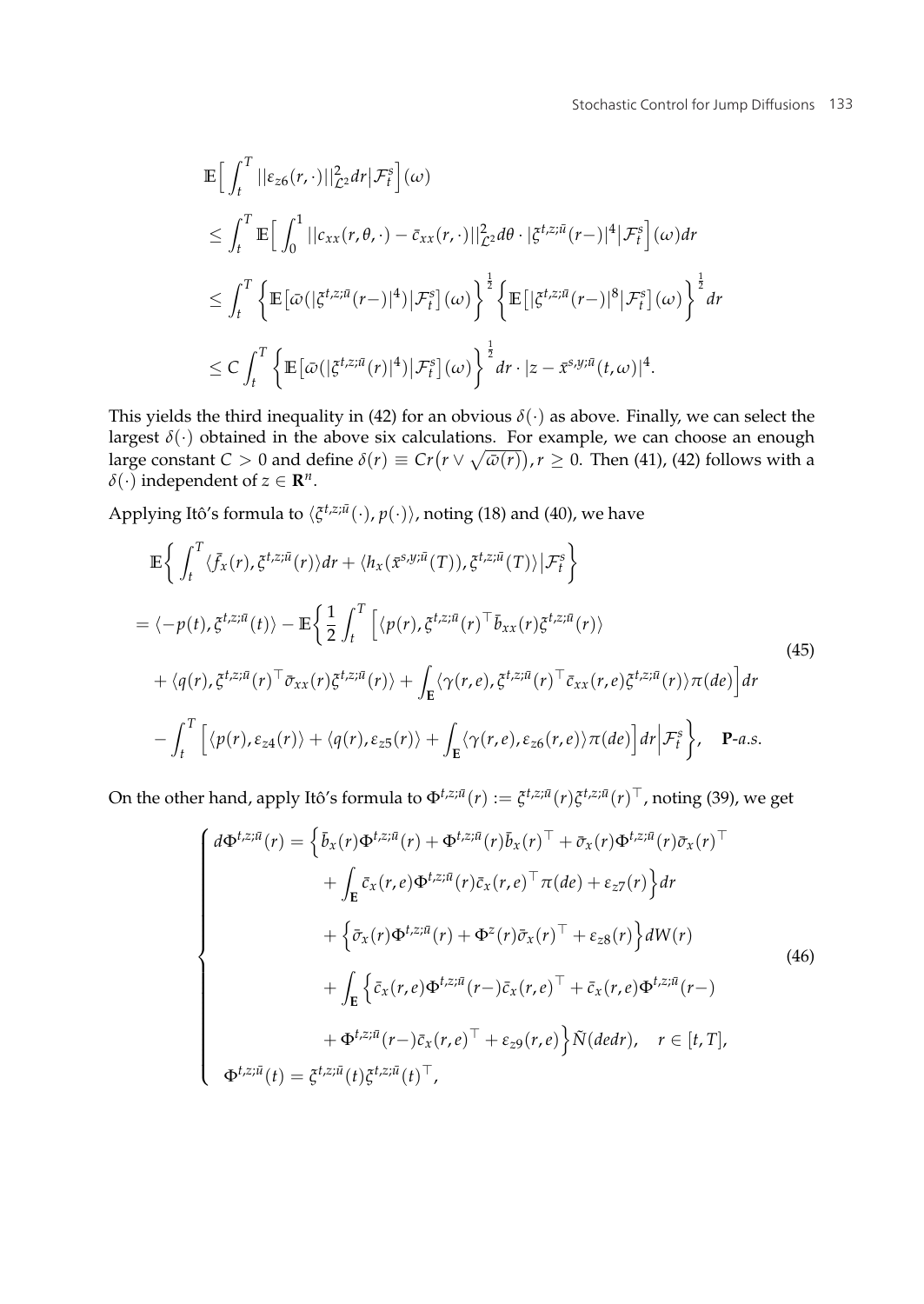#### 134 Stochastic Modeling and Control and The Stockholm and Stockholm and Stockholm and Stockholm and Stockholm and Stockholm and Stockholm and Stockholm and Stockholm and Stockholm and Stockholm and Stockholm and Stockholm

where

$$
\begin{cases}\n\varepsilon_{z7}(r) := \varepsilon_{z1}(r)\xi^{t,z;\bar{u}}(r)^{\top} + \xi^{t,z;\bar{u}}(r)\varepsilon_{z1}(r)^{\top} + \bar{\sigma}_x(r)\xi^{t,z;\bar{u}}(r)\varepsilon_{z2}(r)^{\top} \\
+ \varepsilon_{z2}(r)\xi^{t,z;\bar{u}}(r)^{\top}\bar{\sigma}_x(r)^{\top} + \varepsilon_{z2}(r)\varepsilon_{z2}(r)^{\top} + \int_{\mathbf{E}} \left\{ \bar{c}_x(r,e)\xi^{t,z;\bar{u}}(r)\varepsilon_{z3}(r,e)^{\top} \\
+ \varepsilon_{z3}(r,e)\xi^{t,z;\bar{u}}(r)^{\top}\bar{c}_x(r,e)^{\top} + \varepsilon_{z3}(r,e)\varepsilon_{z3}(r,e)^{\top} \right\} \pi(de), \\
\varepsilon_{z8}(r) := \varepsilon_{z2}(r)\xi^{t,z;\bar{u}}(r)^{\top} + \xi^{t,z;\bar{u}}(r)\varepsilon_{z2}(r)^{\top}, \\
\varepsilon_{z9}(r,\cdot) := \bar{c}_x(r,\cdot)\xi^{t,z;\bar{u}}(r-\varepsilon_{z3}(r,\cdot)^{\top} + \varepsilon_{z3}(r,\cdot)\xi^{t,z;\bar{u}}(r-\cdot)^{\top}\bar{c}_x(r,\cdot)^{\top} \\
+ \xi^{t,z;\bar{u}}(r-\varepsilon_{z3}(r,\cdot)^{\top} + \varepsilon_{z3}(r,\cdot)\xi^{t,z;\bar{u}}(r-\cdot)^{\top} + \varepsilon_{z3}(r,\cdot)\varepsilon_{z3}(r,\cdot)^{\top}.\n\end{cases}
$$

Once more applying Itô's formula to  $\Phi^{t,z;\bar{u}}(\cdot)^\top P(\cdot)$ , noting (19) and (46), we get

$$
-\mathbb{E}\Big\{\int_{t}^{T} \zeta^{t,z;\bar{u}}(r)^{\top} \hat{H}_{xx}(r) \zeta^{t,z;\bar{u}}(r) dr + \zeta^{t,z;\bar{u}}(T)^{\top} h_{xx}(\bar{x}^{s,y;\bar{u}}(T)) \zeta^{t,z;\bar{u}}(T) |\mathcal{F}_{t}^{s}\Big\}
$$
  

$$
= -\zeta^{t,z;\bar{u}}(t)^{\top} P(t) \zeta^{t,z;\bar{u}}(t)
$$
  

$$
-\mathbb{E}\Big\{\int_{t}^{T} \text{tr}\Big\{P(r)\varepsilon_{z}(r) + Q(r)\varepsilon_{z}(r) + \int_{E} R(r,e)\varepsilon_{z}(r,e)\pi(de)\Big\} dr |\mathcal{F}_{t}^{s}\Big\}, \quad \mathbf{P}\text{-}a.s.
$$
 (47)

Let us call a  $z \in \mathbb{R}^n$  *rational* if all its coordinate are rational. Since the set of all rational  $z \in \mathbb{R}^n$  is countable, we may find a *common* subset  $\Omega_0 \subseteq \Omega$  with  $P(\Omega_0) = 1$  such that for any  $\omega_0 \in \Omega_0$ ,

$$
\begin{cases}\nV(t, \bar{x}^{s,y;\bar{u}}(t,\omega_0)) = \mathbb{E}\Big[\int_s^T \bar{f}(r)dr + h(\bar{x}^{s,y;\bar{u}}(T))\big|\mathcal{F}_t^s\Big](\omega_0), \\
(38), (41), (42), (45), (47) \text{ are satisfied for any rational } z, \text{ and } \bar{u}(\cdot)\big|_{[t,T]} \in \mathcal{U}[t,T].\n\end{cases}
$$

Let  $\omega_0 \in \Omega_0$  be fixed, then for any rational  $z \in \mathbb{R}^n$ , noting (41) and (42), we have

$$
V(t,z) - V(t, \tilde{x}^{s,y;\tilde{u}}(t,\omega_0))
$$
  
\n
$$
= \mathbb{E}\Big\{\int_t^T \big[f(r, x^{t,z;\tilde{u}}(r), \bar{u}(r)) - \bar{f}(r)\big]dr + h(x^{t,z;\tilde{u}}(T)) - h(\tilde{x}^{s,y;\tilde{u}}(T))\big|\mathcal{F}_t^s\Big\}(\omega_0)
$$
  
\n
$$
= \mathbb{E}\Big\{\int_t^T \langle\bar{f}_x(r), \tilde{\xi}^{t,z;\tilde{u}}(r)\rangle + \langle h_x(\tilde{x}^{s,y;\tilde{u}}(T)), \tilde{\xi}^{t,z;\tilde{u}}(T)\rangle\big|\mathcal{F}_t^s\Big\}(\omega_0)
$$
  
\n
$$
+ \frac{1}{2}\mathbb{E}\Big\{\int_t^T \tilde{\xi}^{t,z;\tilde{u}}(r)^\top \bar{f}_{xx}(r)\tilde{\xi}^{t,z;\tilde{u}}(r)dr + \tilde{\xi}^{t,z;\tilde{u}}(T)^\top h_{xx}(\tilde{x}^{s,y;\tilde{u}}(T))\tilde{\xi}^{t,z;\tilde{u}}(T)\big|\mathcal{F}_t^s\Big\}(\omega_0)
$$
  
\n
$$
+ o(|z - \tilde{x}^{s,y;\tilde{u}}(t,\omega_0)|^2).
$$
 (48)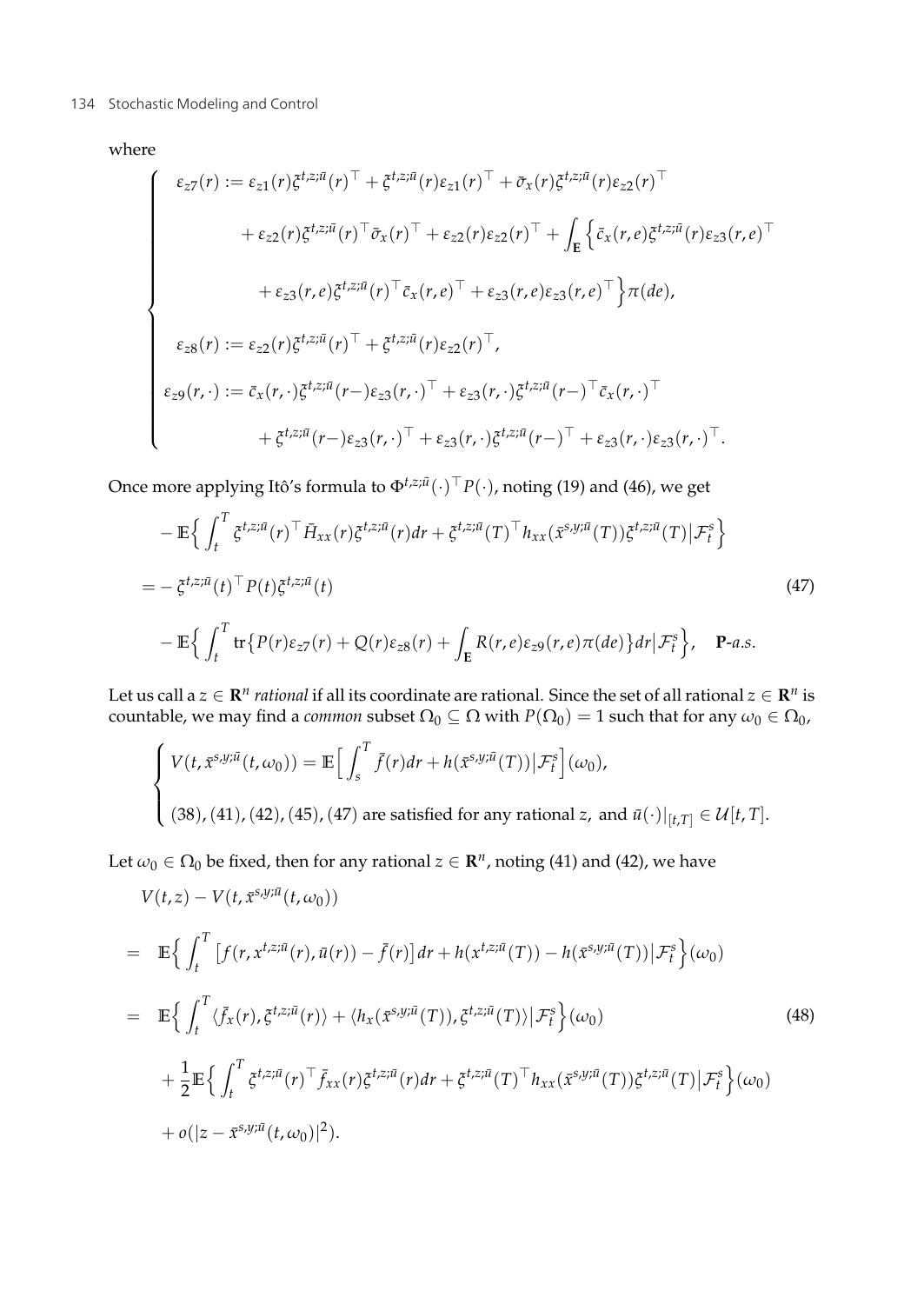By virtue of (45) and (47), we have

$$
V(t,z) - V(t, \bar{x}^{s,y;\bar{u}}(t,\omega_{0}))
$$
  
\n
$$
\leq -\langle p(t,\omega_{0}), \bar{\xi}^{t,z;\bar{u}}(t,\omega_{0}) \rangle - \frac{1}{2} \mathbb{E} \Big\{ \int_{t}^{T} \bar{\xi}^{t,z;\bar{u}}(r)^{\top} \bar{H}_{xx}(r) \bar{\xi}^{t,z;\bar{u}}(r) dr
$$
  
\n
$$
+ \bar{\xi}^{t,z;\bar{u}}(T)^{\top} h_{xx}(\bar{x}^{s,y;\bar{u}}(T)) \bar{\xi}^{t,z;\bar{u}}(T) | \mathcal{F}_{t}^{s} \Big\}(\omega_{0}) + o(|z - \bar{x}^{s,y;\bar{u}}(t,\omega_{0})|^{2})
$$
  
\n
$$
= -\langle p(t,\omega_{0}), \bar{\xi}^{t,z;\bar{u}}(t,\omega_{0}) \rangle - \frac{1}{2} \bar{\xi}^{t,z;\bar{u}}(t,\omega_{0})^{\top} P(t,\omega_{0}) \bar{\xi}^{t,z;\bar{u}}(t,\omega_{0}) + o(|z - \bar{x}^{s,y;\bar{u}}(t,\omega_{0})|^{2})
$$
  
\n
$$
= -\langle p(t,\omega_{0}), z - \bar{x}^{s,y;\bar{u}}(t,\omega_{0}) \rangle - \frac{1}{2} (z - \bar{x}^{s,y;\bar{u}}(t,\omega_{0}))^{\top} P(t,\omega_{0}) (z - \bar{x}^{s,y;\bar{u}}(t,\omega_{0}))
$$
  
\n
$$
+ o(|z - \bar{x}^{s,y;\bar{u}}(t,\omega_{0})|^{2}).
$$
\n(49)

Note that the term  $o(|z - \bar{x}^{s,y;\bar{u}}(t,\omega_0)|^2)$  depends only on the size of  $|z - \bar{x}^{s,y;\bar{u}}(t,\omega_0)|^2$ , and it is independent of *z*. Therefore, by the continuity of  $V(t, \cdot)$ , we see that (49) holds for all  $z \in \mathbb{R}^n$ , which by definition (30) proves

$$
(-p(t), -P(t)) \in \mathcal{P}_x^{2,+} V(t, \bar{x}^{s,y;\bar{u}}(t)), \quad \forall t \in [s, T], \quad \mathbf{P}\text{-}a.s.
$$

Then (34) holds. Let us now show (35). Fix an  $\omega \in \Omega$  such that (49) holds for any  $z \in \mathbb{R}^n$ . For any  $(p, P) \in \mathcal{P}_x^{2, -} V(t, \bar{x}^{s, y; \bar{u}}(t))$ , by definition (30) and (49) we have

$$
0 \leq V(t,z) - V(t,\bar{x}(t,\omega)) - \langle p,z - \bar{x}^{s,y;\bar{u}}(t,\omega) \rangle - \frac{1}{2}(z - \bar{x}^{s,y;\bar{u}}(t,\omega))^{\top} P(z - \bar{x}^{s,y;\bar{u}}(t,\omega))
$$
  
=  $-\langle p(t,\omega) + p,z - \bar{x}^{s,y;\bar{u}}(t,\omega) \rangle - \frac{1}{2}(z - \bar{x}^{s,y;\bar{u}}(t,\omega))^{\top} (P(t,\omega) + P)(z - \bar{x}^{s,y;\bar{u}}(t,\omega))$   
+  $o(|z - \bar{x}^{s,y;\bar{u}}(t,\omega)|^2).$ 

Then, it is necessary that

$$
p = -p(t), \quad P \le -P(t), \quad \mathbf{P}\text{-}a.s.
$$

Thus, (35) holds. (36) is immediate. The proof is complete.  $\quad \Box$ 

**Remark 3.2** It is interesting to note that if  $V \in C^{1,2}([0, T] \times \mathbb{R}^n)$ , then (34)∼(35) reduce to

$$
\begin{cases}\nV_x(t, \bar{x}^{s,y;\bar{u}}(t)) = -p(t), \\
V_{xx}(t, \bar{x}^{s,y;\bar{u}}(t)) \le -P(t), \quad \forall t \in [s, T], \quad \mathbf{P}\text{-}a.s.\n\end{cases}
$$
\n(50)

We point out that in our jump diffusion setting the strict inequality  $V_{xx}(t, \bar{x}^{s,y;\bar{u}}(t)) < -P(t)$ may happen in some cases, as shown in the following example.

**Example 3.1** Consider the following linear stochastic control system with Poisson jumps  $(n = 1)$ :

$$
\begin{cases} dx^{s,y;u}(t) = u(t)dt + \delta u(t)\tilde{N}(dt), \quad t \in [s,T],\\ x^{s,y;u}(s) = y, \end{cases}
$$

for some  $\delta \neq 0$ . Here *N* is a Poisson process with the intensity *λdt* and  $\tilde{N}(dt) := N(dt)$  –  $\lambda dt$ ( $\lambda > 0$ ) is the compensated martingale measure. The quadratic cost functional is taken as

$$
J(s,y;u(\cdot))=\frac{1}{2}\mathbb{E}\int_s^T\Big(\frac{1}{\lambda}-\frac{1-\lambda}{\lambda}e^{\frac{t-T}{\delta^2}}\Big)x^{s,y;u}(t)^2dt.
$$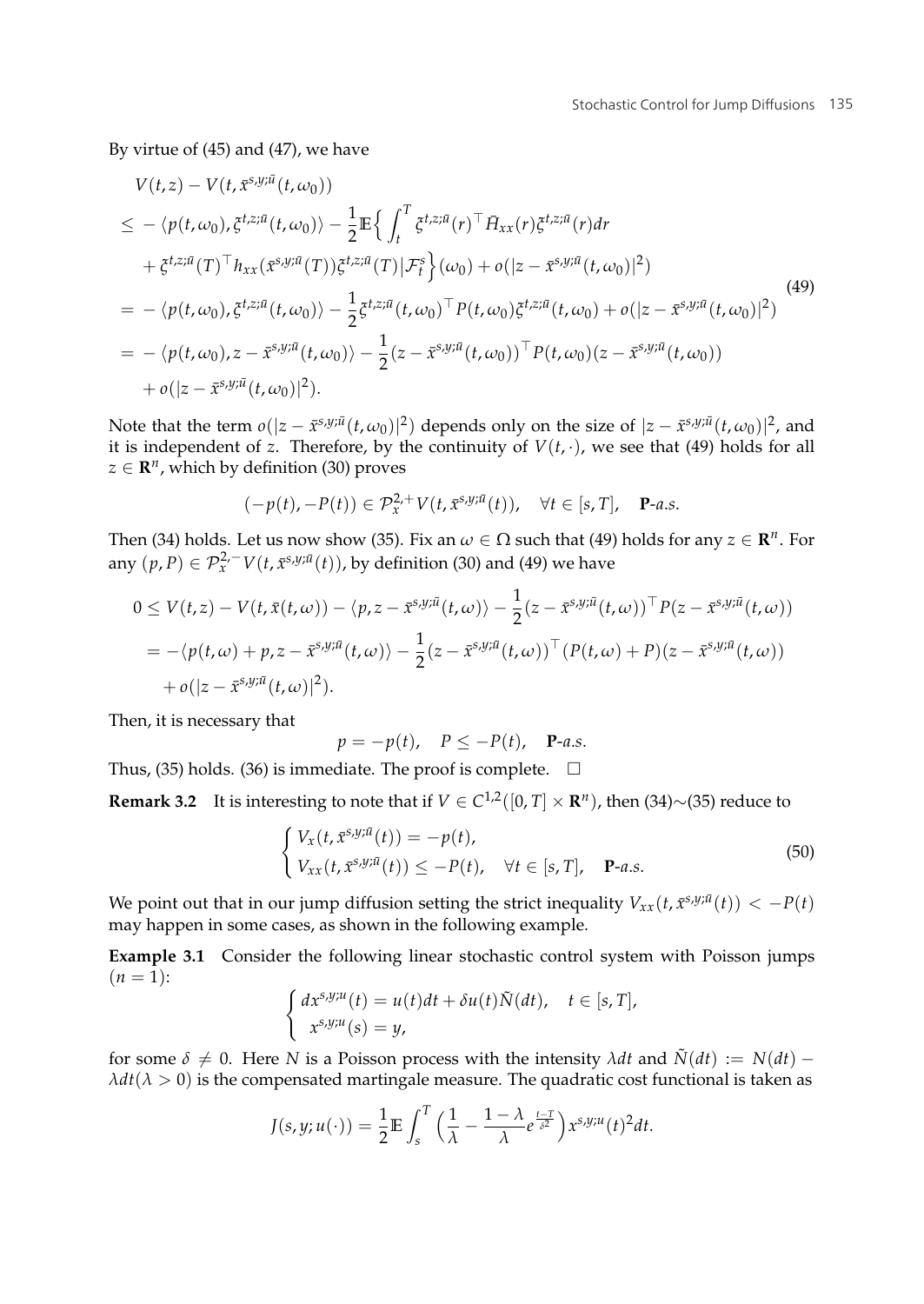#### 136 Stochastic Modeling and Control and The Stock of the Stockholm state of the Stockholm state of the Stockholm state of the Stockholm state of the Stockholm state of the Stockholm state of the Stockholm state of the Stoc

Define

$$
\phi(t) = \delta^2 \big( 1 - e^{\frac{t-T}{\delta^2}} \big), \quad \forall t \in [0, T].
$$

For any  $u(\cdot) \in \mathcal{U}[s,T]$ , applying Itô's formula to  $\phi(t) x^{s,y;u}(t)^2$ , we have

$$
d\phi(t)x^{s,y;u}(t)^2 = \phi(t)\left(2x^{s,y;u}(t)u(t) + \lambda\delta^2u(t)^2\right)dt + x^{s,y;u}(t)^2\left(\frac{\phi(t)}{\delta^2} - 1\right)dt
$$

$$
+ \phi(t)\left(2\delta x^{s,y;u}(t-)u(t) + \delta^2u(t)^2\right)\tilde{N}(dt).
$$

Integrating from *s* to *T*, taking expectation on both sides, we have

$$
0 = \mathbb{E}[\phi(T)x^{s,y;u}(T)^{2}]
$$
  
=  $\phi(s)y^{2} + \mathbb{E}\int_{s}^{T} [2\phi(t)x^{s,y;u}(t)u(t) + \lambda \delta^{2}\phi(t)u(t)^{2} + x^{s,y;u}(t)^{2}(\frac{1}{\delta^{2}}\phi(t) - 1)]dt.$ 

Thus

$$
J(s,y;u(\cdot)) = \frac{1}{2}\phi(s)y^2 + \mathbb{E}\int_s^T \lambda \delta^2 \phi(t) \Big[u(t) + \frac{x^{s,y;u}(t)}{\lambda \delta^2}\Big]^2 dt.
$$

This implies that

$$
\bar{u}(t) = -\frac{x^{s,y;u}(t)}{\lambda \delta^2}, \quad \forall t \in [s,T],
$$

is a state feedback optimal control and the value function is

$$
V(s,y) = \frac{1}{2}\delta^2 (1 - e^{\frac{s-T}{\delta^2}}) y^2, \quad \forall (s,y) \in [0,T] \times \mathbf{R}.
$$

On the other hand, the second-order adjoint equation is

$$
\begin{cases}\n dP(t) = \left(\frac{1}{\lambda} - \frac{1-\lambda}{\lambda}e^{\frac{t-T}{\delta^2}}\right)dt + \int_{\mathbf{E}} R(t,e)\tilde{N}(dedt), \quad t \in [s,T], \\
 P(T) = 0,\n\end{cases}
$$

which implies

$$
P(t) = \frac{1 - \lambda}{\lambda} \delta^2 \left(1 - e^{\frac{s - T}{\delta^2}}\right) + \frac{1}{\lambda} (t - T), \quad \forall t \in [s, T].
$$

Then the decreasing property of function  $\rho(t) \equiv V_{xx}(t, \bar{x}^{s,y;\bar{u}}(t)) + P(t)$  (noting  $\rho(T) = 0$ ) results in

$$
V_{xx}(t,\bar{x}^{s,y;\bar{u}}(t))=\delta^2\big(1-e^{\frac{t-T}{\delta^2}}\big)<-\frac{1-\lambda}{\lambda}\delta^2\big(1-e^{\frac{s-T}{\delta^2}}\big)-\frac{1}{\lambda}(t-T)=-P(t),\quad\forall t\in[0,T).
$$

We proceed to study the super-subjets of the value function in the time variable *t* along an optimal trajectory. Different from its deterministic counterpart (see [18]) and similar to but more complicated than its diffusion (without jumps) counterpart (see [18] or [19]), we observe that it is *not* the generalized Hamiltonian *G* that is to be maximized in the stochastic MP unless *V* is sufficiently smooth. Instead, it is the following  $G$ -function which contains an additional term than the  $H$ -function in the stochastic MP (Theorem 2.3). Associated with an optimal pair  $(\bar{x}^{s,y;\bar{u}}(\cdot),\bar{u}(\cdot))$ , its corresponding adjoint processes  $(p(\cdot), q(\cdot), \gamma(\cdot, \cdot))$  and  $(P(\cdot), Q(\cdot), R(\cdot, \cdot))$ satisfying (20), we define a G-function  $G : [0, T] \times \mathbb{R}^n \times \mathbb{U} \rightarrow \mathbb{R}$  as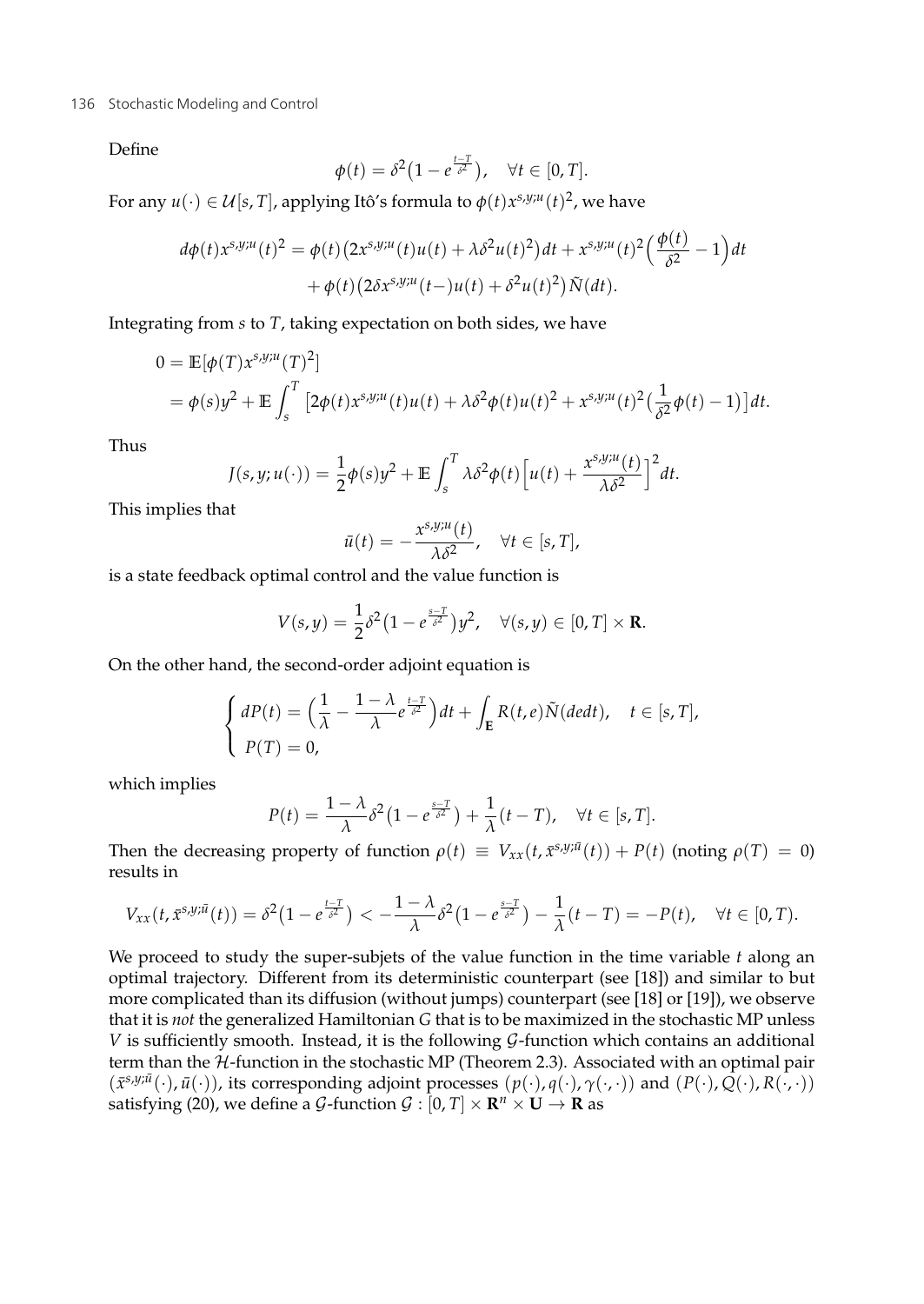$$
\mathcal{G}(t, x, u)
$$
\n
$$
\begin{split}\n&:= \mathcal{H}(t, x, u) + \frac{1}{2} \text{tr} \Big\{ R(t, e) \bar{c}(t, e) \bar{c}(t, e)^{\top} \Big\} \pi(de) \\
&= \langle p(t), b(t, x, u) \rangle + \text{tr} \{ q(t)^{\top} \sigma(t, x, u) \} + \int_{\mathbf{E}} \langle \gamma(t, e), c(t, x, u, e) \rangle \pi(de) - f(t, x, u) \\
&\quad + \frac{1}{2} \text{tr} \Big\{ P(t) \sigma(t, x, u) \sigma(t, x, u)^{\top} - 2P(t) \sigma(t, x, u) \bar{\sigma}(t)^{\top} \Big\} \\
&\quad + \frac{1}{2} \text{tr} \Big\{ \int_{\mathbf{E}} \big[ P(t) c(t, x, u, e) c(t, x, u, e)^{\top} - 2P(t) c(t, x, u, e) \bar{c}(t, e)^{\top} \big] \pi(de) \Big\} \\
&\quad - \frac{1}{2} \text{tr} \Big\{ \int_{\mathbf{E}} \big[ R(t, e) c(t, x, u, e) c(t, x, u, e)^{\top} - 2R(t, e) c(t, x, u, e) \bar{c}(t, e)^{\top} \big] \pi(de) \Big\}.\n\end{split}
$$
\n(51)

**Remark 3.3** Recall definitions of the Hamiltonian function *H* (17) and the generalized Hamiltonian function *G* (16), we can easily verify that they have the following relations to the above *G*-function. For a  $\Psi \in C([0, T] \times \mathbb{R}^n)$ , we have

$$
\mathcal{G}(t,x,u) := G(t,x,u,\Psi(t,x),p(t),P(t)) + \text{tr}\{\sigma(t,x,u)^{\top}[q(t)-P(t)\bar{\sigma}(t)]\}
$$
\n
$$
- \frac{1}{2}\text{tr}\Big\{P(t)\int_{E}\left[\bar{c}(t,e)\bar{c}(t,e)^{\top} + \Delta c(t,e;u)\Delta c(t,e;u)^{\top} \right]\pi(de)\Big\}
$$
\n
$$
+ \frac{1}{2}\text{tr}\Big\{\int_{E}R(t,e)\Delta c(t,e;u)\Delta c(t,e;u)^{\top}\pi(de)\Big\}
$$
\n
$$
+ \int_{E}\left[\Psi(t,x+c(t,x,u,e)) - \Psi(t,x) + \langle p(t) + \gamma(t,e),c(t,x,u,e)\rangle\right]\pi(de)\n= H(t,x,u,p(t),q(t),\gamma(t,\cdot)) - \frac{1}{2}\text{tr}\Big\{P(t)\Big[\bar{\sigma}(t)\bar{\sigma}(t)^{\top} + \int_{E}\bar{c}(t,e)\bar{c}(t,e)^{\top}\pi(de)\Big]\Big\}
$$
\n
$$
+ \frac{1}{2}\text{tr}\Big\{P(t)\Big[\Delta \sigma(t;u)\Delta \sigma(t;u)^{\top} + \int_{E}\Delta c(t,e;u)\Delta c(t,e;u)^{\top}\pi(de)\Big]\Big\}
$$
\n
$$
+ \frac{1}{2}\text{tr}\Big\{\int_{E}R(t,e)\Delta c(t,e;u)\Delta c(t,e;u)^{\top}\pi(de)\Big\}.
$$

Note that, unlike the definition of generalized Hamiltonian function *G*, the G-function can be defined associated with only  $\Psi \in C([0, T] \times \mathbb{R}^n)$ ).

We first recall a few results on *right Lesbesgue points* for functions with values in abstract spaces (see also in pp. 2013-2014 of [8]).

**Definition 3.3** Let Z be a Banach space and let  $z : [a, b] \rightarrow Z$  be a measurable function that is *Bochner integrable. We say that t is a right Lesbesgue point of z if*

$$
\lim_{h \to 0^+} \frac{1}{h} \int_t^{t+h} |z(r) - z(t)| |z dr = 0.
$$

**Lemma 3.1** *Let*  $z : [a, b] \rightarrow Z$  *be as in Definition 3.3. Then the set of right Lesbesgue points of z is of full measure in* [*a*, *b*]*.*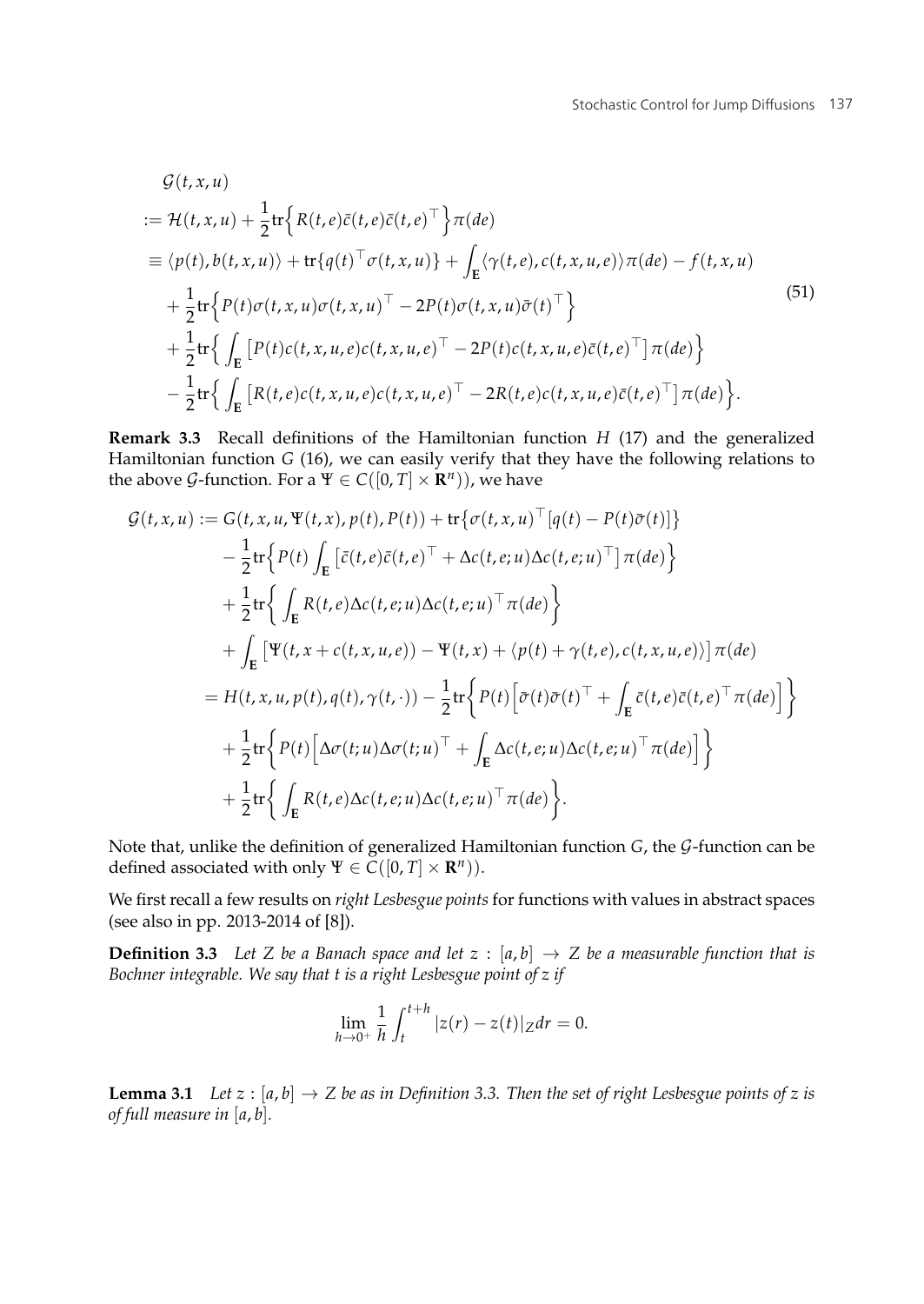The second main result in this subsection is the following.

**Theorem 3.3** *Suppose that* **(H1)**∼**(H3)** *hold and let*  $(s, y) \in [0, T) \times \mathbb{R}^n$  *be fixed.* Let (*x*¯*s*,*y*;*u*¯ (·), *u*¯(·)) *be an optimal pair of our stochastic control problem. Let* (*p*(·), *q*(·), *γ*(·, ·)) *and* (*P*(·), *Q*(·), *R*(·, ·)) *are first-order and second-order adjoint processes, respectively. Then we have*

$$
\mathcal{G}(t,\bar{x}^{s,y;\bar{u}}(t),\bar{u}(t))\in\mathcal{P}_{t+}^{1,+}V(t,\bar{x}^{s,y;\bar{u}}(t)),\quad a.e.t\in[s,T],\mathbf{P}\text{-}a.s.,\tag{52}
$$

*where the* G*-function is defined by (51).*

*Proof* For any  $t \in (s, T)$ , take  $\tau \in (t, T]$ . Denote by  $x_{\tau}(\cdot)$  the solution of the following SDEP

$$
x_{\tau}(r) = \bar{x}^{s,y;\bar{u}}(t) + \int_{\tau}^{r} b(\theta, x_{\tau}(\theta), \bar{u}(\theta))d\theta + \int_{\tau}^{r} \sigma(\theta, x_{\tau}(\theta), \bar{u}(\theta))dW(\theta) + \int_{E} \int_{\tau}^{r} c(\theta, x_{\tau}(\theta-, \bar{u}(\theta), e))\tilde{N}(ded\theta), \quad r \in [\tau, T].
$$
\n(53)

Set  $\xi_{\tau}(r) := x_{\tau}(r) - \bar{x}^{s,y;\bar{u}}(r), \tau \leq r \leq T$ . Working under the new probability measure  $\mathbf{P}(\cdot|\mathcal{F}_{\tau}^s)(\omega)$ , we have the following estimate by (10):

$$
\mathbb{E}\big[\sup_{\tau\leq r\leq T}|\xi_{\tau}(r)|^2|\mathcal{F}_{\tau}^s\big](\omega)\leq C|\tilde{x}^{s,y;\bar{u}}(\tau,\omega)-\tilde{x}^{s,y;\bar{u}}(t,\omega)|^2, \quad \mathbf{P}\text{-}a.s.\omega.
$$

Taking  $\mathbb{E}(\cdot|\mathcal{F}^s_t)(\omega)$  on both sides and noting that  $\mathcal{F}^s_t \subseteq \mathcal{F}^s_{\tau}$ , by (11), we obtain

$$
\mathbb{E}\left[\sup_{\tau\leq r\leq T}|\xi_{\tau}(r)|^{2}|\mathcal{F}_{t}^{s}](\omega)\leq C|\tau-t|,\quad \mathbf{P}\text{-}a.s.\omega.
$$
\n(54)

The process  $\xi_{\tau}(\cdot)$  satisfies the following variational equations:

$$
\begin{cases}\nd\xi_{\tau}(r) = \bar{b}_{x}(r)\xi_{\tau}(r)dr + \bar{\sigma}_{x}(r)\xi_{\tau}(r)dW(r) + \int_{E} \bar{c}_{x}(r,e)\xi_{\tau}(r-\tilde{N}(dedr)) \\
+ \varepsilon_{\tau 1}(r)dr + \varepsilon_{\tau 2}(r)dW(r) + \int_{E} \varepsilon_{\tau 3}(r,e)\tilde{N}(dedr), \quad r \in [t, T], \\
\zeta_{\tau}(\tau) = -\int_{t}^{\tau} \bar{b}(r)dr - \int_{t}^{\tau} \bar{\sigma}(r)dW(r) - \int_{E} \int_{t}^{\tau} \bar{c}(r,e)\tilde{N}(dedr),\n\end{cases}
$$
\n(55)

and

$$
\begin{cases}\nd\xi_{\tau}(r) = \left\{\bar{b}_{x}(r)\xi_{\tau}(r) + \frac{1}{2}\xi_{\tau}(r)^{\top}\bar{b}_{xx}(r)\xi_{\tau}(r)\right\}dr \\
+ \left\{\bar{\sigma}_{x}(r)\xi_{\tau}(r) + \frac{1}{2}\xi_{\tau}(r)^{\top}\bar{\sigma}_{xx}(r)\xi_{\tau}(r)\right\}dW(r) \\
+ \int_{\mathbf{E}}\left\{\bar{c}_{x}(r,e)\xi_{\tau}(r-) + \frac{1}{2}\xi_{\tau}(r-)^{\top}\bar{c}_{xx}(r,e)\xi_{\tau}(r-)\right\}\tilde{N}(dedr) \\
+ \varepsilon_{\tau 4}(r)dr + \varepsilon_{\tau 5}(r)dW(r) + \int_{\mathbf{E}}\varepsilon_{\tau 6}(r,e)\tilde{N}(dedr), \quad r \in [t, T], \\
\xi_{\tau}(\tau) = -\int_{t}^{\tau}\bar{b}(r)dr - \int_{t}^{\tau}\bar{\sigma}(r)dW(r) - \int_{\mathbf{E}}\int_{t}^{\tau}\bar{c}(r,e)\tilde{N}(dedr),\n\end{cases} \tag{56}
$$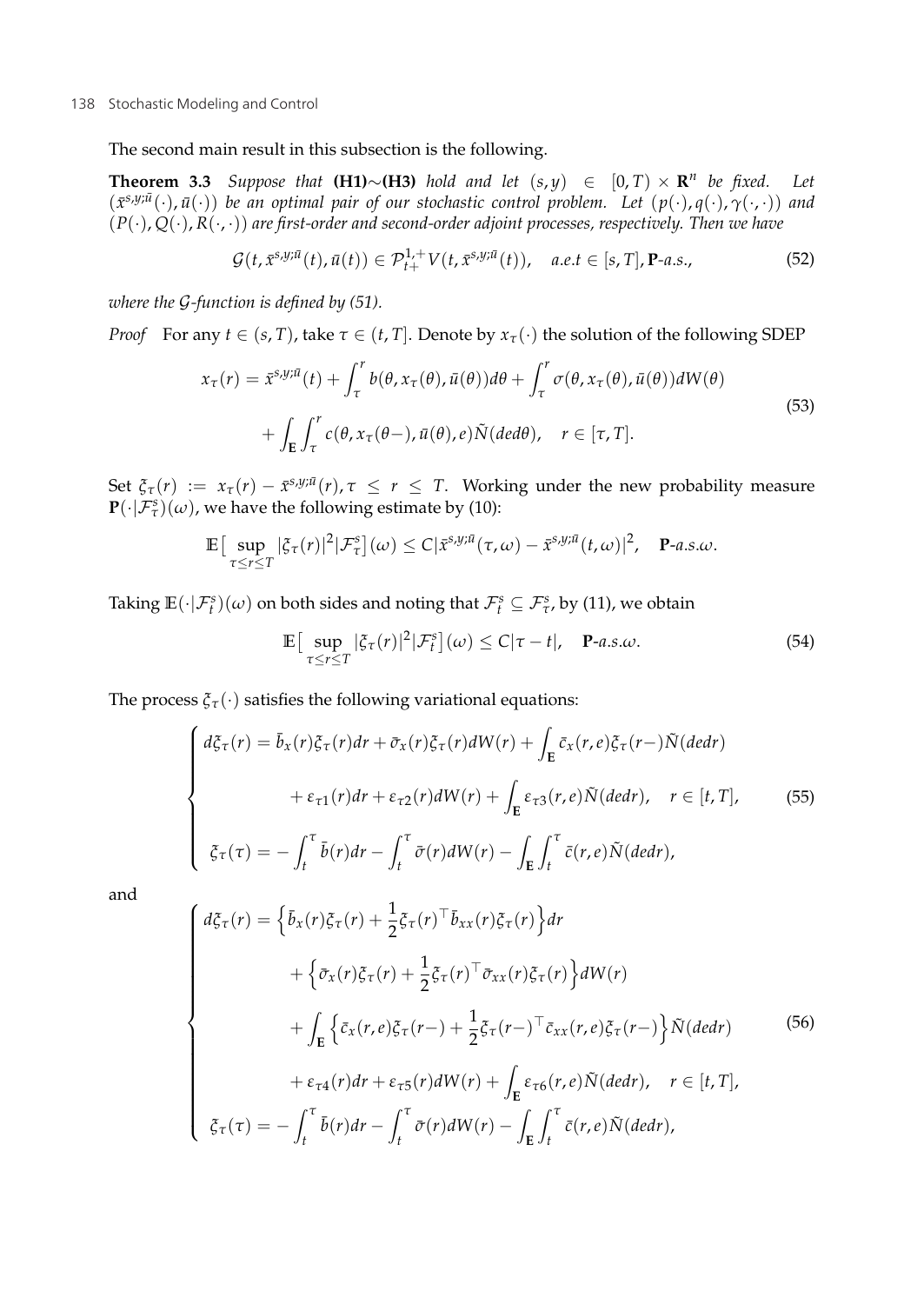where

$$
\begin{cases}\n\varepsilon_{\tau1}(r) := \int_0^1 \left[ b_x(r, \bar{x}^{s,y;\bar{u}}(r) + \theta \xi_{\tau}(r), \bar{u}(r)) - \bar{b}_x(r) \right] \xi_{\tau}(r) d\theta, \\
\varepsilon_{\tau2}(r) := \int_0^1 \left[ \sigma_x(r, \bar{x}^{s,y;\bar{u}}(r) + \theta \xi_{\tau}(r), \bar{u}(r)) - \bar{\sigma}_x(r) \right] \xi_{\tau}(r) d\theta, \\
\varepsilon_{\tau3}(r, \cdot) := \int_0^1 \left[ c_x(r, \bar{x}^{s,y;\bar{u}}(r-) + \theta \xi_{\tau}(r-), \bar{u}(r), \cdot) - \bar{c}_x(r, \cdot) \right] \xi_{\tau}(r-) d\theta, \\
\varepsilon_{\tau4}(r) := \int_0^1 (1 - \theta) \xi_{\tau}(r)^\top \left[ b_{xx}(r, \bar{x}^{s,y;\bar{u}}(r) + \theta \xi_{\tau}(r), \bar{u}(r)) - \bar{b}_{xx}(r) \right] \xi_{\tau}(r) d\theta, \\
\varepsilon_{\tau5}(r) := \int_0^1 (1 - \theta) \xi_{\tau}(r)^\top \left[ \sigma_{xx}(r, \bar{x}^{s,y;\bar{u}}(r) + \theta \xi_{\tau}(r), \bar{u}(r)) - \bar{\sigma}_{xx}(r) \right] \xi_{\tau}(r) d\theta, \\
\varepsilon_{\tau6}(r, \cdot) := \int_0^1 (1 - \theta) \xi_{\tau}(r-)^\top \left[ c_{xx}(r, \bar{x}^{s,y;\bar{u}}(r-) + \theta \xi_{\tau}(r-), \bar{u}(r), \cdot) - \bar{c}_{xx}(r, \cdot) \right] \xi_{\tau}(r-) d\theta.\n\end{cases}
$$

Similar to the proof of (41) and (42), there exists a deterministic continuous and increasing function  $\delta: [0,\infty) \to [0,\infty)$ , with  $\frac{\delta(r)}{r} \to 0$  as  $r \to 0$ , such that

$$
\begin{cases}\n\mathbb{E}\Big[\int_{\tau}^{T}|\varepsilon_{\tau 1}(r)|^{2}dr|\mathcal{F}_{t}^{s}\Big](\omega)\leq\delta(|\tau-t|), \quad \mathbf{P}\text{-}a.s.\omega, \\
\mathbb{E}\Big[\int_{\tau}^{T}|\varepsilon_{\tau 2}(r)|^{2}dr|\mathcal{F}_{t}^{s}\Big](\omega)\leq\delta(|\tau-t|), \quad \mathbf{P}\text{-}a.s.\omega, \\
\mathbb{E}\Big[\int_{\tau}^{T}||\varepsilon_{\tau 3}(r,\cdot)||_{\mathcal{L}^{2}}^{2}dr|\mathcal{F}_{t}^{s}\Big](\omega)\leq\delta(|\tau-t|), \quad \mathbf{P}\text{-}a.s.\omega, \\
\mathbb{E}\Big[\int_{\tau}^{T}|\varepsilon_{\tau 4}(r)|^{2}dr|\mathcal{F}_{t}^{s}\Big](\omega)\leq\delta(|\tau-t|^{2}), \quad \mathbf{P}\text{-}a.s.\omega, \\
\mathbb{E}\Big[\int_{\tau}^{T}|\varepsilon_{\tau 5}(r)|^{2}dr|\mathcal{F}_{t}^{s}\Big](\omega)\leq\delta(|\tau-t|^{2}), \quad \mathbf{P}\text{-}a.s.\omega, \\
\mathbb{E}\Big[\int_{\tau}^{T}||\varepsilon_{\tau 6}(r,\cdot)||_{\mathcal{L}^{2}}^{2}dr|\mathcal{F}_{t}^{s}\Big](\omega)\leq\delta(|\tau-t|^{2}), \quad \mathbf{P}\text{-}a.s.\omega.\n\end{cases} (57)
$$

Note that  $\bar{u}(\cdot)|_{[\tau,T]} \in \mathcal{U}[\tau,T]$ , **P**-*a.s*. Thus by the definition of the value function *V*, we have

$$
V(\tau, \bar{x}^{s,y;\bar{u}}(t)) \leq \mathbb{E}\Big[\int_{\tau}^{T} f(r, x_{\tau}(r), \bar{u}(r))dr + h(x_{\tau}(T))\big|\mathcal{F}_{\tau}^{s}\Big], \quad \forall \tau \in (t, T], \mathbf{P}\text{-}a.s.
$$

Taking  $\mathbb{E}(\cdot|\mathcal{F}^s_t)$  on both sides and noting that  $\mathcal{F}^s_t \subseteq \mathcal{F}^s_{\tau}$ , we conclude that

$$
V(\tau, \bar{x}^{s,y;\bar{u}}(t)) \le \mathbb{E}\Big[\int_{\tau}^{T} f(r, x_{\tau}(r), \bar{u}(r)) dr + h(x_{\tau}(T)) \big| \mathcal{F}_{t}^{s}\Big], \quad \forall \tau \in (t, T], \mathbf{P}\text{-}a.s. \tag{58}
$$

Choose a common subset  $\Omega_0 \subseteq \Omega$  with  $P(\Omega_0) = 1$  such that for any  $\omega_0 \in \Omega_0$ ,

$$
\begin{cases} V(t, \bar{x}^{s,y;\bar{u}}(t,\omega_0)) = \mathbb{E}\Big[\int_s^T \bar{f}(r)dr + h(\bar{x}^{s,y;\bar{u}}(T))\big|\mathcal{F}_t^s\Big](\omega_0), \\ (54), (57) \text{ are satisfied for any rational } \tau > t, \text{ and } \bar{u}(\cdot)|_{[\tau,T]} \in \mathcal{U}[\tau,T]. \end{cases}
$$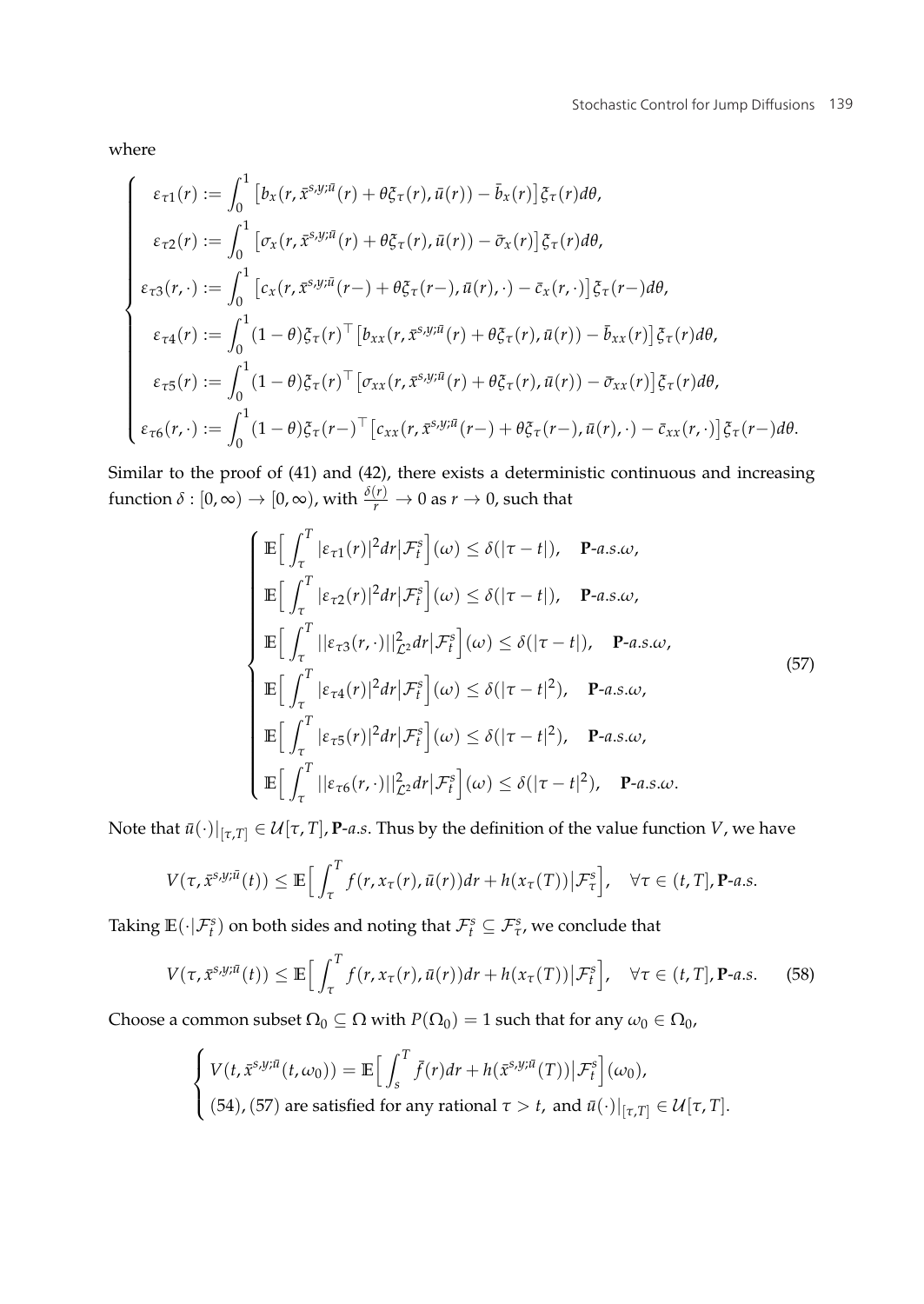Let  $\omega_0 \in \Omega_0$  be fixed, then for any rational  $\tau > t$ , we have (noting (58))

$$
V(\tau, \bar{x}^{s,y;\bar{u}}(t,\omega_0)) - V(t, \bar{x}^{s,y;\bar{u}}(t,\omega_0))
$$
  
\n
$$
\leq \mathbb{E}\Big\{-\int_t^{\tau} \bar{f}(r)dr + \int_{\tau}^T [f(r, x_{\tau}(r), \bar{u}(r)) - \bar{f}(r)]dr + h(x_{\tau}(T)) - h(\bar{x}^{s,y;\bar{u}}(T))|\mathcal{F}_t^s\Big\}(\omega_0)
$$
  
\n
$$
= \mathbb{E}\Big\{-\int_t^{\tau} \bar{f}(r)dr + \int_{\tau}^T \langle \bar{f}_x(r), \bar{g}_\tau(r)\rangle dr + \langle h_x(\bar{x}^{s,y;\bar{u}}(T)), \bar{g}_\tau(T)\rangle
$$
  
\n
$$
+ \frac{1}{2} \int_{\tau}^T \bar{g}_\tau(r)^\top \bar{f}_{xx}(r) \bar{g}_\tau(r) dr + \frac{1}{2} \bar{g}_\tau(T)^\top h_{xx}(\bar{x}^{s,y;\bar{u}}(T)) \bar{g}_\tau(T) |\mathcal{F}_t^s\Big\}(\omega_0) + o(|\tau - t|).
$$

As in (48) (using the duality technique), we have

$$
V(\tau, \bar{x}^{s,y;\bar{u}}(t,\omega_0)) - V(t, \bar{x}^{s,y;\bar{u}}(t,\omega_0))
$$
  
\n
$$
\leq - \mathbb{E}\Big\{-\int_t^{\tau} \bar{f}(r)dr \big|\mathcal{F}_t^s\Big\}(\omega_0) - \mathbb{E}\Big\{\langle p(\tau), \bar{\zeta}_{\tau}(\tau)\rangle + \frac{1}{2}\bar{\zeta}_{\tau}(\tau)^{\top}P(\tau)\bar{\zeta}_{\tau}(\tau) \big|\mathcal{F}_t^s\Big\}(\omega_0) \qquad (59)
$$
  
\n
$$
+ o(|\tau - t|).
$$

Now let us estimate the terms on the right-hand side of (59). To this end, we first note that for  $\operatorname{any}\varphi(\cdot),\hat{\varphi}(\cdot)\in L^2_{\mathcal{F}}([0,T];{\mathbf{R}}^n), \psi(\cdot)\in L^2_{{\mathcal{F}},p}([0,T];{\mathbf{R}}^{n\times d}), \Phi(\cdot,\cdot))\in F^2_p([0,T];{\mathbf{R}}^n),$  we have the following three estimates:

$$
\mathbb{E}\left\{\left\langle \int_{t}^{\tau}\varphi(r)dr, \int_{t}^{\tau}\hat{\varphi}(r)dr \right\rangle |\mathcal{F}_{t}^{s}\right\}(\omega_{0})
$$
\n
$$
\leq \left\{\mathbb{E}\left[\left|\int_{t}^{\tau}\varphi(r)dr\right|^{2} |\mathcal{F}_{t}^{s}\right](\omega_{0})\right\}^{\frac{1}{2}} \left\{\mathbb{E}\left[\left|\int_{t}^{\tau}\hat{\varphi}(r)dr\right|^{2} |\mathcal{F}_{t}^{s}\right](\omega_{0})\right\}^{\frac{1}{2}}
$$
\n
$$
\leq (\tau-t)\left\{\int_{t}^{\tau}\mathbb{E}\left[\left|\varphi(r)\right|^{2} |\mathcal{F}_{t}^{s}\right](\omega_{0})dr \int_{t}^{\tau}\mathbb{E}\left[\left|\hat{\varphi}(r)\right|^{2} |\mathcal{F}_{t}^{s}\right](\omega_{0})dr\right\}^{\frac{1}{2}}
$$
\n
$$
= o(|\tau-t|), \text{ as } \tau \downarrow t, \quad \forall t \in [s, T),
$$
\n
$$
\mathbb{E}\left\{\left\langle \int_{t}^{\tau}\varphi(r)dr, \int_{t}^{\tau}\psi(r)dW(r)\right\rangle |\mathcal{F}_{t}^{s}\right\}( \omega_{0})
$$
\n
$$
\leq \left\{\mathbb{E}\left[\left|\int_{t}^{\tau}\varphi(r)dr\right|^{2} |\mathcal{F}_{t}^{s}\right](\omega_{0})\right\}^{\frac{1}{2}} \left\{\mathbb{E}\left[\left|\int_{t}^{\tau}\psi(r)dW(r)\right|^{2} |\mathcal{F}_{t}^{s}\right](\omega_{0})\right\}^{\frac{1}{2}}
$$
\n
$$
\leq (\tau-t)^{\frac{1}{2}} \left\{\int_{t}^{\tau}\mathbb{E}\left[\left|\varphi(r)\right|^{2} |\mathcal{F}_{t}^{s}\right](\omega_{0})dr \int_{t}^{\tau}\mathbb{E}\left[\left|\psi(r)\right|^{2} |\mathcal{F}_{t}^{s}\right](\omega_{0})dr\right\}^{\frac{1}{2}}
$$
\n
$$
= o(|\tau-t|), \text{ as } \tau \downarrow t, \text{ a.e. t \in [s, T),
$$
\n<math display="</math>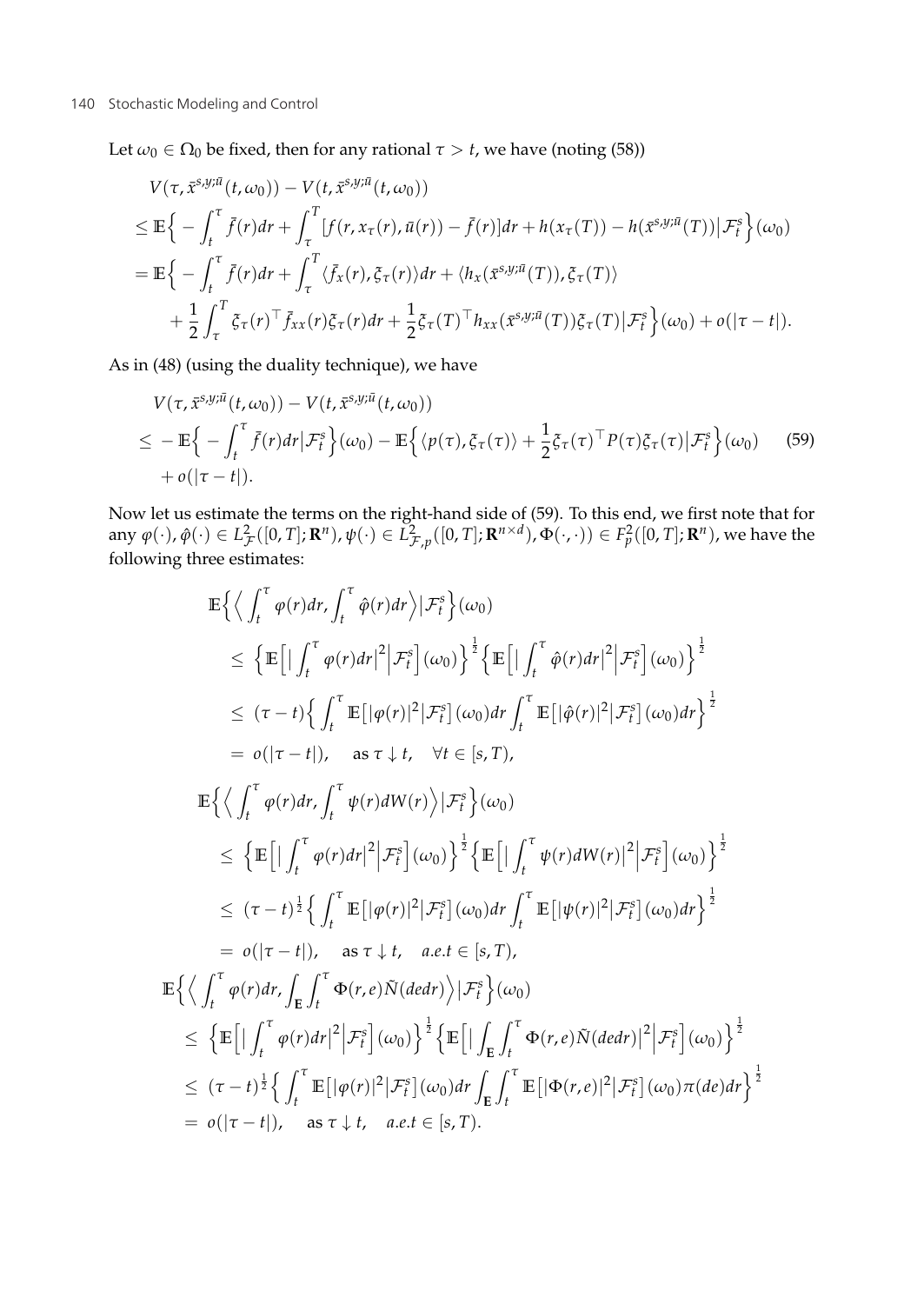All the last equalities in the above three inequalities is due to the fact that the sets of right Lebesgue points have full Lebesgue measures for integrable functions by Lemma 3.1 and  $t \mapsto$  $\mathcal{F}_t^s$  is right continuous in *t*. Thus applying Itô's formula to  $\langle p(\cdot), \xi_\tau(\cdot) \rangle$ , by (55), (18) we have

$$
\mathbb{E}\left\{\langle p(\tau),\xi_{\tau}(\tau)\rangle|\mathcal{F}_{t}^{s}\right\}(\omega_{0})
$$
\n
$$
=\mathbb{E}\left\{\langle p(t),\xi_{\tau}(\tau)\rangle+\langle p(\tau)-p(t),\xi_{\tau}(\tau)\rangle|\mathcal{F}_{t}^{s}\right\}(\omega_{0})
$$
\n
$$
=\mathbb{E}\left\{\langle p(t),-\int_{t}^{\tau}\bar{b}(r)dr-\int_{t}^{\tau}\bar{\sigma}(r)dW(r)-\int_{E}\int_{t}^{\tau}\bar{c}(r,e)\bar{N}(dedr)\right\}
$$
\n
$$
+\langle-\int_{t}^{\tau}\left(\bar{b}_{x}(r)p(r)+\bar{\sigma}_{x}(r)q(r)+\int_{E}\bar{c}_{x}(r,e)\gamma(r,e)\pi(de)\right)dr
$$
\n
$$
+\int_{t}^{\tau}q(r)dW(r)+\int_{E}\int_{t}^{\tau}\gamma(r,e)\bar{N}(dedr),-\int_{t}^{\tau}\bar{b}(r)dr
$$
\n
$$
-\int_{t}^{\tau}\bar{\sigma}(r)dW(r)-\int_{E}\int_{t}^{\tau}\bar{c}(r,e)\bar{N}(dedr)\rangle|\mathcal{F}_{t}^{s}\}(\omega_{0})
$$
\n
$$
=\mathbb{E}\left\{-\langle p(t),\int_{t}^{\tau}\bar{b}(r)dr\rangle-\int_{t}^{\tau}\text{tr}\left\{q(r)^{\top}\bar{\sigma}(r)\right\}dr
$$
\n
$$
-\int_{E}\int_{t}^{\tau}\langle\gamma(r,e),\bar{c}(r,e)\rangle\pi(de)dr|\mathcal{F}_{t}^{s}\right\}(\omega_{0})+o(|\tau-t|), \text{ as } \tau \downarrow t, a.e.t \in [s, T).
$$

Similarly, applying Itô's formula to  $\zeta_{\tau}(\cdot)^\top P(\cdot)\zeta_{\tau}(\cdot)$ , by (56) and (19), we have

$$
\mathbb{E}\Big\{\xi_{\tau}(\tau)^{\top}P(\tau)\xi_{\tau}(\tau)\big|\mathcal{F}_{t}^{s}\Big\}(\omega_{0})
$$
\n
$$
=\mathbb{E}\Big\{\int_{t}^{\tau}\text{tr}\{\bar{\sigma}(r)^{\top}P(t)\bar{\sigma}(r)\}dr+\int_{\mathbb{E}}\int_{t}^{\tau}\text{tr}\{\bar{c}(r,e)^{\top}P(t)\bar{c}(r,e)\}\pi(de)dr\big|\mathcal{F}_{t}^{s}\Big\}(\omega_{0})
$$
\n
$$
+o(|\tau-t|), \quad \text{as } \tau \downarrow t, \quad a.e.t \in [s,T). \tag{61}
$$

It follows from (59), (60) and (61) that for any rational  $\tau \in (t, T]$ ,

$$
V(\tau, \bar{x}^{s,y;\bar{u}}(t,\omega_0)) - V(t, \bar{x}^{s,y;\bar{u}}(t,\omega_0))
$$
  
\n
$$
\leq \mathbb{E}\Big\{-\int_t^{\tau} \bar{f}(r)dr + \langle p(t), \int_t^{\tau} \bar{b}(r)dr \rangle + \int_t^{\tau} tr\{q(r)^{\top}\bar{\sigma}(r)\}dr
$$
  
\n
$$
-\frac{1}{2} \int_t^{\tau} tr[\bar{\sigma}(r)^{\top} P(t)\bar{\sigma}(r)]dr + \int_E \int_t^{\tau} \langle \gamma(r,e)^{\top}\bar{c}(r,e) \rangle \pi(de)dr
$$
  
\n
$$
-\frac{1}{2} \int_E \int_t^{\tau} tr\{\bar{c}(r,e)^{\top} P(t)\bar{c}(r,e)\} \pi(de)dr | \mathcal{F}_t^s \Big\}( \omega_0) + o(|\tau - t|)
$$
  
\n
$$
\leq (\tau - t) \Big\{ \mathcal{H}(t, \bar{x}^{s,y;\bar{u}}(t,\omega_0), \bar{u}(t)) + \frac{1}{2} tr\{ R(t,e) \bar{c}(t,e) \bar{c}(t,e)^{\top} \} \pi(de) \Big\}
$$
  
\n
$$
= (\tau - t) \mathcal{G}(t, \bar{x}^{s,y;\bar{u}}(t,\omega_0), \bar{u}(t)) + o(|\tau - t|), \text{ as } \tau \downarrow t, \text{ a.e. } t \in [s, T).
$$

By the same argument as in the paragraph following (49), we conclude that (62) holds for any  $\tau > t$ . By definition (30), then (52) holds. The proof is complete.  $\quad \Box$ 

**Remark 3.4** As aforementioned, it is worth to point out that by comparing the result of Theorem 3.3 with those analogue in the diffusion case (see Theorem 4.7 on pp. 263 of [18]), we observe that an additional term  $-\frac{1}{2}$ tr $\{R(t,e)\bar{c}(t,e)\bar{c}(t,e)^{\top}\}\pi(de)$  – containing the integrand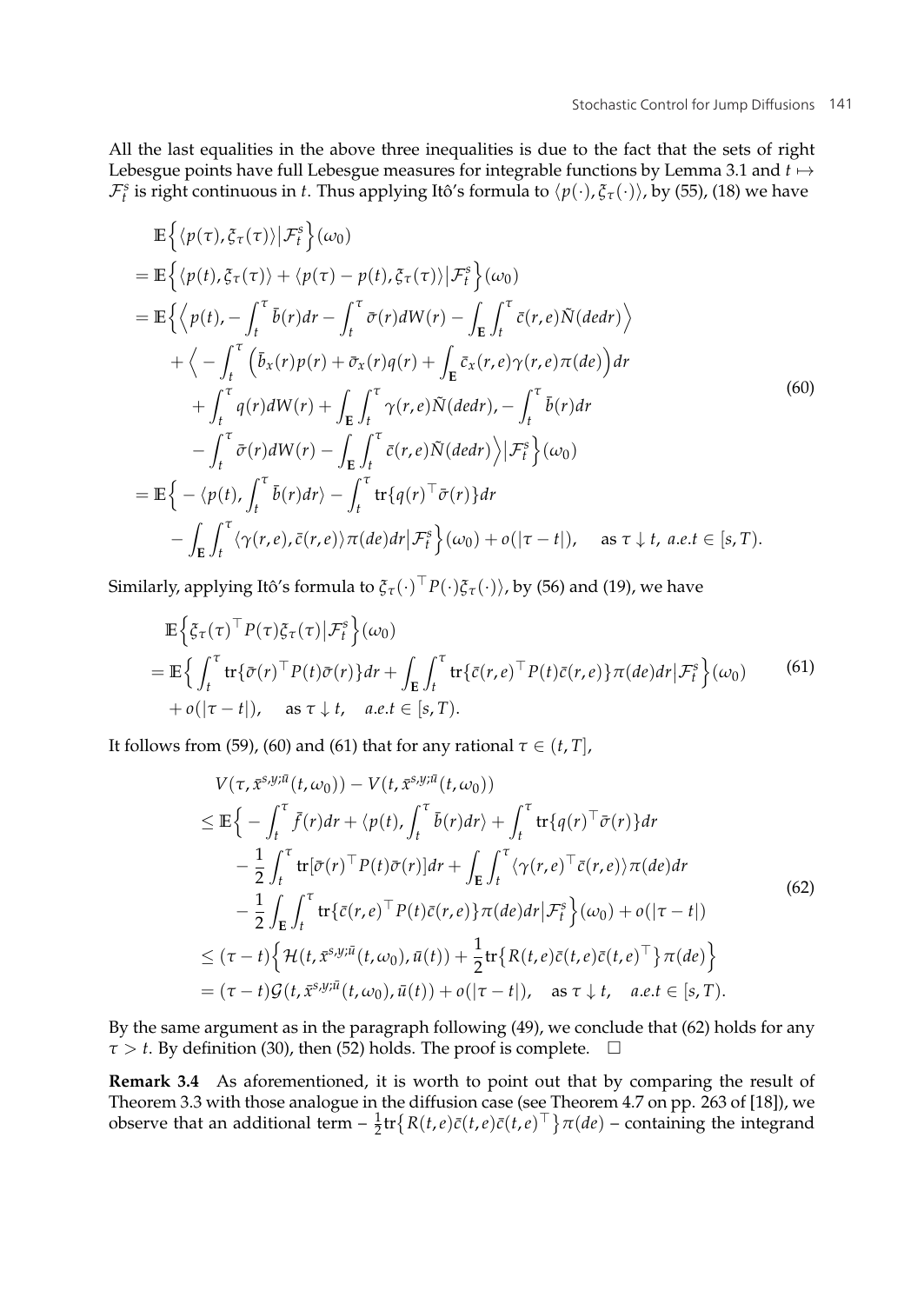with respect to the compensated martingale measure  $\tilde{N}$  in the second-order adjoint equation appears in the  $G$ -function of (52). This is different from the continuous diffusion case where this  $G$ -function coincides with the  $H$ -function appearing in the maximum principle.

Now, let us combine Theorem 3.2 and 3.3 to get the following result.

**Theorem 3.4** *Suppose that* **(H1)**∼**(H3)** *hold and let*  $(s, y) \in [0, T) \times \mathbb{R}^n$  *be fixed.* Let  $(\bar{x}^{\bar{s},y;\bar{u}}(\cdot),\bar{u}(\cdot))$  be the optimal pair of our stochastic control problem. Let  $(p(\cdot),q(\cdot),\gamma(\cdot,\cdot))$  and (*P*(·), *Q*(·), *R*(·, ·)) *are first-order and second-order adjoint processes, respectively. Then we have*

$$
[\mathcal{G}(t,\bar{x}^{s,y;\bar{u}}(t),\bar{u}(t)),\infty)\times\{-p(t)\}\times[-P(t),\infty)\subseteq\mathcal{P}_{t+,\bar{x}}^{1,2,+}V(t,\bar{x}^{s,y;\bar{u}}(t)), a.e.t \in[s,T],\mathbf{P}\text{-}a.s.,(63)\mathcal{P}_{t+,\bar{x}}^{1,2,-}V(t,\bar{x}^{s,y;\bar{u}}(t))\subseteq(-\infty,\mathcal{G}(t,\bar{x}^{s,y;\bar{u}}(t),\bar{u}(t))]\times\{-p(t)\}\times(-\infty,P(t)], a.e.t \in[s,T],\mathbf{P}\text{-}a.s.
$$
(64)

*Proof* The first conclusion (63) can be proved by combining the proofs of (34) and (52) and making use of (3.1). We now show (64). For any  $q \in \mathcal{P}_{t+}^{1,-}V(t,\bar{x}^{s,y;\bar{u}}(t))$ , by definition (31) and (62) we have

$$
0 \leq V(\tau, \bar{x}^{s,y;\bar{u}}(t)) - V(t, \bar{x}^{s,y;\bar{u}}(t)) - q(\tau - t)
$$
  
= 
$$
(\mathcal{G}(t, \bar{x}^{s,y;\bar{u}}(t), \bar{u}(t)) - q)(\tau - t) + o(|\tau - t|), \quad a.e. t \in [s, T], \mathbf{P}\text{-}a.s.
$$

Then it is necessary that

$$
q \leq \mathcal{G}(t, \bar{x}^{s,y;\bar{u}}(t), \bar{u}(t)), \quad a.e.t \in [s,T], \mathbf{P}\text{-}a.s.
$$

From this and (35), we have (64). The proof is complete.  $\Box$ 

Theorem 3.4 is a generalization of the classical result on the relationship between stochastic MP and DPP (see Theorem 2.1 of [7]). On the other hand, we do have a simple example showing that both the set inclusions in (63) and (64) may be strict.

**Example 3.2** Consider the following linear stochastic control system with Poisson jumps  $(n = d = 1)$ :

$$
\begin{cases} dx^{s,y;u}(t) = x^{s,y;u}(t)u(t)dt + x^{s,y;u}(t)dW(t) + x^{s,y;u}(t-u(t)\tilde{N}(dt), \quad t \in [s,T],\\ x^{s,y;u}(s) = y. \end{cases}
$$

Here *N* is a Poisson process with the intensity  $\lambda dt$  and  $\tilde{N}(dt) := N(dt) - \lambda dt (\lambda > 0)$  is the compensated martingale measure. The control domain is  $U = [0, 1]$  and the cost functional is

$$
J(s,y;u(\cdot))=-\mathbb{E}x^{s,y;u}(T).
$$

The corresponding HJB equation (15) now reads

$$
\begin{cases}\n-v_t(t,x) - \lambda v(t,x) - \frac{1}{2}x^2 v_{xx}(t,x) \\
+ \sup_{0 \le u \le 1} [(1-\lambda)v_x(t,x) x u + \lambda v(t,x+ x u)] = 0, \quad t \in [s,T], \\
v(T,x) = -x.\n\end{cases}
$$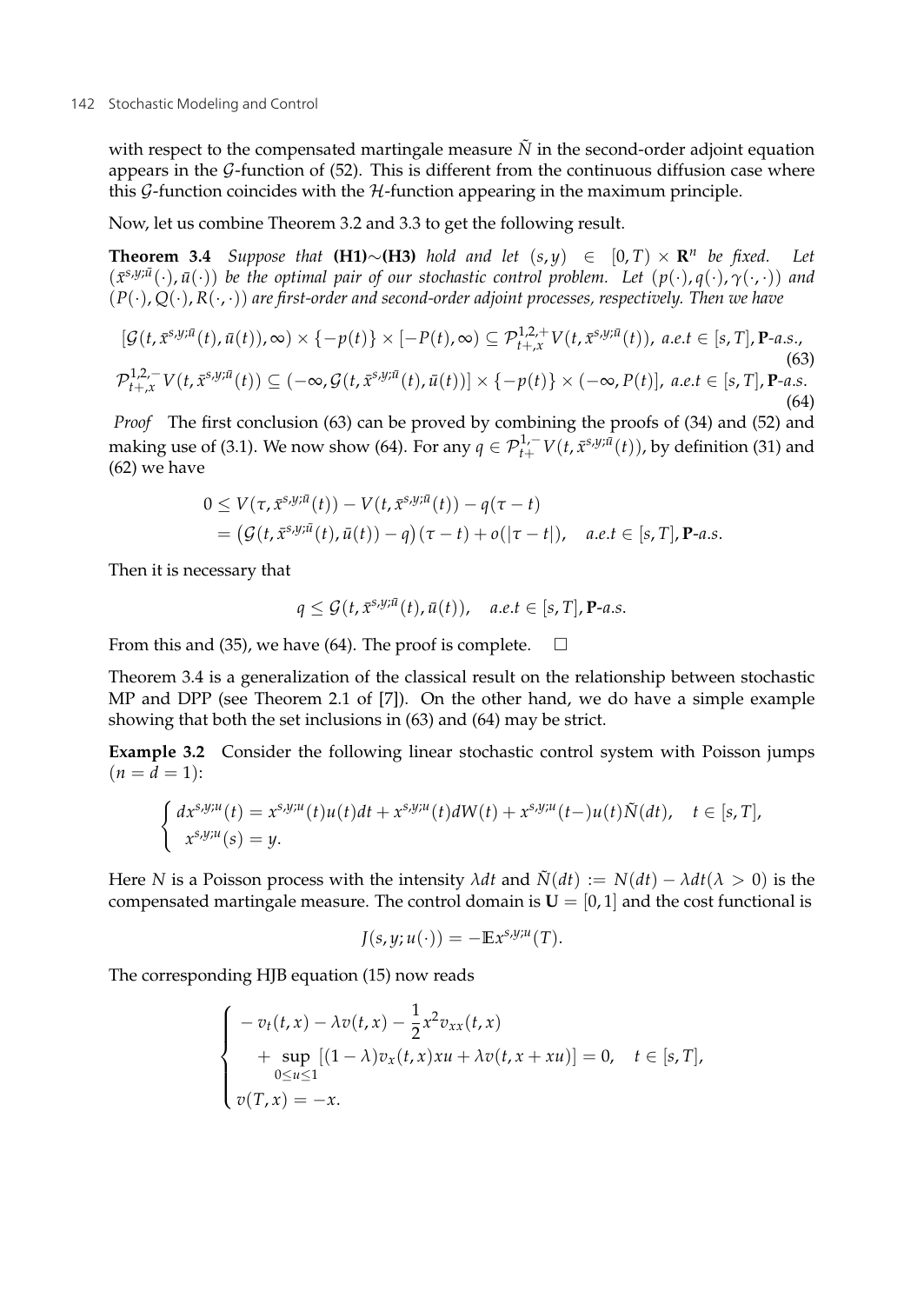It is not difficulty to verify that the following function is a viscosity solution of (3.2):

$$
V(t,x) = \begin{cases} -x, & \text{if } x \leq 0, \\ -xe^{T-t}, & \text{if } x > 0, \end{cases}
$$

which clearly satisfy (12) and (13). Thus, by the uniqueness of the viscosity solution, *V* coincides with the value function of the optimal control problem. However, it is *not* in  $C^{1,2}([0,T] \times \mathbf{R})$ , since  $V_x(t,x)$  has a jump at  $(t,0)$  for all  $0 \le t \le T$ . On the other hand, we have (noting (18))

$$
\begin{cases}\n-dp(t) = [\bar{u}(t)p(t) + q(t) + \lambda \gamma(t)\bar{u}(t)]dt - q(t)dW(t) - \gamma(t)\tilde{N}(dt), \quad t \in [s, T], \\
p(T) = 1.\n\end{cases}
$$

We can solve that

$$
(p(t), q(t), \gamma(t)) = (e^{\int_t^T \bar{u}(s)ds}, 0, 0).
$$

Then with

$$
\mathcal{H}(t,\bar{x}^{s,y;\bar{u}}(t),u)=e^{\int_t^T \bar{u}(s)ds}\bar{x}^{s,y;\bar{u}}(t)u-\lambda\bar{u}(t)\bar{x}^{s,y;\bar{u}}(t)^2u+\frac{1}{2}\lambda\bar{x}^{s,y;\bar{u}}(t)^2u^2,
$$

by Theorem 2.3, we have for  $t \in [s, T]$ ,

$$
\bar{u}(t) = \begin{cases} 1, & \bar{x}^{s,y;\bar{u}}(t) > 0, \\ 0, & \bar{x}^{s,y;\bar{u}}(t) \leq 0. \end{cases}
$$

Now consider  $s = 0, y = 0$ . Clearly,  $(\bar{x}^{0,0;\bar{u}}(\cdot), \bar{u}(\cdot)) \equiv (0,0)$  is an optimal control. Theorem 2.1 of [7] does not apply, because  $V_x(t, x)$  does not exist along the *whole* trajectory  $\bar{x}^{0,0;\bar{u}}(t)$ ,  $t \in \bar{C}$ [0, *T*]. However, one can show that

$$
\begin{cases}\n\mathcal{P}_{t+x}^{1,2,+}V(t,\bar{x}^{0,0;\bar{u}}(t)) = \mathcal{P}_{t+x}^{1,2,+}V(t,0) = [0,\infty) \times [-e^{T-t}, -1] \times [0,\infty), \quad t \in [0,T], \\
\mathcal{P}_{t+x}^{1,2,-}V(t,\bar{x}^{0,0;\bar{u}}(t)) = \mathcal{P}_{t+x}^{1,2,-}V(t,0) = [-\infty,0] \times \varnothing \times \varnothing, \quad t \in [0,T], \\
p(t) = 1, \quad t \in [0,T], \qquad P(t) = 0, \quad t \in [0,T], \\
\mathcal{G}(t,\bar{x}^{0,0;\bar{u}}(t),\bar{u}(t)) = \mathcal{G}(t,0,0) = 0, \quad t \in [0,T].\n\end{cases}
$$
\n(65)

Thus, it is clear that both the set inclusions in (63) and (64) of Theorem 3.4 are strict for  $t \in$  $[0, T)$ .

The following result is the special case when we assume the value function is enough smooth.

**Corollary 3.1** *Suppose that* **(H1)**∼**(H3)** *hold and let* (*s*, *<sup>y</sup>*) <sup>∈</sup> [0, *<sup>T</sup>*) <sup>×</sup> **<sup>R</sup>***<sup>n</sup> be fixed. Let*  $(\bar{x}^{\bar{s},y;\bar{u}}(\cdot),\bar{u}(\cdot))$  *be an optimal pair of our stochastic optimal control problem and*  $(p(\cdot), q(\cdot), \gamma(\cdot, \cdot))$ *be the first-order adjoint processes. Suppose the value function*  $V \in C^{1,2}([0, T] \times \mathbb{R}^n)$ *. Then* 

$$
V_t(t, \bar{x}^{s,y;\bar{u}}(t)) = G\big(t, \bar{x}^{s,y;\bar{u}}(t), \bar{u}(t), -V(t, \bar{x}^{s,y;\bar{u}}(t)), -V_x(t, \bar{x}^{s,y;\bar{u}}(t)), -V_{xx}(t, \bar{x}^{s,y;\bar{u}}(t))\big)
$$
  
= 
$$
\sup_{u \in U} G\big(t, \bar{x}^{s,y;\bar{u}}(t), u, -V(t, \bar{x}^{s,y;\bar{u}}(t)), -V_x(t, \bar{x}^{s,y;\bar{u}}(t)), -V_{xx}(t, \bar{x}^{s,y;\bar{u}}(t))\big),
$$
  

$$
a.e. t \in [s, T], \mathbf{P}\text{-}a.s.,
$$

(66)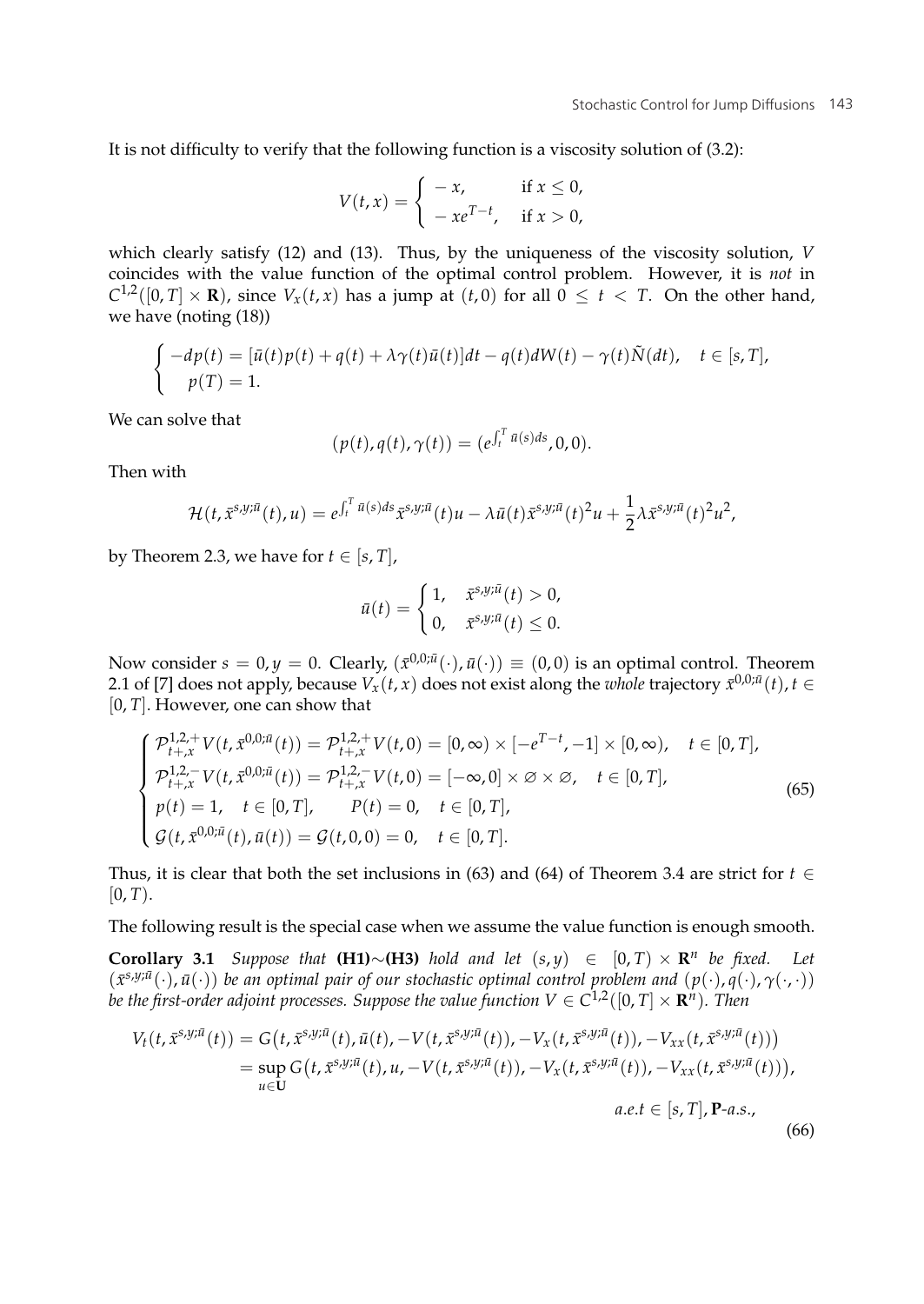*where G is defined by (16). Moreover, if*  $V \in C^{1,3}([0,T] \times \mathbb{R}^n)$  *and*  $V_{tx}$  *is also continuous, then* 

$$
\begin{cases}\nV_x(t, \bar{x}^{s,y;\bar{u}}(t)) = -p(t), & \forall t \in [s, T], \mathbf{P}\text{-}a.s., \\
V_{xx}(t, \bar{x}^{s,y;\bar{u}}(t))\bar{\sigma}(t) = -q(t), & a.e.t \in [s, T], \mathbf{P}\text{-}a.s., \\
V_x(t, \bar{x}^{s,y;\bar{u}}(t-) + \bar{c}(t, \cdot)) - V_x(t, \bar{x}^{s,y;\bar{u}}(t-)) = -\gamma(t, \cdot), & a.e.t \in [s, T], \mathbf{P}\text{-}a.s.\n\end{cases}
$$
\n(67)

By martingale representation theorem (see Lemma 2.3, [16]) and Itô's formula (see [10]), the proof technique is quite similar to Theorem 4.1, Chapter 4 of [18]. So we omit the detail. In fact, the relationship in (67) also can be seen in Theorem 2.1 of [7]. See also (3) in Introduction of this chapter.

**Remark 3.5** (i) On the assumption that the value function *V* is smooth, the first equality in (66) show us the relationship between the derivative of *V* with respective to the time variable and the generalized Hamiltonian function *G* defined by (16) along an optimal state trajectory.

(ii) It is interesting to note that the second equality in (66) may be regard as a "maximum principle" in terms of the value function and its derivatives. It is different from the stochastic MP aforementioned (Theorem 2.3), where no value function or its derivatives is involved.

(iii) The three equalities in (67) show us the relationship between the derivative of *V* with respective to the state variable and the adjoint processes  $p, q, \gamma(\cdot)$ . More precisely, the three adjoint processes  $p$ ,  $q$ ,  $\gamma$ (·) can be expressed in terms of the derivatives of *V* with respective to the state variable along an optimal state trajectory. It is also interesting to note that from the third equality in (67), we observe that the jump amplitude of  $V_x(t, \bar{x}^{s,y;\bar{u}}(t))$  equal to  $-\gamma(t, \cdot)$ which is just that  $V_x(t, \bar{x}^{s,y;\bar{u}}(t)) = -p(t)$  tell us by the first-order adjoint equation (18).

**Remark 3.6** By Remark 3.2 and Example 3.1, it can be seen that though the first classical relation in (67) of Corollary 3.1 is recovered from Theorem 3.2 when the value function *V* is smooth enough, the nonsmooth version of the second classical relation in (67), i.e.,  $q(t)$  =  $P(t)\bar{\sigma}(t)$ , does not hold in general. We are also interested to the question that to what extent the third classical relation in (67) can be generalized when *V* is not smooth. However, it seems that Theorem 3.2 tells us nothing in this context while the following result gives the general relationship among  $p$ ,  $q$ ,  $\gamma$ (·),  $P$ ,  $\bar{\sigma}$  and  $\bar{c}$ (·).

**Proposition 3.3** *Under the assumption of Theorem 3.4, we have*

$$
0 \leq tr \{\bar{\sigma}(t)^{\top} [q(t) - P(t)\bar{\sigma}(t)]\} - \frac{1}{2} tr \Big\{ P(t) \int_{\mathbf{E}} \bar{c}(t, e) \bar{c}(t, e)^{\top} \pi(de) \Big\}
$$
  
+ 
$$
\int_{\mathbf{E}} \left[ \psi_1(t, x + \bar{c}(t, e)) - \psi_1(t, x) + \langle p(t) + \gamma(t, e), \bar{c}(t, e) \rangle \right] \pi(de), \quad a.e. t \in [s, T], \mathbf{P}\text{-}a.s.,
$$
(68)

*or, equivalently,*

$$
\mathcal{G}(t, \bar{x}^{s,y;\bar{u}}(t), \bar{u}(t)) \ge G(t, \bar{x}^{s,y;\bar{u}}(t), \bar{u}(t), -\psi_1(t, \bar{x}^{s,y;\bar{u}}(t)), p(t), P(t)), \quad a.e. t \in [s, T], \mathbf{P}\text{-}a.s.,
$$
\n
$$
(69)
$$
\n
$$
\text{where } \psi_1 \in C^{1,2}([0, T] \times \mathbf{R}^n), \text{ such that } \psi_1(t', x') > V(t', x'), \forall (t', x') \ne (t, x) \in [s, T] \times \mathbf{R}^n.
$$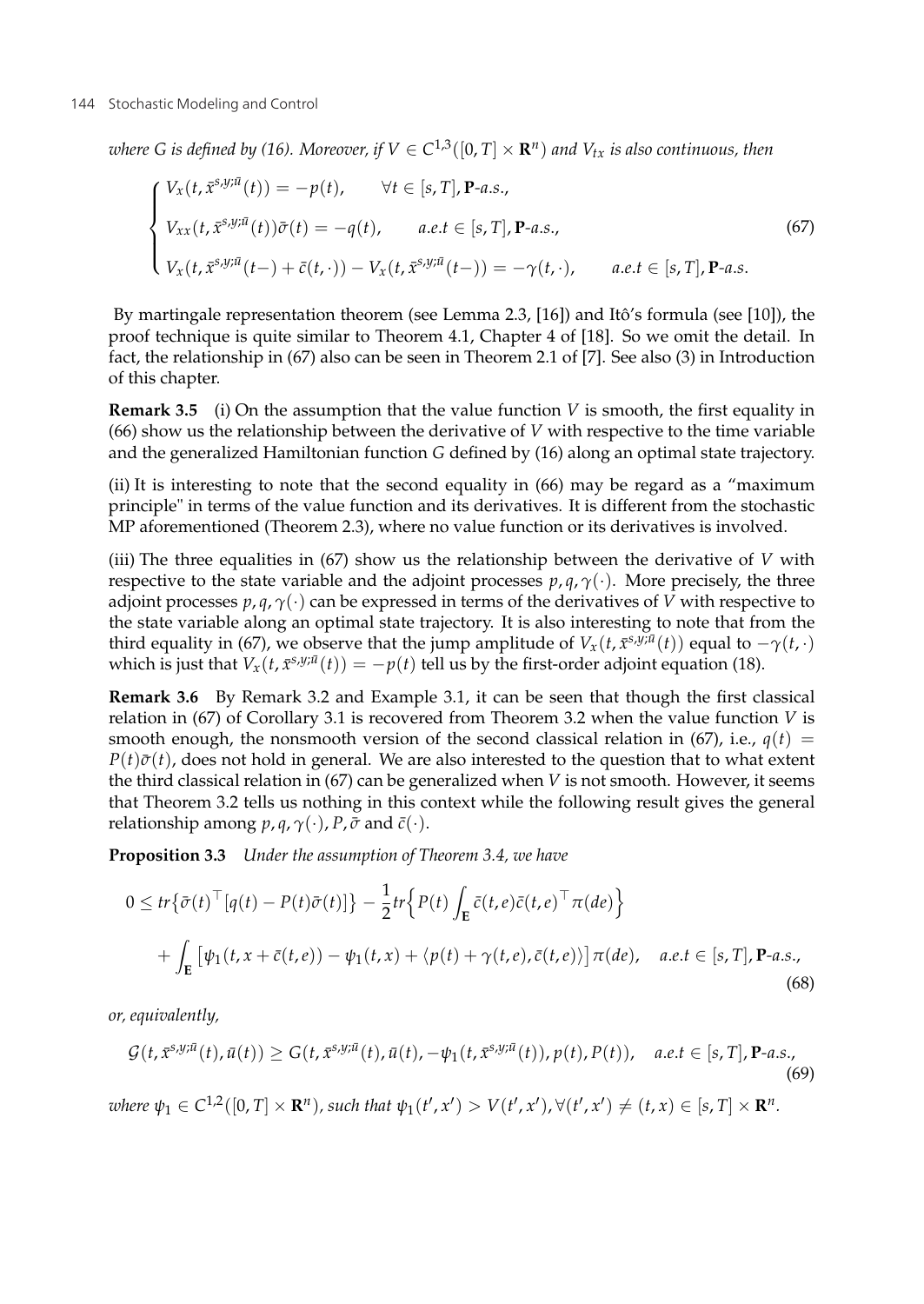*Proof* By (63) and the fact that *V* is a viscosity solution of (15), we have

$$
0 \geq -\mathcal{G}(t, \bar{x}^{s,y;\bar{u}}(t), \bar{u}(t)) + \sup_{u \in U} G(t, \bar{x}^{s,y;\bar{u}}(t), u, -\psi_1(t, \bar{x}^{s,y;\bar{u}}(t)), p(t), P(t))
$$
  
\n
$$
\geq -G(t, \bar{x}^{s,y;\bar{u}}(t), \bar{u}(t), -\psi_1(t, \bar{x}^{s,y;\bar{u}}(t)), p(t), P(t))
$$
  
\n
$$
+ \sup_{u \in U} G(t, \bar{x}^{s,y;\bar{u}}(t), u, -\psi_1(t, \bar{x}^{s,y;\bar{u}}(t)), p(t), P(t))
$$
  
\n
$$
- \text{tr}\{\bar{\sigma}(t)^{\top}[q(t) - P(t)\bar{\sigma}(t)]\} + \frac{1}{2} \text{tr}\{P(t)\int_{E} \bar{c}(t, e)\bar{c}(t, e)^{\top} \pi(de)\}
$$
  
\n
$$
- \int_{E} [\psi_1(t, x + \bar{c}(t, e)) - \psi_1(t, x) + \langle p(t) + \gamma(t, e), \bar{c}(t, e) \rangle] \pi(de).
$$

Then, (68) or (69) follows. The proof is complete.  $\Box$ 

### **4. Conclusion**

In this chapter, we have derived the relationship between the maximum principle and dynamic programming principle for the stochastic optimal control problem of jump diffusions. Without involving any derivatives of the value function, relations among the adjoint processes, the generalized Hamiltonian and the value function are derived in the language of viscosity solutions and the associated super-subjets. The conditions under which the above results are valid are very mild and reasonable. The results in this chapter bridge an important gap in the literature.

## **Author details**

Jingtao Shi *Shandong University, P. R. China*

# **5. References**

- [1] Alvarez, D. & Tourin, A. (1996). Viscosity solutions of nonlinear integral-differential equations. *Ann. Inst. H. Poincaré Anal. Non Linéaire*, Vol. 13, No. 3, 293–317.
- [2] Barles, G., Buckdahn, R. & Pardoux, E. (1997). Backward stochastic differential equations and integral-partial differential equations. *Stochastics & Stochastics Reports*, Vol. 60, 57–83.
- [3] Barles, G. & Imbert, C. (2008). Second-order elliptic integral-differential equations: Viscosity solutions' theory revisited. *Ann. Inst. H. Poincaré Anal. Non Linéaire*, Vol. 25, No. 3, 567–585.
- [4] Bensoussan, A. (1981). Lectures on stochastic control. *Lecture Notes in Mathematics*, Vol. 972, Springer–Verlag, Berlin.
- [5] Bismut, J.M. (1978). An introductory approach to duality in optimal stochastic control. *SIAM Journal on Control and Optimization*, Vol. 20, No. 1, 62–78.
- [6] Biswas, I.H., Jakobsen, E.R. & Karlsen, K.H. (2010). Viscosity solutions for a system of integro-PDEs and connections to optimal switching and control of jump-diffusion processes. *Applied Mathematics and Optimization*, Vol. 62, No. 1, 47–80.